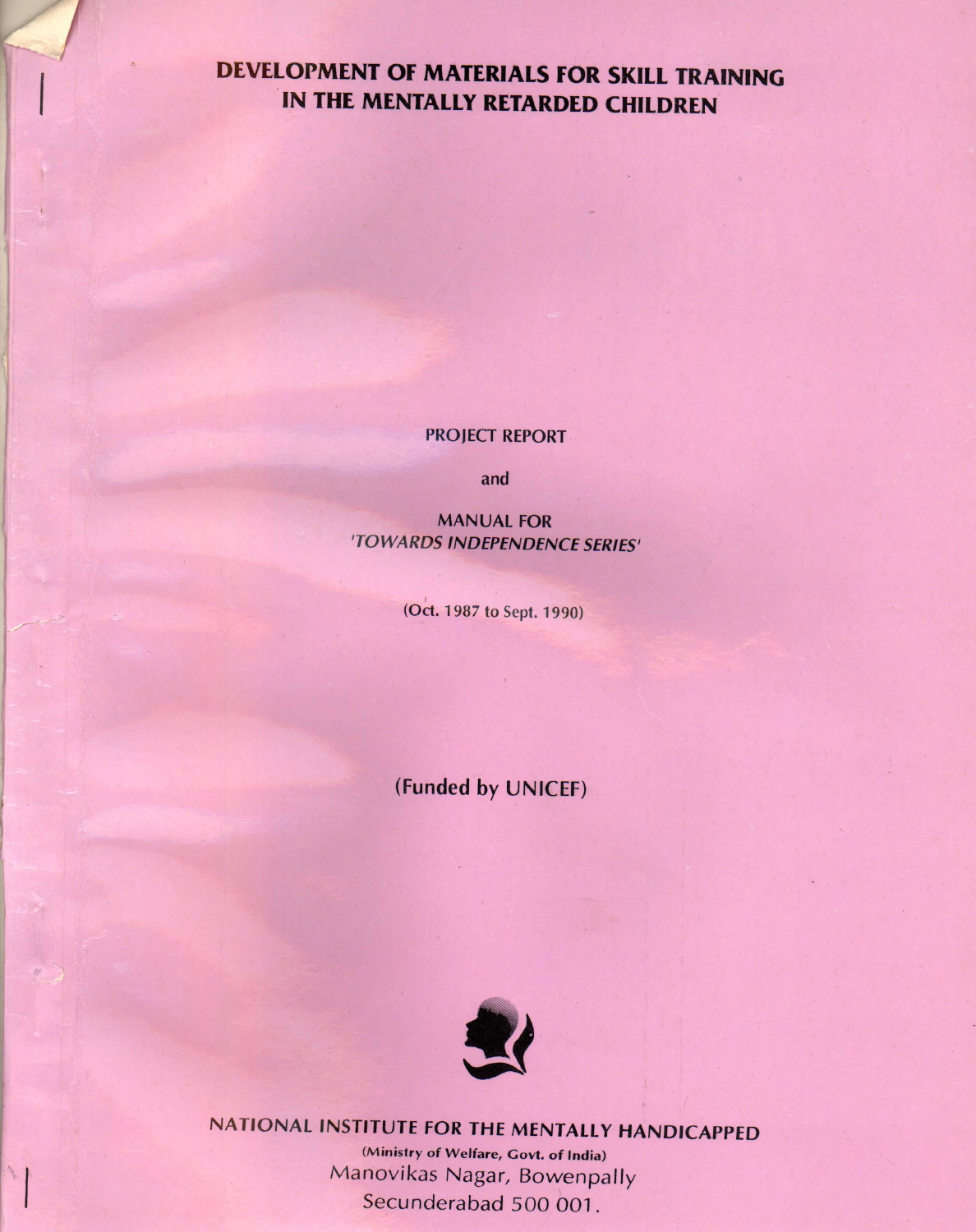# DEVELOPMENT OF MATERIALS FOR SKILL TRAINING IN THE MENTALLY RETARDED CHILDREN

PROJECT REPORT

and

MANUAI FOR TOWARDS INDEPENDENCE SERIES'

(OcI. 1987 to Sept. 1990)

(Funded by UNICEF)

NATIONAL INSTITUTE FOR THE MENTALLY HANDICAPPED

(Ministry of Welfare, Govt. of India) Manovikas Nagar, Bowenpally Secunderabad 500 011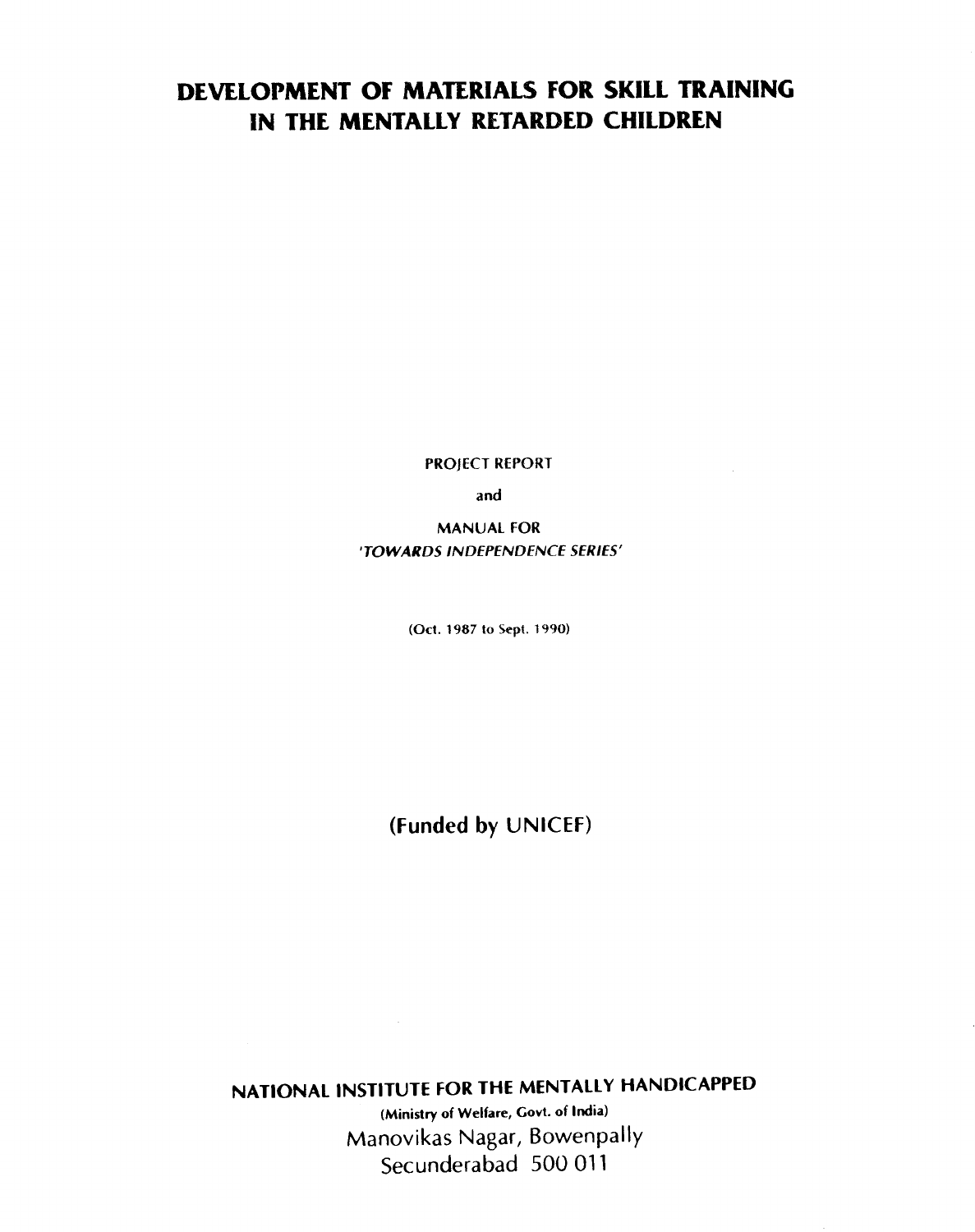Copyright © National Institute for the Mentally Handicapped, Secunderabad, 1990

## Project team

 $\sim$ 

 $\mathcal{A}$ 

 $\hat{\mathcal{A}}$ 

#### Jayanthi Narayan

M.S. (Sp. Ed.), Ph. D., D.S.Ed. Assistant Professor of Special Education Project Coordinator

 $\hat{\mathbf{a}}$ 

 $\frac{1}{4\pi}$ 

#### A.T. Thressia Kutty

M.A., BEd. D.S. Ed. Research Officer

#### J. Shobha

M.Sc. (Ch. Dev) Research Assistant

Printed by: M/s. C A Graphics Lakdikapool Hyderabad 500 004 Phone: 36394, 226681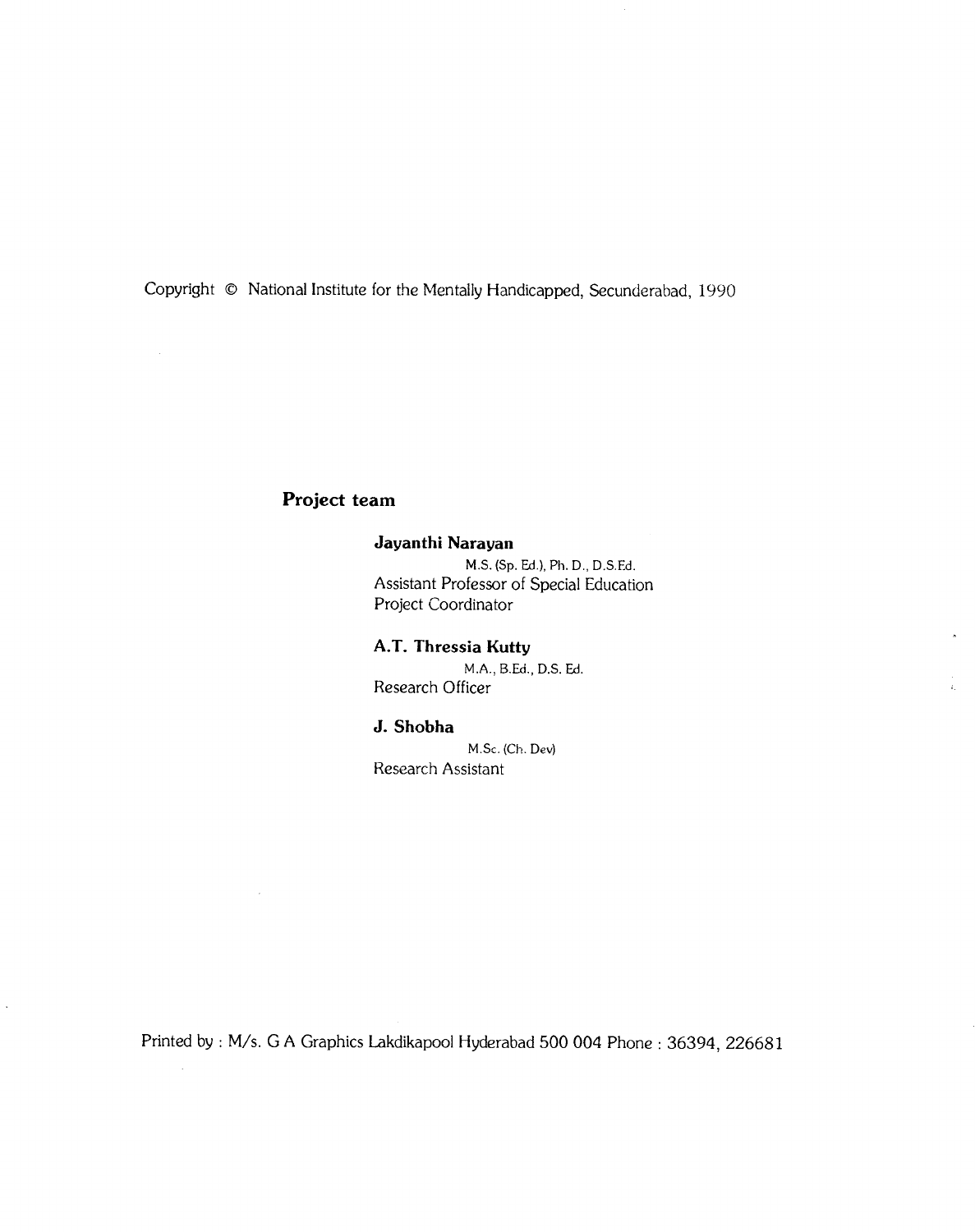The materials developed in this project are in the form booklets and pamphlets under the title "Towards independence series 1-9". The following are the titles developed :

# **BOOKLETS**

- 1. Gross Motor Skills
- 2. Fine Motor Skills
- 3. Mealtime Skills
- 4. Toilet Training
- 5. Tooth Brushing
- 6. Bathing
- 7. Dressing
- 8. Grooming
- 9. Social Skills

# **PAMPHLETS**<br>1. Enhancing C

- Enhancing Gross Motor Skills
- 2. Fine Motor Skills
- 3. Feeding on their own
- 4. Toilet Training
- 5. Teaching Brushing Skills
- 6. Train your child to Bathe
- 7. We can Dress Ourselves
- S. Teaching Grooming Skills
- 9. Teaching Basic Social Skills
- 10. A manual for the above materials

#### For details contact:

Mr. S.H.K. Reddy, Information and Documentation Officer. Department of Library and Information Services, National Institute for the Mentally Handicapped, Manovikas Nagar, Bowenpally, Secunderabad - 500 011.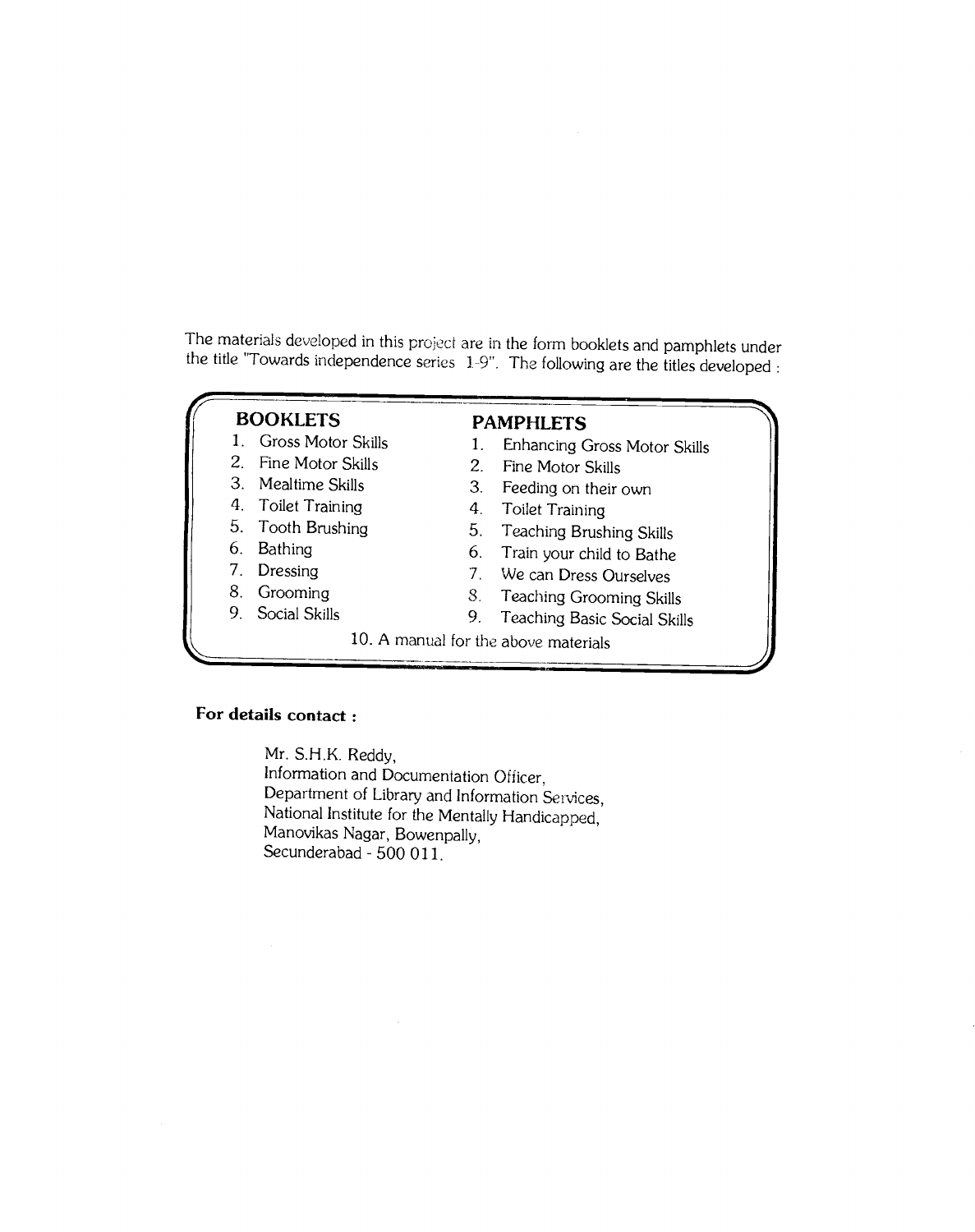#### PREFACE

This book is a report of the project on Development of skill training in mentally retarded children as well as a manual for the materials developed under the project. With funding from Unicef, this project has developed booklets and pamphlets for parents of the mentally retarded children with guidelines for training in a series of skills. This series called as Towards Independence Series includes 9 skills namely, gross motor, fine motor, feeding, toiletting, brushing, bathing, grooming, dressing and socialisation. The skills are selected based on the parental perception of the skills that needed to be developed in their child and the special education assessment by qualified special educators. The target group for whom the package is developed is mentally retarded children below 15 years of age. It can however be used for any child who has a deficit in that given skill. To make sure that the information given in the packages benefits the children, they are field tested on children with deficit in the skills, and modified based on the results of the field trial. This book has information on the need for parent training, selection of skills, field trial of the package and brief information on the basic principles to be followed for developing skills in the children. Keeping in mind the parents as the target users, technical jazgons are avoided as far as possible and simple language is maintained. It is hoped that the package is of value to the users in training their children with deficits in the selected skills. Comments and suggestions on the package from the users will be appreciated.

> Jayanthi Narayan A.T. Thressia Kutty J. Shobha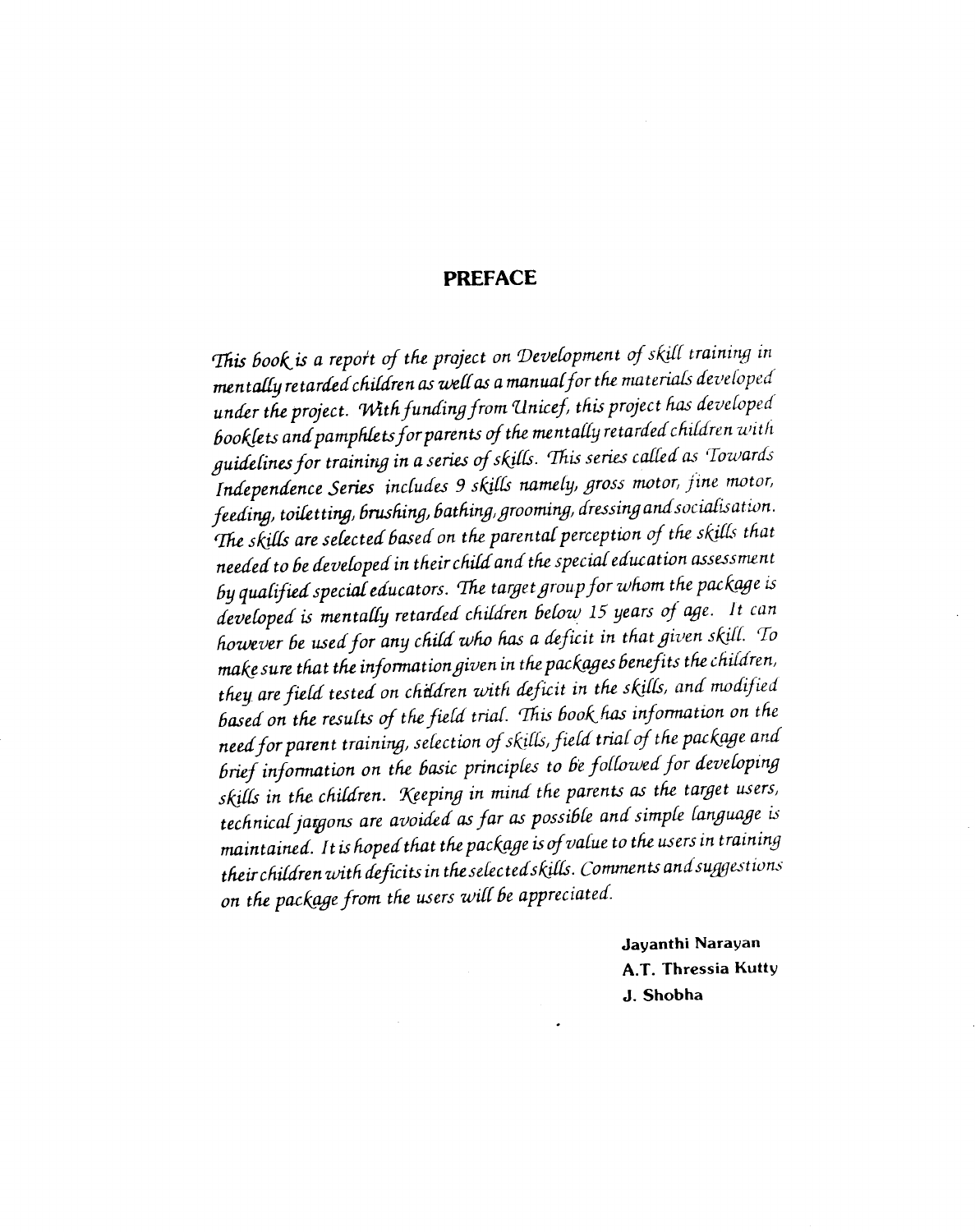# ACKNOWLEDGEMENTS

The project team expresses sincere thanks to UNICEF for funding this project. The timely assistance and suggestions given by Dr. R.K. Rath, Programme Officer, Unicef, Hyderabad is acknowledged with special reference. The advice and guidance provided by the following project advisory committee members periodically during the course of the project is gratefully acknowledged.

#### Project Advisory Committee **Institute members**

Dr. V. Kumaraiah Dr. D.K. Menon Associate Professor (Cl. Psy) NIMHANS, Bangalore

Ms. V. Vimala, Dr. T. Madhavan<br>
Vice Principal Massachusetts Asst. Prof. of Psy Balavihar Training School **Madras** 

Prof. K.C. Panda, Mr. T.A. Subba Rao Principal Dect. in Speech Pathology<br>Regional College of Education  $\begin{array}{ccc} & & & \text{if } & \mathbb{R}^2 \setminus \mathbb{R}^2 \setminus \mathbb{R}^2 \setminus \mathbb{R}^2 \setminus \mathbb{R}^2 \setminus \mathbb{R}^2 \setminus \mathbb{R}^2 \setminus \mathbb{R}^2 \setminus \mathbb{R}^2 \setminus \mathbb{R}^2 \setminus \mathbb{R}^2 \setminus \mathbb{R}^2 \setminus \mathbb{R}^$ Regional College of Education Bhubaneswar

Dr. N.K. Jangira Mrs. Reeta Peshawaria<br>Professor (Special Education) Lect. in Cl. Psychology Professor (Special Education) NCERT, New Delhi

Ms. Girija Devi Asst. Communication Devt. Officer UNICEF, Hyderabad

Asst. Prof. of Psychiatry

The guidance and suggestions of Dr. D.K. Menon, Director, NIMH are acknowledged with special reference. The efficient secretarial assistance in typing out the drafts throughout the project by Sri A. Venkateswara Rao requires a special mention and grateful acknowledgement. The administrative support by Sri T. Pitchaiah, Sri V. Ram Mohan Rao and Mr. K.S.R.C. Murthy are sincerely appreciated. Last, but not the least, we are grateful to the parents of the mentally retarded children who cooperated with us for the field trial of the skill training packages and for having given suggestions for modification which are suitably incorporated.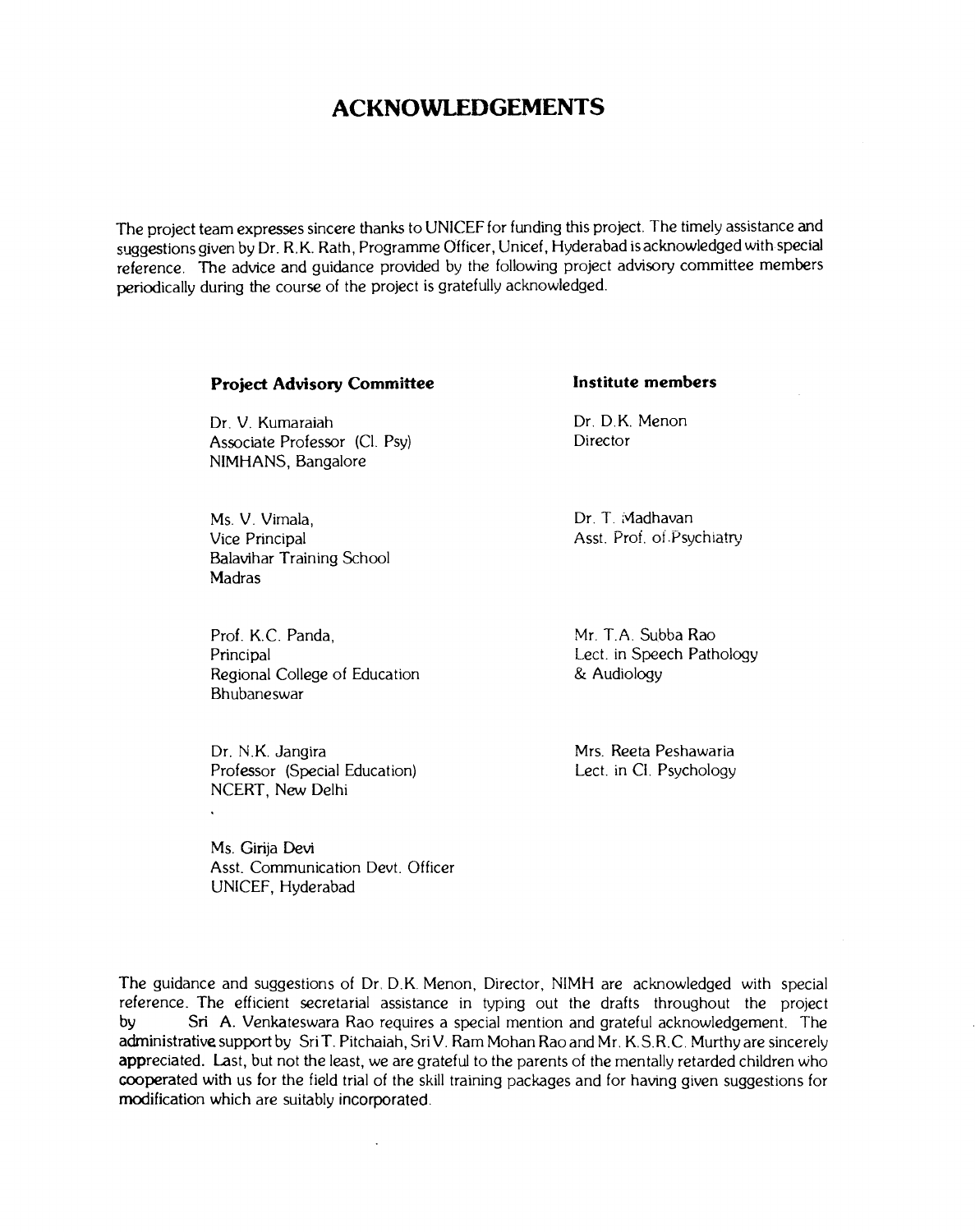| <b>CONTENTS</b>                                                                    | PAGE NO. |
|------------------------------------------------------------------------------------|----------|
| Chapter-I: Introduction<br>1.                                                      |          |
| 2.<br>Chapter-II: Selection of skills for training                                 | 3        |
| Chapter-III: Report of Field Trial of the skill<br>3.<br>training packages         | 10       |
| Chapter-IV: Basic principles in training<br>4.<br>children with mental retardation | 40       |

 $\label{eq:2.1} \frac{1}{\sqrt{2}}\left(\frac{1}{\sqrt{2}}\right)^{2} \left(\frac{1}{\sqrt{2}}\right)^{2} \left(\frac{1}{\sqrt{2}}\right)^{2} \left(\frac{1}{\sqrt{2}}\right)^{2} \left(\frac{1}{\sqrt{2}}\right)^{2} \left(\frac{1}{\sqrt{2}}\right)^{2} \left(\frac{1}{\sqrt{2}}\right)^{2} \left(\frac{1}{\sqrt{2}}\right)^{2} \left(\frac{1}{\sqrt{2}}\right)^{2} \left(\frac{1}{\sqrt{2}}\right)^{2} \left(\frac{1}{\sqrt{2}}\right)^{2} \left(\$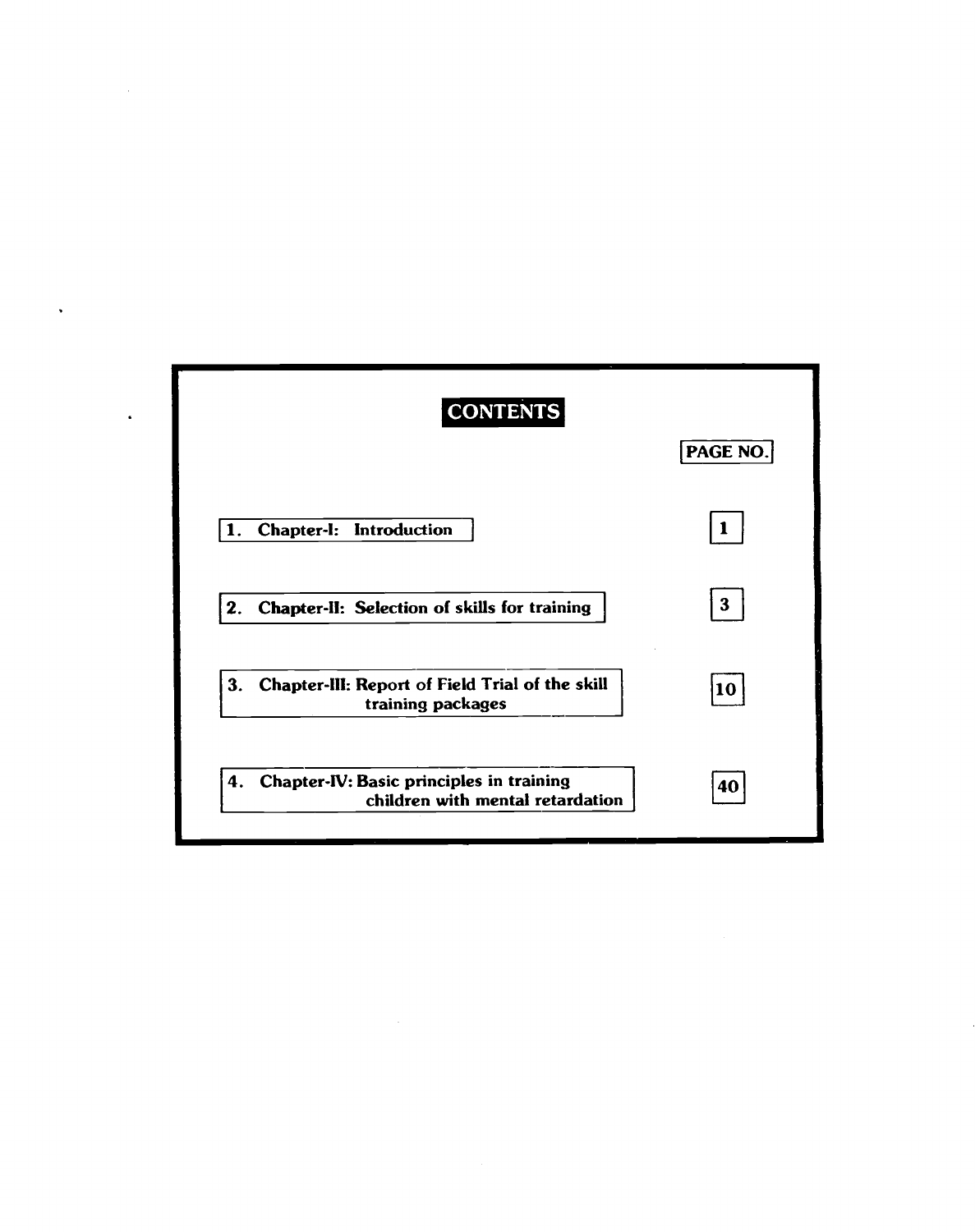# <span id="page-7-0"></span>SKILL TRAINING FOR MENTALLY RETARDED CHILDREN

CHAPTER -1

# INTRODUCTION

The parents learn the art of parenting as they bring up their children. This is especially true with the present day family set up which usually consists of small nuclear families. In olden days, the large joint family set up gave exposure to men and women in atleast partial involvement in rearing of brothers, sisters, nephews or nieces. With that system fading, every parent tends to learn the art of parenting with his/her own child. As the child grows, his physical, social, emotional and intellectual needs change and the parents adapt themselves to meet the emerging needs of the child from time to time.

Homan (1977) as quoted by Shea and Bauer (1985) defines parenting as a process of responding responsibility to a child's expressed and unexpressed need for love, management leading to self discipline, emotional security, intellectual stimulation, freedom to explore, feedback on efforts, joy of living, physical care, nourishment and safety. Needs of the mentally retarded children are not very different from the needs of normal children. Parenting such children requires a better understanding of the child's condition, the uniqueness of his developmental pattern and the skills needed in training such children. Invariably parents of such children feel anxious, exhausted and depressed. Such feelings are more due to the 'ignorance' on their part regarding the child's condition and the methods of handling the child, rather than the condition of the child itself. If properly informed at the right time, that is, early in the life of the child, a great amount of strain and stress on the part of the parent can be reduced. Usually parents become aware of the child's problem in preschool years or after he enters the school, if the nature of the disabling condition is mild. If it is moderate or severe, with a conspicuous condition such as in cerebral palsy or microcephaly the parents become aware relatively earlier. Whenever they become aware, going through a hard phase of shock and denial happens to be very painful for them. A sensitive professional would be a support to the parents at this stage in assisting them to go through the phase and learn to accept the child. This new role of exceptional parent' would require that the parent learns to accept the new responsibility and set a realistic goal for the child. The role of the professional at this stage is of extreme importance as, the attitude towards the child can be moulded appropriately at this stage. This in turn will help in gaining the cooperation of the parent in training the child in various skills in the days to come.

#### Advantages of training parents:

- Parents spend maximum time with their child than anyone else.
- As they are involved in the child's day to day activities, they are in a better position to train the children in those activities.
- Parental involvement in training early in the life of the child, enables development of positive attitude in the parents towards the child, acquisition of knowledge and skills in training the child and development of confidence in them in handling their child on their own.
- Active parental interest and involvement in training tne child provides the child with the feeling of belonging and a sense of security at home.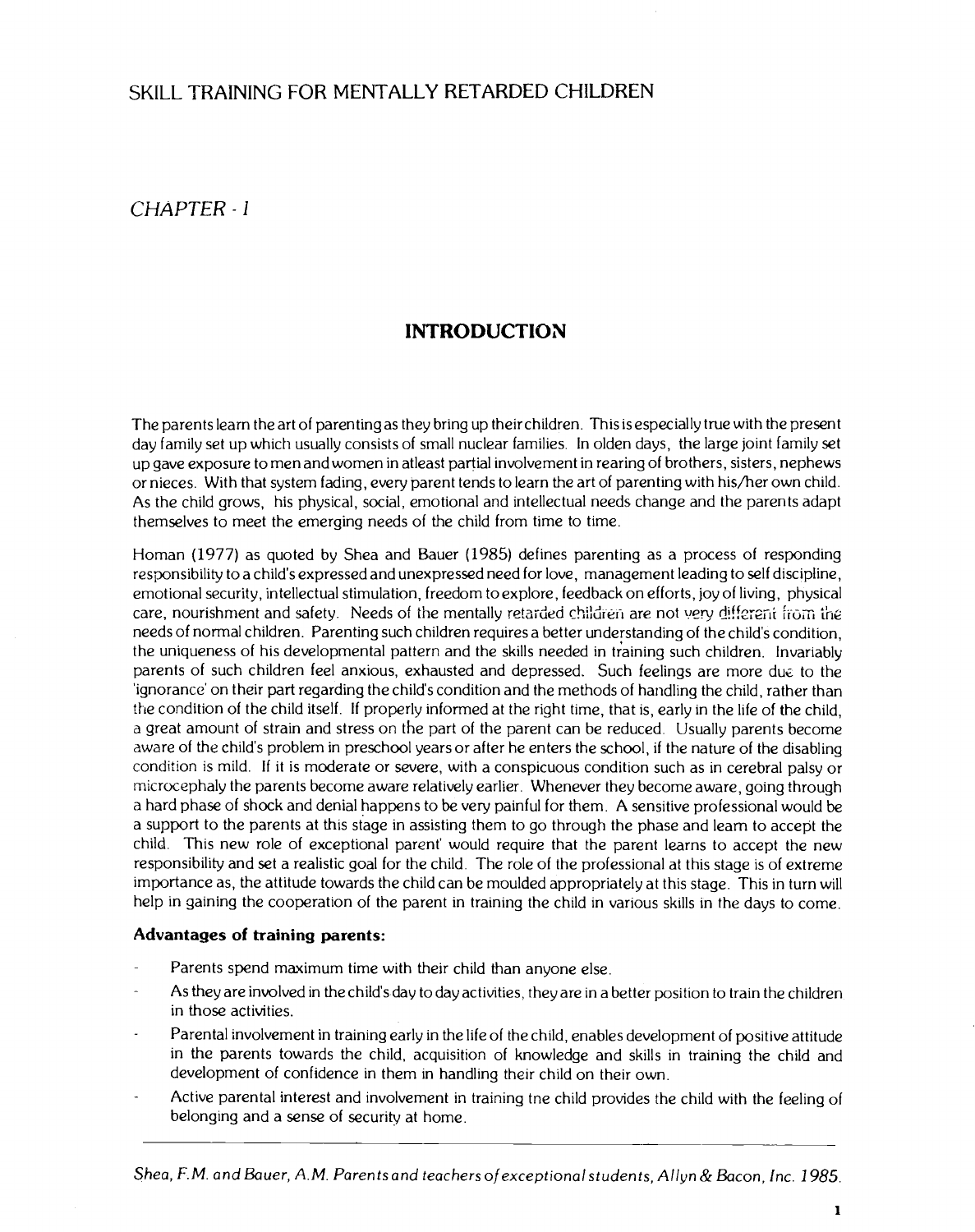Because parents develop an understanding and actively participate in, bringing up the child, they accept the child better.

Above all it reduces the dependence of the parents on a professional for training and management of their child. Parent will be able to independently handle the child for various skill development, once they learn the 'know how' of it.

#### Modes of training:

The parents can be taught the 'know how' of training their child through various modes. This includes, direct demonstrations by the professional on the child, lectures, film shows, slide shows, home visits and printed matter. Kashima, Baker, Landen (1988) reported the efficacyof a media based programme. A media based programme for parents of mentally retarded children presented information on self-helpskill teaching primarily through video tapes and instructional manuals. Sixty-one families were randomly assigned to media-based training, the same curriculum was followed using a professional leader and a delayed-training control condition. The delayed training control group did not have training when the other two groups had the training. Media-trained families-evaluated their programme very positively and showed significantly greater gains than did control parents on all but one outcome measure. Live training increased parents knowledge of behavioural principles more than did media-based training, but otherwise the results of the two conditions were quite similar. Media-based programmes maybe a cost effective way to make parent training more widely available. Among all of these modes, printed materials has the additional advantages of reaching out to a larger population, being relatively cheap and the parent can have it at home for guidance all the while. However, one has to keep in mind that parental literacy is an essential factor in making use of printed matter for training the child. With the literacy rate on the increase in the country and the larger number of children of younger generation going to school when compared to olden days, the role of printed matter in the education and training of retarded children is promising. Even if the parents are uneducated, they can take the help of the siblings of the retarded child in understanding the printed matter and applying the techniques giventherein for training their child. In short, when the advantages and limitations of the printed matter are considered, the advantages out weigh the limitations. Well written materials with appropriate illustrations areof paramount assistance to parents and families of mentally retarded children in training them at home inthe various activities that would lead them towards independence of their children.

### Selection of skills for training:

Though mentally retarded children cannot be made normal, they can certainly be trained to independently look after their activities for daily living. The key factor in training lies in selection of priority activities in order. When there are a large number of activities for daily living tobe trained, it is rather a difficult task to do. Usually, the parents are sensitive to the immediate needs for training. The deficit in those skill areas that become a problem in management of the child are generally identified as priority areas to be trained. For instance, a 7 year old who is still unaware of toilet control, requires to be trained in toilet skills first, among other skills. Similarly, a child who cannot sit without support needs to be trained in that skill before training in standing. Based on the parental information on presentingcomplaints and their expectations, a fair idea on the sequence of skills to be taught can be developed.

The present project was aimed at developing training materials for selected skills for mentally retarded children. The skills and activities selected were based on the parental perception of the child's problem and special educational assessment. After selecting the skills, booklets and pamphlets were developed which contain instructions in simple language with illustrationsfor training. A Project Advisory Committee consisting of experts in the field of mental retardation provided their valuable suggestions in the development of the booklets and pamphlets. After the completion of the development of materials they were field tested by giving them to parents of the mentally retarded children. The suggestions of the parents for modification were incorporated and the materials were printed. The following pages have details on the process of selection of skills and field trial of the materials and basic principles to be followed in skill training.

Kashima, K.J., Baker, B.L. and Lander, S.J. Media-based versus professionally led iraining for parents of mentally retarded cnildren, AJMR 93 (2), September 1988, 209-217.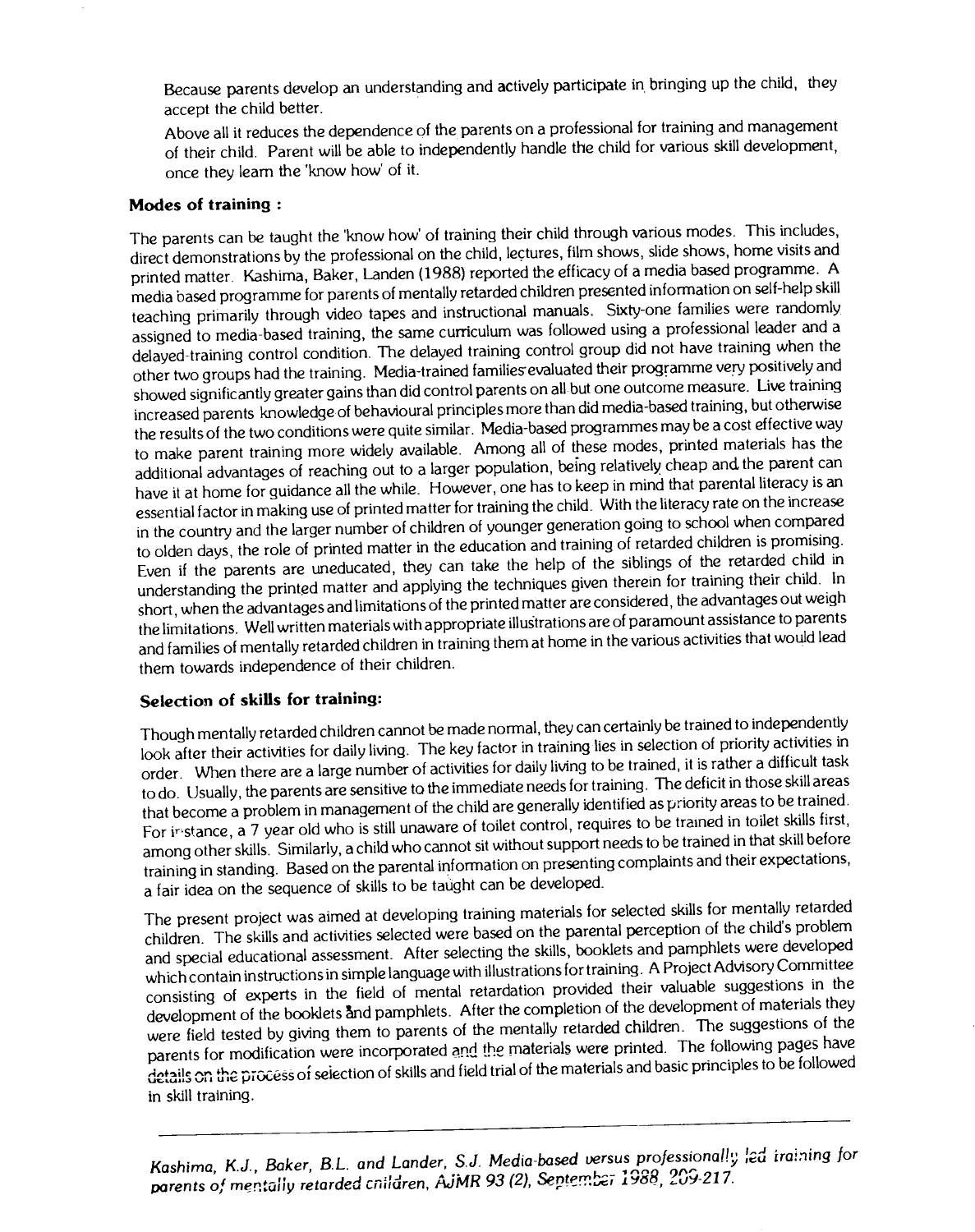# SELECTION OF SKILLS FOR TRAINING

<span id="page-9-0"></span>When the parents find the child to be looking normal but does not perform like his age peers, they perceive and interpret the problem in their own way. Due to the inconspicuous nature of mental retardation perceptions and interpretations vary widely. Yet, parents views on their child's condition is the first indicator of a problem existing in the child and also informs of the level of awareness of parents regarding the problem. The parental counselling and guidance to be given will largely depend upon their perception of the problem. Comparing the actual assessment data with that of parental perception is one way of finding out the parental awareness. This would also provide an idea on what are the areas which need training on priority. This assists in objectively selecting the skills for training the child. Keeping this in mind, a study was conducted with 150 children below the age of 15 years with mental retardation. The selection of skills for developing the package was based on the results of this study. The details of this study are as follows.

#### **OBJECTIVES**

- 1. To compare the problems of mentally retarded children below the age of 15years as perceived by the parents, with that of special educational assessment.
- 2. To analyse the results and list the priority skills to be trained.
- 3. To recommend suitable programmes for intervention.

#### **METHODOLOGY**

One hundred and fifty cases below the age of fifteen years who were registered for services at the National Institute for the Mentally Handicapped (NIMH) during 1986 and diagnosed as having mental retardation were selected for the study. Information on the presenting complaints as given by the parents was collected from the case files. Special educational assessment was done using informal, criterion referenced tests by a qualified special educator and the current level of functioning was recorded in each of the areas namely, motor, selfhelp, social, communication, and academic domains. The complaints were grouped under the heads of motor - gross motor, fine motor; selfhelp - feeding, toiletting, brushing, bathing, grooming, dressing; communication; social behaviour and functional academics - reading, writing, arithmetic, time and m of these areas were grouped in the age ranges of 0 to 5, 6 to 10 and 11 to 15 years. The data was analysed.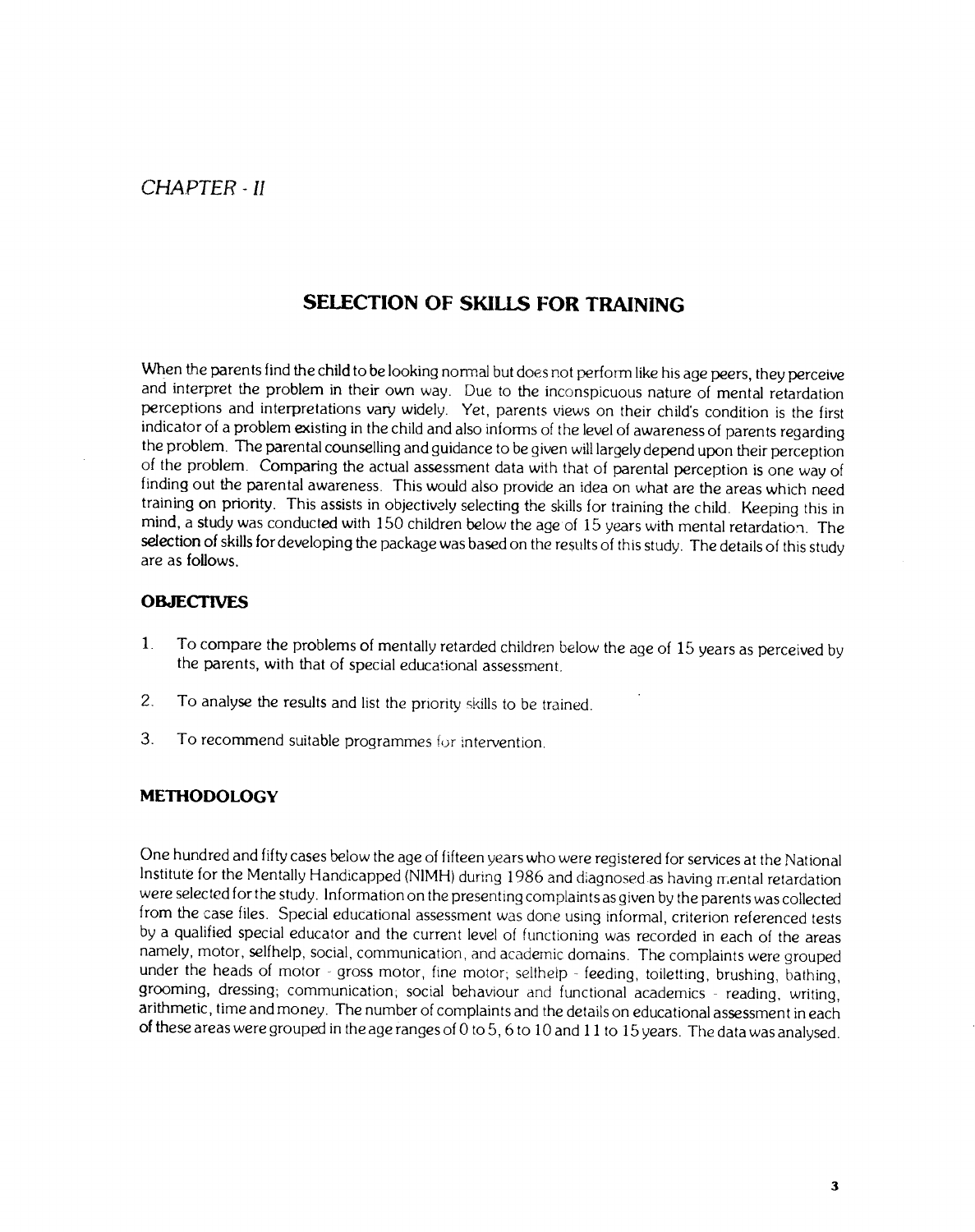÷,

Table-1 gives the demographic data of the subjects in terms of age, sex and level of retardation. It is seen that the male children were more than the female children and profoundly retarded children constituted the least

|                         | 0-5 years    |              | $6-10$ years   |              | $11-15$ years          |                |                |  |
|-------------------------|--------------|--------------|----------------|--------------|------------------------|----------------|----------------|--|
| Level of<br>Retardation | Male Female  |              | Male Female    |              | Male Female            |                | Total          |  |
| Profound                | 5            | 5            | $5\phantom{.}$ | 9            | 2 <sup>7</sup>         | $\mathbf{1}$   | 27(18.0)       |  |
| <b>Severe</b>           | 10           | 9            | 11             | 3            | 11                     | $\overline{7}$ | 51 $(34.0)$    |  |
| Moderate                | 15           | 6            | 10             | 12           |                        |                | 23 6 72 (48.0) |  |
| Total                   | 30<br>(12.0) | 20<br>(13.3) | 26<br>(17.3)   | 24<br>(16.0) | 36<br>$(24.0)$ $(9.3)$ | 14             | 150            |  |

Table-1: Distribution of the sample by age, sex and level of retardation

Figures in parentheses indicate percentages.

Table-2 gives the details on the number of children requiring training in the various skills as perceived by the parents and as identified through special educational assessment.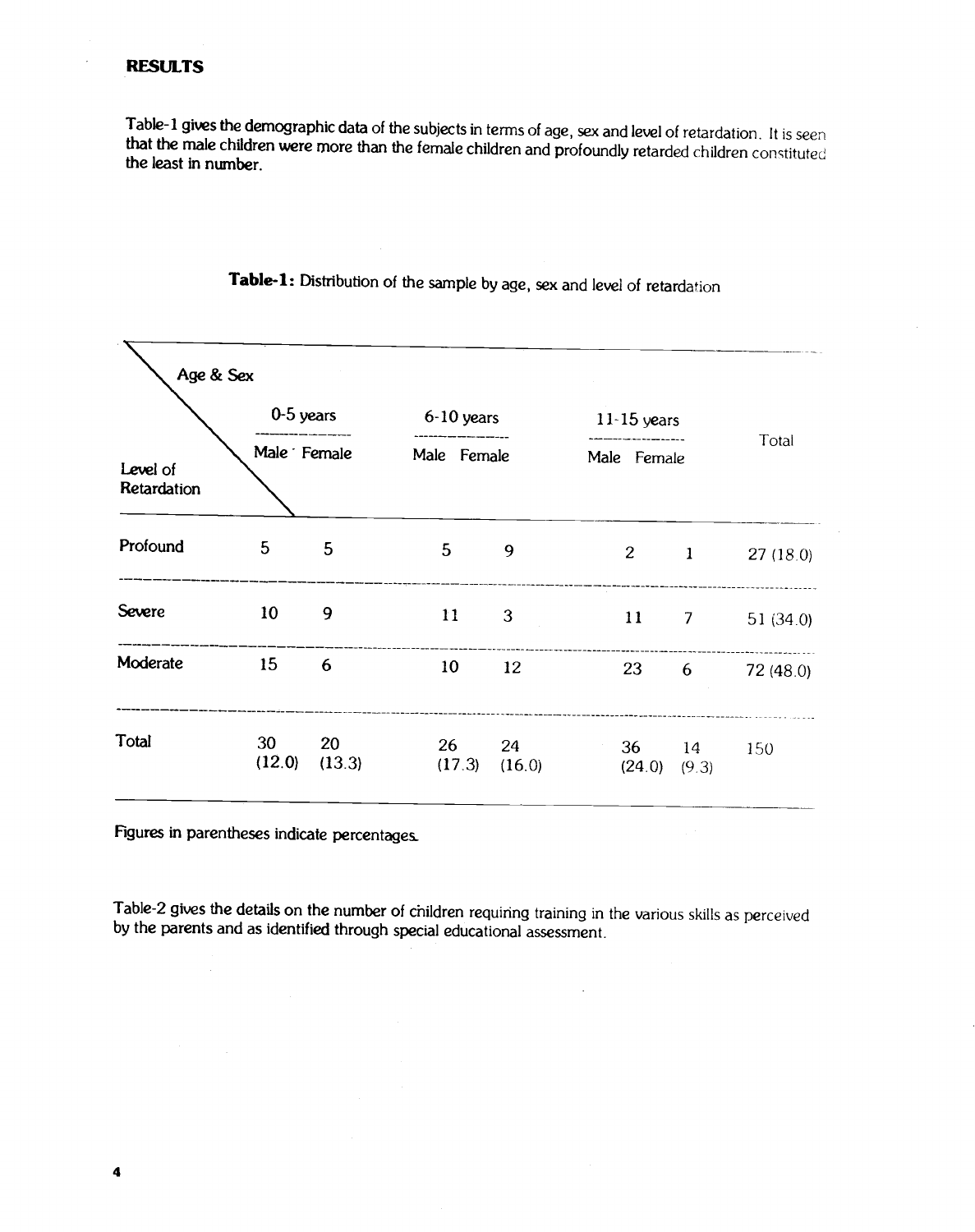|                                       | Age              |              | $0-5$ yrs      |              | $6-10$ yrs   |                | $11 - 15$ yrs |                       |            | Age groups pooled     |         |
|---------------------------------------|------------------|--------------|----------------|--------------|--------------|----------------|---------------|-----------------------|------------|-----------------------|---------|
| <b>Skills</b>                         |                  | $\mathsf{A}$ | $\mathbf P$    | $\mathsf{A}$ | P            | $\overline{A}$ | $\mathbf{P}$  | $\mathsf{A}$<br>Total | %          | $\mathsf{P}$<br>Total | %       |
| <b>MOTOR SKILLS</b><br>a) Gross motor |                  | 29           | 29             | 31           | 12           | 15             | 8             |                       |            | 75 50.0 49            | 32.6    |
| b) Fine motor                         |                  | 29           | $\overline{7}$ | 35           | $\mathbf{O}$ | 18             | 3             |                       | 82 54.7 10 |                       | 6.7     |
| <b>SELFHELP SKILLS</b><br>a) Feeding  |                  | 34           | 14             | 37           | 26           | 26             | 26            |                       | $\epsilon$ | 97 64.7 66 44.0       |         |
| b) Toiletting                         |                  | 37           | 16             | 45           | 25           | 28             | 27            |                       |            | 110 73.3 68 45.3      |         |
| c) Brushing                           |                  | 31           | $\mathbf{0}$   | 48           | 21           | 34             | 19            |                       |            | 113 75.3 40 26.7      |         |
| d) Bathing                            |                  | 31           | $\mathbf{0}$   | 49           | 22           | 33             | 20            |                       |            | 113 75.3 42 28.0      |         |
| e) Grooming                           |                  | 28           | $\mathbf{0}$   | 47           | 21           | 33             | 18            |                       | 108 72.0   |                       | 39 26.0 |
| f) Dressing                           |                  | 33           | $\mathbf{1}$   | 48           | 20           | 33             | 22            |                       |            | 114 76.0 43 28.7      |         |
| <b>APPROPRIATE</b>                    | SOCIAL BEHAVIOUR | 34           | $\mathbf{0}$   | 47           | 5            | 43             | 18            |                       | 124 82.7   |                       | 23 153  |

A= Special Educational Assessment

P= Perception of the parents regarding the problem.

It can be seen that the gross motor problem in the 0-5 age group is in total agreement, may be for the reason that the problem is very obvious. As 0-5 is the age of development of predominent motor milestones, a delay in that is readily noted by the parent. In higher age group the perception of the parents as problem in motor area is relatively less, which may be probably because the parents look for functional abilities, rather than perfection, while the special educational assessment takes into account the age appropriate development in this area. It may also be possible that in the higher age groups, when the age appropriate selfhelp skills and language skills are not develped, the finer aspects of motor development may not be of priority concern of parents and hence not perceived as a complaint by the parent. The reason for wide disparity in the fine motor area may be that parents might have informed under activities such as feeding, buttoning and holding pencils, that involve fine motor skills and not as a motor problem perse. Therefore, this difference might be more of techinical terminology rather than the perception of the problem.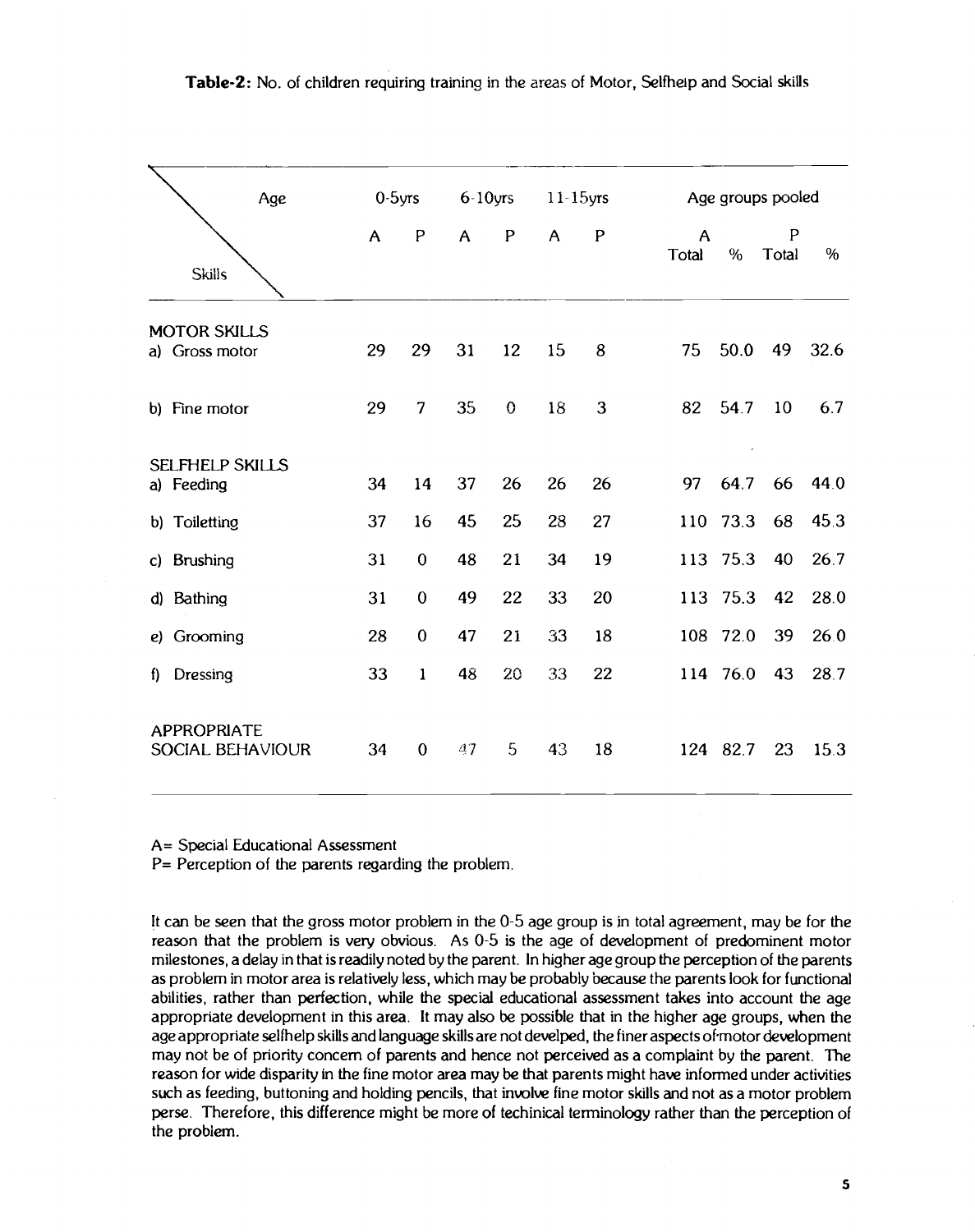In the area of selfhelp skills, there is a difference of 20% to 30% in the feeding and toilet skills, the parental perception being lower than the assessment. This is explainable as the assessment takes only total independence into account for not requiring training while parents may be satisfied even with partial independence and may not call it a complaint. In these two areas as the age increases, the agreement in the parental perception and assessment information is higher as can be seen in the 11 to 15 age group On the other hand, in the 0-5 age group, the agreement is low as the parents would have preferred helping the child in these areas as the child is still young,

In the areas of brushing, bathing, grooming and dressing there is almost a 50% difference in the perception and the assessment, the former being lower than the latter. In the 0-5 age group parents have not complained at all as they would have taken that the child is not yet ready for those skills, and also the motor and language problems would have got priority over these skills. In the special educational assessment, wherever not applicable in 0-5 age groups, such as in infants, are excluded and the assessment is given for the other children depending on their dependence level. The qeneral trend in the lower rating of problems by the parents against that of the educators have been in concurrance with the study by Heath and Obruzut (1984)<sup>\*</sup> They found in a similar study with 5 mentally retarded children that the parents rated their children as having better adaptive behaviour than as rated by the teachers. Thismay be because the parents might look at the skills in relative terms with other skills and also other children, and the perception of priority skills would vary, while a teacher would assess objectively all the skill and activityareas with equal importance and then would plan on priority goals.

In the area of social behaviour, the parents complained only of maladaptive behaviour such as self injurious behaviour, injuring others, wandering, thumb sucking and such behaviours while the assessment included deficits in social behaviour including good manners and appropriate social interaction. This might have contributed to the wide disparity (67.4%) in the parental perception and the educator's assessment.

\* Heath, C.P. and Obrzut, J.K. (1984) 'Comparison of three measures of adaptive behavious,' American Journal of Mental Deficiency, 89(2), PP. 205-208.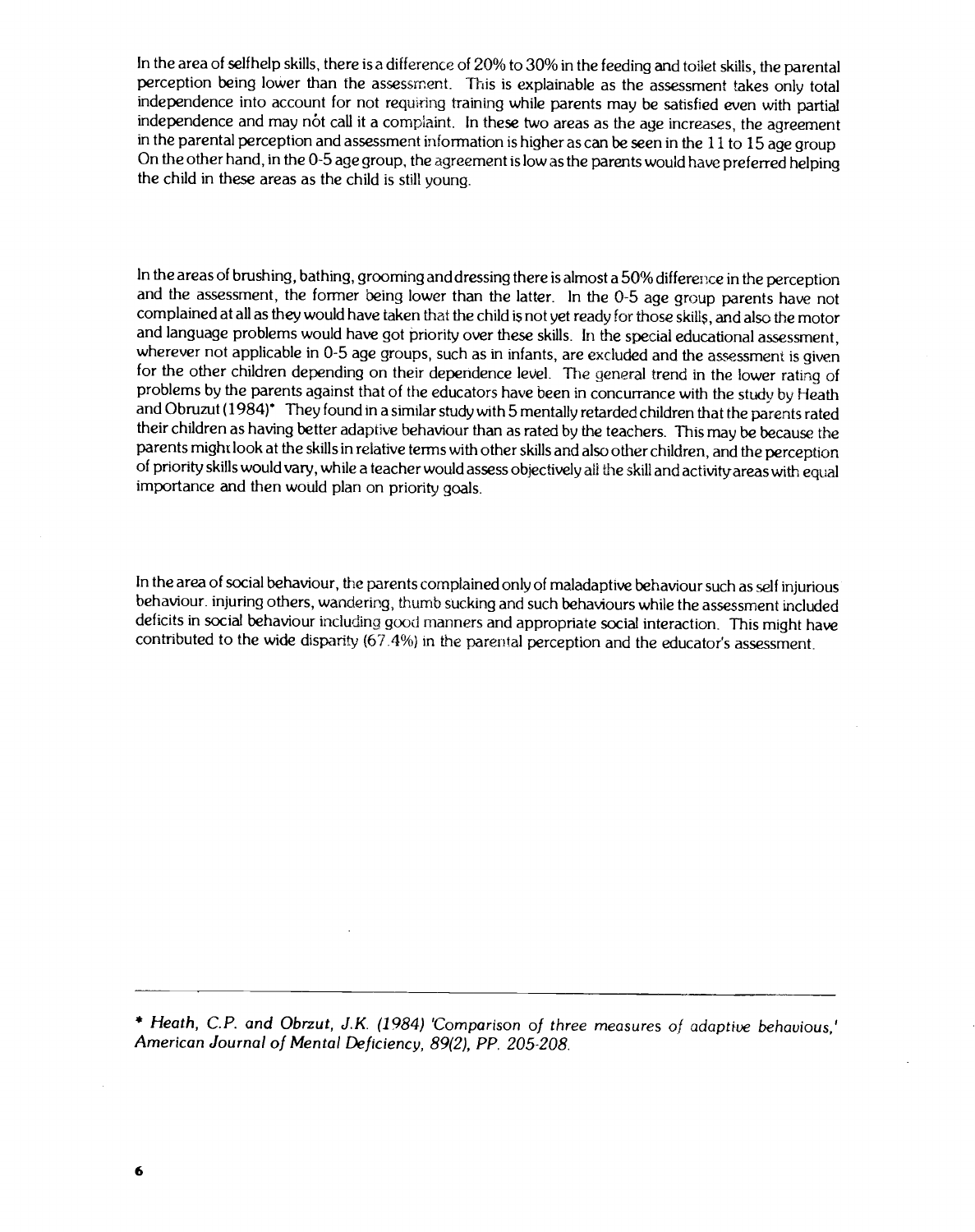| <b>Skills</b>                            |                | $0-5$ yrs    |    | $6-10$ yrs     |                  | $11-15$ yrs      |            | Age groups pooled |                    |      |
|------------------------------------------|----------------|--------------|----|----------------|------------------|------------------|------------|-------------------|--------------------|------|
|                                          | $\mathsf{A}$   | ${\sf P}$    | A  | ${\sf P}$      | $\mathsf{A}$     | ${\sf P}$        | A<br>Total | $\%$              | ${\sf P}$<br>Total | $\%$ |
| $\bullet$<br><b>COMMUNICATION SKILLS</b> |                |              |    |                |                  |                  |            |                   |                    |      |
| a) Responding to sounds                  | $\overline{7}$ | 3            | 13 | 3              | $\overline{c}$   | $\boldsymbol{0}$ | 22         | 14.7              | 6                  | 4.0  |
| b) Following simple<br>instructions      | 23             | $\mathbf 1$  | 19 | $\mathbf 1$    | $\boldsymbol{4}$ | $\overline{c}$   | 46         | 30.7              | $\boldsymbol{4}$   | 2.7  |
| c) Understanding simple<br>questions     | 31             | $\mathbf{1}$ | 23 | $\mathbf{1}$   | $\overline{7}$   | 5                | 61         | 40.7              | $\overline{7}$     | 4.7  |
| d) Using simple words                    | 33             | 35           | 28 | 18             | 12               | 13               | 73         | 48.7              | 66                 | 44.0 |
| e) Expressing in simple<br>sentences     | 34             | 35           | 40 | 19             | 25               | 20               | 99         | 66.0              | 74                 | 49.3 |
| f) Conversation                          | 33             | 35           | 44 | 39             | 32               | 45               | 109        |                   | 72.7 119 79.3      |      |
| FUNCTIONAL ACADEMICS*                    |                |              |    |                |                  |                  |            |                   |                    |      |
| a) Reading                               |                |              |    | $\overline{c}$ |                  | 8                |            |                   | 10                 | 6.7. |
| b) Writing                               |                |              |    | 3              |                  | $\, 8$           |            |                   | 11                 | 7.3  |
| c) Numbers                               |                |              |    | $\overline{c}$ |                  | 8                |            |                   | 10                 | 6.7  |
| d) Time                                  |                |              |    |                |                  | $\mathbf{1}$     |            |                   | $\mathbf{1}$       | 0.7  |
| e) Money                                 |                |              |    |                |                  | 3                |            |                   | 3                  | 2.0  |
|                                          |                |              |    |                |                  |                  |            |                   |                    |      |

# Table-3: No. of children requiring training in the areas of Communication and Functional academics

A= Special Educational Assessment

P= Perception of the parents regarding the problem.

\* As per the assessment the academic skills are needed for all children (except 0-5 age group) appropriate is to the level of functioning. Perception of parents alone is noted in the table.

Table-3 provides details on the number of children requiring training in communication skills and functional academics as perceived by parents and as assessed by the teachers.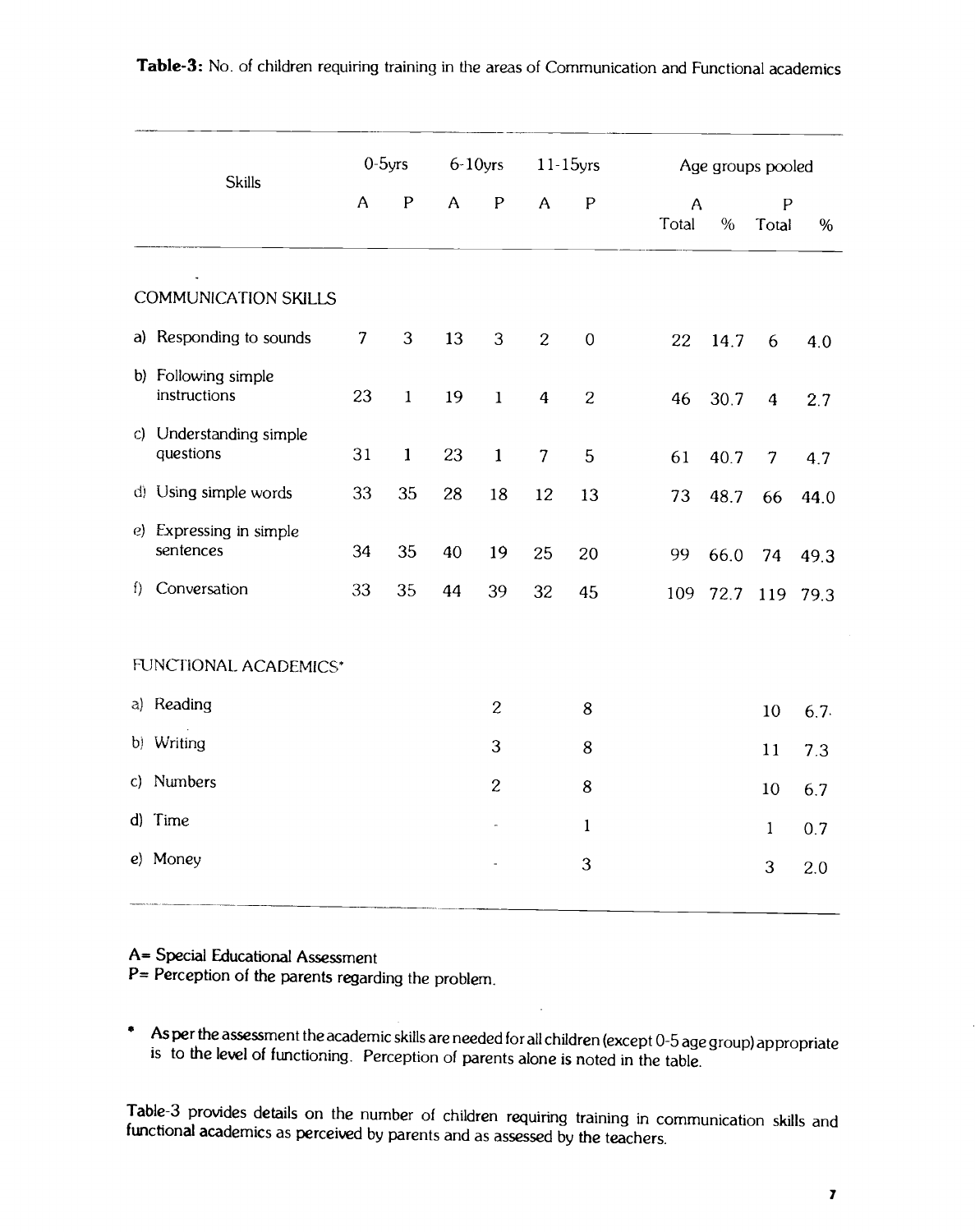In the communication area, the first three tasks a, b and c involving receptive language abilities have not been perceived as problems by the parents while the assessment revealed that upto 40% of the subjects did require assistance in this area. On the other hand, the parents showed concern on the 'speech' of their children which pertains to expressive language areas as seen in the table under d, e and f. The parental perception in this area is quite close to the assessment, as it is easily observable. The parental poor perception on the receptive language aspects may be due to their ignorance regarding speech and language aspects in general and the tendency to believe that if the child has hearing ability, he would definitely understand instructions. However, as perceived by the parents and the assessment of the educators the communication area ranks the highest with regard to requirement of training among other skills. Interesting findings were reported by Handen, Feldman and Honigman  $(1967)^1$ , in their study on comparison of parent and teacher assessment of 98 developmentally delayed children's behaviour. Lowest level of agreement was observ ed in the area of speech and language. The authors further cite that abstract concepts evoke varying interpretations, leading to greater variance inresponse and ultimately to less agreement. Further, Rao and Srinivas (1989)<sup>2</sup>, in their study on speech and language deficits of 300 mentally retarded persons reported that the parents' perception of the speech and language disorders coresponded well with the clinical diagnostic categories, but only 10% of the parents complained regarding the comprehension aspects, indicating that majority of parents concentrated on the spoken output rather than listening aspects. It is evident in the present study also, where the inability to converse is perceived by 79.3% of the parents as a major problem against 72.7% as per the assessment. This may be because assessment credits functional gestural communication while parents insists on speech.

In the area of functional academics as per the assessment, all the children except 0-5 age group at various levels require input depending on their level of functioning and other priority goals selected for training. The parental perception of need in this area has been very minimal amounting to less than 8% though the children belong to school going age, which may be attributed to the other pressing concerns with regard to the child, and rightly so. As the children were from the category of moderate retardation or below, the concern for focus is not so much on functional academics which is understandable.

Computation of chi-square values to test the statistical significance of the agreements among parental perception and the special educational assessment revealed that except for two subskills in the area of expressive language namely using simple words and conversation, the disagreements were significant at 1% level and for gross motor skills, responding to sounds, expressing in simple sentences, at 0.1%.

It has already been mentioned in the section on methodology that data on parental perceptions was collected from the information on the presenting complaints as given by the parents. It may be interpreted that the parents, at the time of interview, could have expressed the immediate complaints of the child, which, in their view are of major concern at the age and existing circumstances. The fact that the parent has not expressed the need for training in other areas does not necessarily imply that it is not a problem in that child. It is possible that it would be perceived at a later age in varying circumstances. This is further strengthened by the fact that individual scores in each of the selfhelp areas as collected from the parents asking for help is quite high ranging from 26 to 45%. Gaitskell and Pratt (1989)<sup>3</sup> reported that parents had difficulty in rating items involving personal and social responsibility while they found it easy to rate personal self sufficiency including selfhelp and communication skills.

1.Handen, B.L., Feldman, R.S. and Honigman, F.A. (1987) 'Comparison of Parent and Teacher assessment of developmentally delayed children's behaviour,' Exceptional children, 54(2), PP. 137- 144.

2. Rao, T.A.S. and Srinivas, N.C. (1989) 'Speech and language deficits and Mental Retardation - A Report on the analysis of 300 mentally retarded persons,' Indian Journal of Disability and Rehabilitation, 3(2), PP.31-43.

3. Gaitskell, D.F. and Pratt, C. (1989) 'Comparison of parent and teacher ratings of adaptive behaviour of children with Mental Retardation'. American Journal of Mental Retardation, 94(2), pp.177-181.

8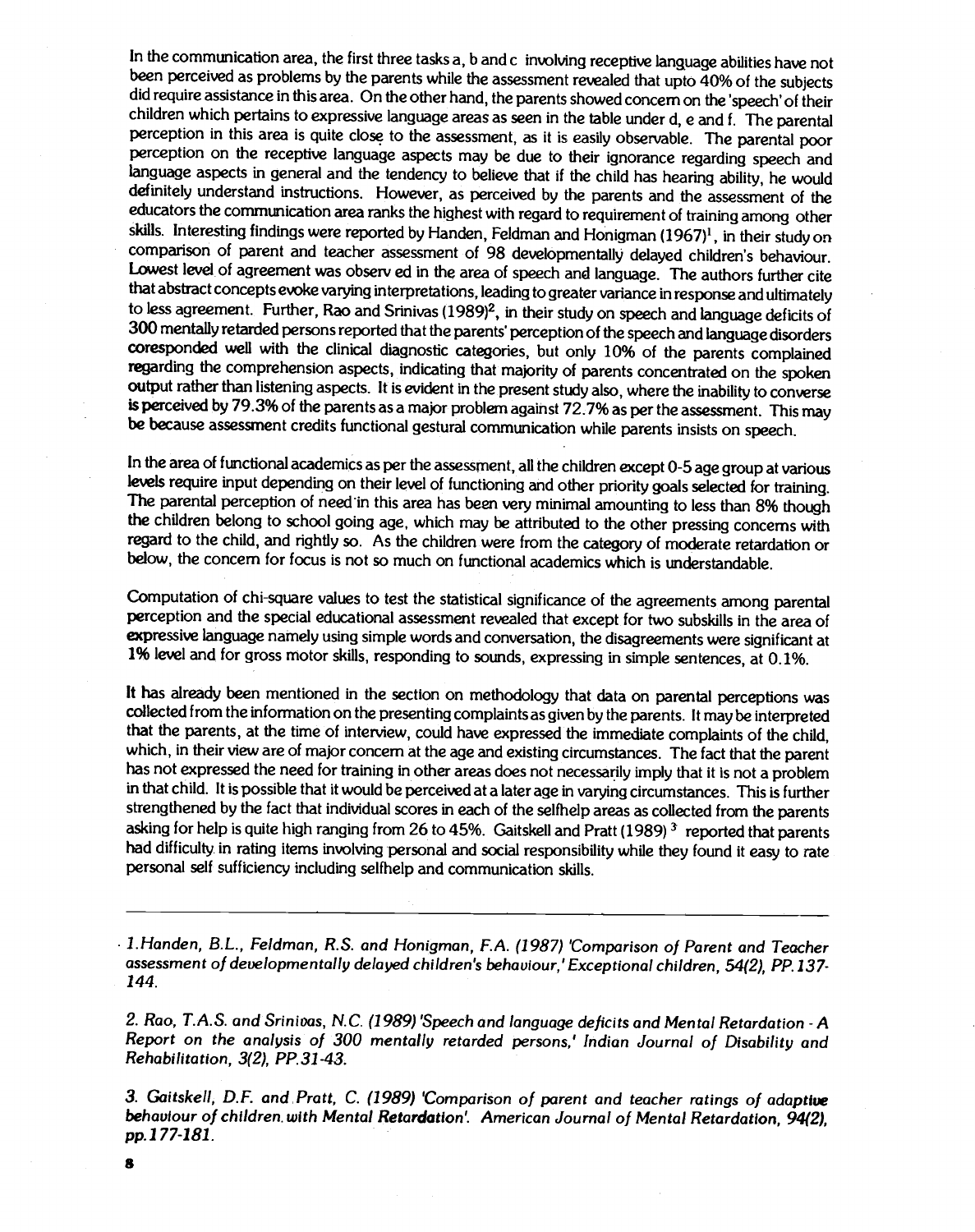In general, the skill areas that required training were predominantly from feeding and toiletting skills and communication skills, where both parental perception and assessment are considered. A marked difference is found between the two in the area of appropriate social behaviour and receptive language skill areas, as these are not observed and quantified by the parents as is done by the professionals. All the subskills in selfhelp area are of cencern for parents as well as found to be areas requiring training by the professionals.

#### CONCLUSION AND RECOMMENDATION

It could be seen that parental perception of the problem in their retarded child is largely dependent on the age of the child and the extent to which it is observable. Therefore, certain skill deficits that were present in the child were not perceived by the parent at that given age or situation. Another reason for parents perceiving problems that are of immediate relavance to them is that the complaints listed are voluntarily given by them with prompts and not elicited as in special educational assessment.

While informing the parents about the level of functioning and the possibility of training the child, it is necessary to take into consideration, their needs and resources and not to over emphasize on the deficits of the child, as a professional's words will have a great impact on the parents andmay further depress the parents. However, caution must be exercised in informing them regarding certain prerequisite skills which the parent might not have perceived, but may have complained only about the skill they want the child to learn. This is well evident in the communication area, where, without perceiving receptive language problem, the parents have complained on expressive language deficits. The educator must carefully explain to them the need for pre requisite skills in such circumstances.

While planning the IEP it is absolutely essential that parents must be involved and their concern must be considered for selection of priority goals. This happens automatically in countries where parental involvement is a requirement bylaw. In other countries, special care should be taken by the professionals.

As home training of the mentally retarded children is found to be an appropriate service delivery model in a country like India, the parental resources can be used for training the child at home for the activities of daily living. Literature in simple language with illustrations including detailson how to assess and train, if made available to the parents, it would assist in reaching out to parents invarious parts of the country, who are already aware of their child's needs.

In the present project, after considering the results of this study, nine skills were taken for including in the training package namely feeding, toiletting, gross motor, fine motor, brushing, bathing, dressing, grooming and socialization.

Though communication area has been one of major importance and had been perceived bymajority of the parents as a necessary skill to be trained, it is not included in this package as communication skills for mentally retarded children is being taken up as a separate project by NIMH under Unicef funding and this package will be available in due course.

It is reiterated here that in this project the target group is specifically children of below the age of 15 years and the skills chosen for training package is based on the parental perception of the need and the assessment data. The efficacy of the packages are evaluated by giving the draft materials to the parents for a period of time, evaluating the child's progress after using the package as well as considering the suggestion given by the parents for modification of the package. Wherever possible their suggestions are incorporated. The following pages have the details on the field trials of the packages and guidelines on certain basic principles to be followed in training a mentally retarded children in any skill or activity.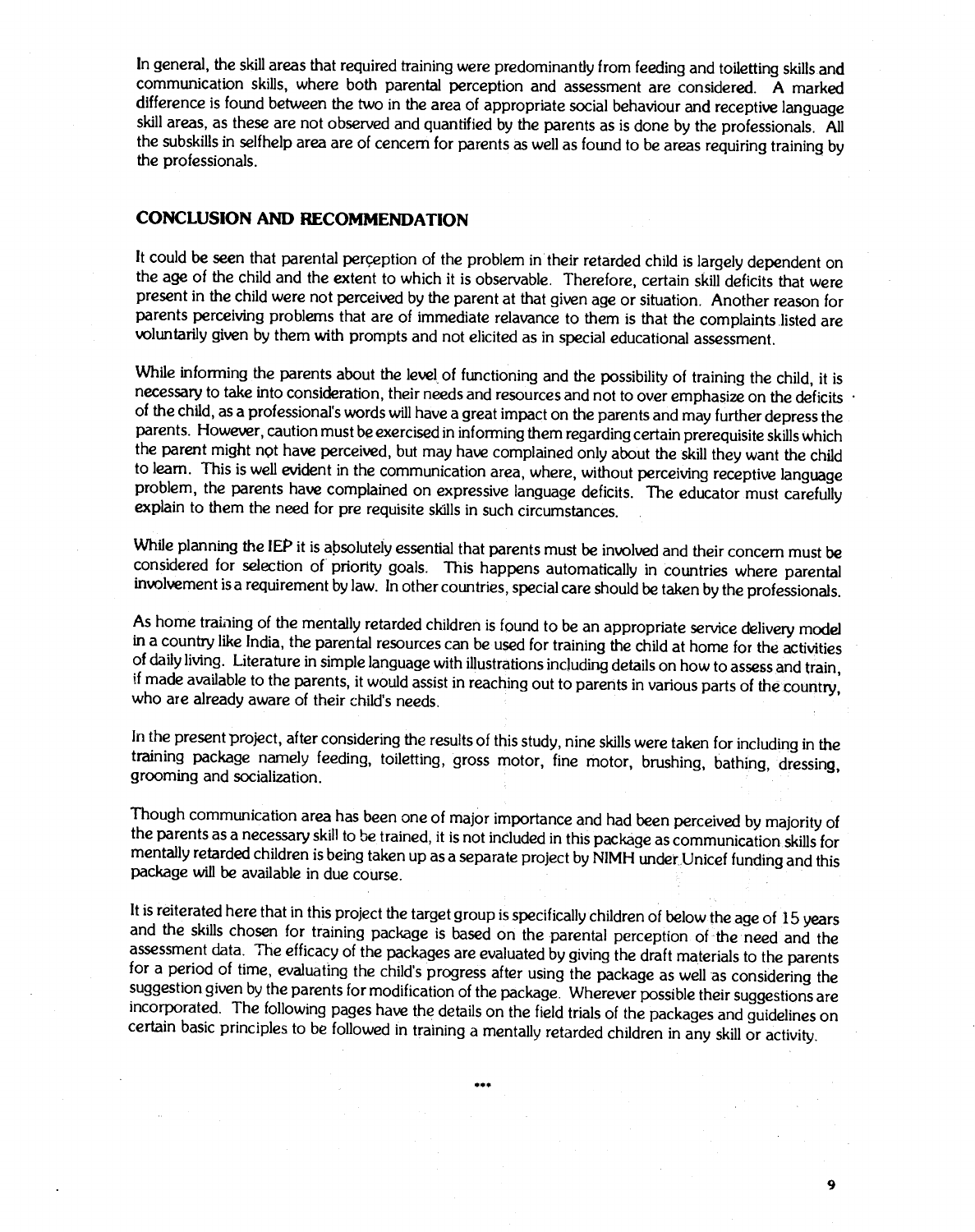# <span id="page-16-0"></span>REPORT OF FIELD TRIAL OF THE SKILL TRAINING PACKAGES

#### Methodology

The booklets and pamphlets developed under this project were field tested to find out the efficacy of the materials and to modify the materials if needed. As decided by the Project Advisory Committee, each of the booklets and the pamphlets were given to atleast three families with mentally retarded children requiring training in the particular skill.

#### Field trial of booklets

#### **Subjects**

The draft booklets on various skills including gross motor, fine motor, feeding, toiletting, brushing; bathing, dressing, grooming and social skills were prepared. Of the children who come for special educational intervention at NIMH, those children who required training in the specific skill were chosen for the field trial.

The age range of childreh chosen was one year to 15 years. The criteria for selection required that atleast one of the parents or the trainer should be able to read and understand English and that the child should have the need for training in the given skill irrespective of the level of mental retardation. For the booklet on each skill a minimum of three cases were selected. The level of retardation was taken as it is from the child's case file which contained information recorded by the multidisciplinary team including a medical doctor, special educationist and a psychologist, after detailed assessment of the child.

#### Procedure

After the special educational assessment, if the child was found to be one requiring training in the given skill, the parents were given the booklet and told to follow the steps given in the booklet at home to train the child with mental retardation. The parents were asked to come back after a given period of training the child. The time given to the parents varied from case to case, depending on their area of residence, child's level of functioning and the skill that needed training. After the specified period, the child was reassessed and the current level of functioning in the given skill was noted. The difference between the current level at entry and after training was compiled and analysed which indicated the efficacy of the package.

To evaluate the general presentation of the booklet, a five point scale ranging from very much appropriate' to 'not at all appropriate' was used with various details including language, size of the booklet, illustration, utility of the booklet with families of various educational and economic backgrounds and suitability to children with varied levels of mental retardation. The parents views on the above aspects were compiled which are seen in the following pages.

#### Field trial of the pamphlets

The pamphlets were evaluated by the parents on a similar five point scale designed for the booklet. The pre and post assessments were not done for the pamphlets as they were designed as information pamphlets with tips for training.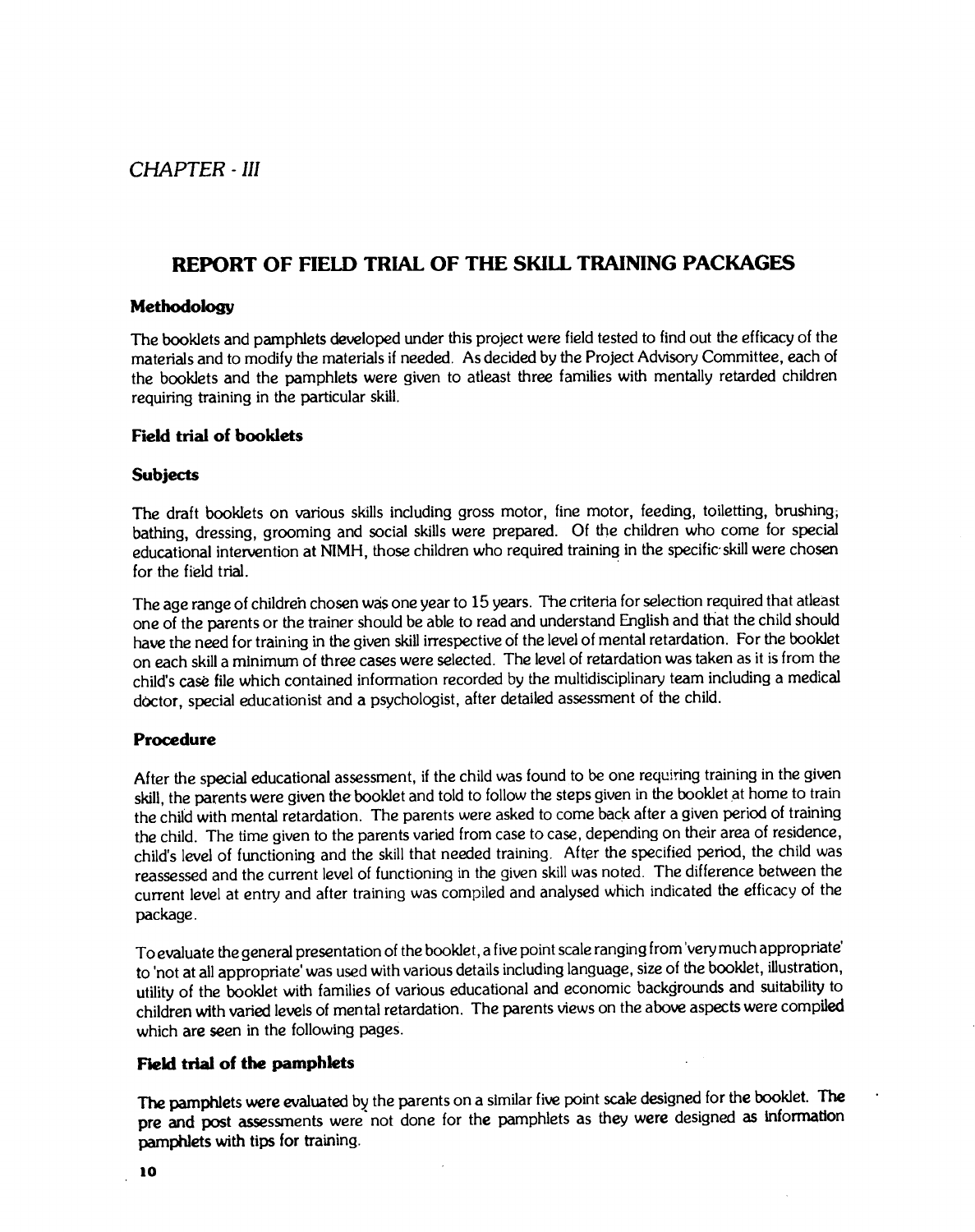#### Results

Results of field trial of the booklets and pamphlets on each skill are discussed in detail. For each booklet there are data shown in three tables namely Table-1 - Demographic data of the families included for field trial, which is self explanatory, Table-2 - pre and post assessment data on the children and Table-3 - parents opinion on specific details regarding the booklet as listed in the table. For each pamphlet there are two tables, one giving the demographic data and the other giving the parents opinion on specific details regarding the pamphlet. Field trial data of each of the booklets and pamphlets is discussed below.

Name of the skill: Gross Motor Skills Booklet

| SI.No.<br>Rural/        | Age of     | <b>Sex</b> | Level of    | Informant | Informant's             | Income          | Language |
|-------------------------|------------|------------|-------------|-----------|-------------------------|-----------------|----------|
| Urban                   | the child  |            | Retardation |           | Education               |                 | spoken   |
| 1 <sub>1</sub><br>Urban | $2y$ 4m    | F          | Moderate    | Father    | B.Com                   | Rs.<br>3,500 pm | Telugu   |
| 2 <sub>1</sub><br>Urban | 4y         | M          | Moderate    | Father    | C.A.IIB<br><b>B.Com</b> | 1,800 pm        | Telugu   |
| 3 <sub>1</sub><br>Urban | $1^{1/2}y$ | M          | Moderate    | Mother    | S.S.C.                  | 500 pm          | Telugu   |

#### Table G.M.1: Demographic Data

Table G.M.2: Information on rate of improvement in the child

| SI.No.         | Level of functioning before<br>using the booklet                                      | Date     | Level of functioning after<br>using the booklet    | Date     |
|----------------|---------------------------------------------------------------------------------------|----------|----------------------------------------------------|----------|
| $\mathbf{1}$ . | Can sit with support                                                                  | 25.01.90 | Can sit without support,<br>Can stand with support | 28.02.90 |
| 2.             | Stands with support,<br>walks with support                                            | 21.04.90 | Walks with minimum support 25.05.90                |          |
| 3.             | Does not pull up to<br>sitting position, can<br>sit without support if<br>made to sit | 23.11.90 | Able to pull up to sitting                         | 23.04.90 |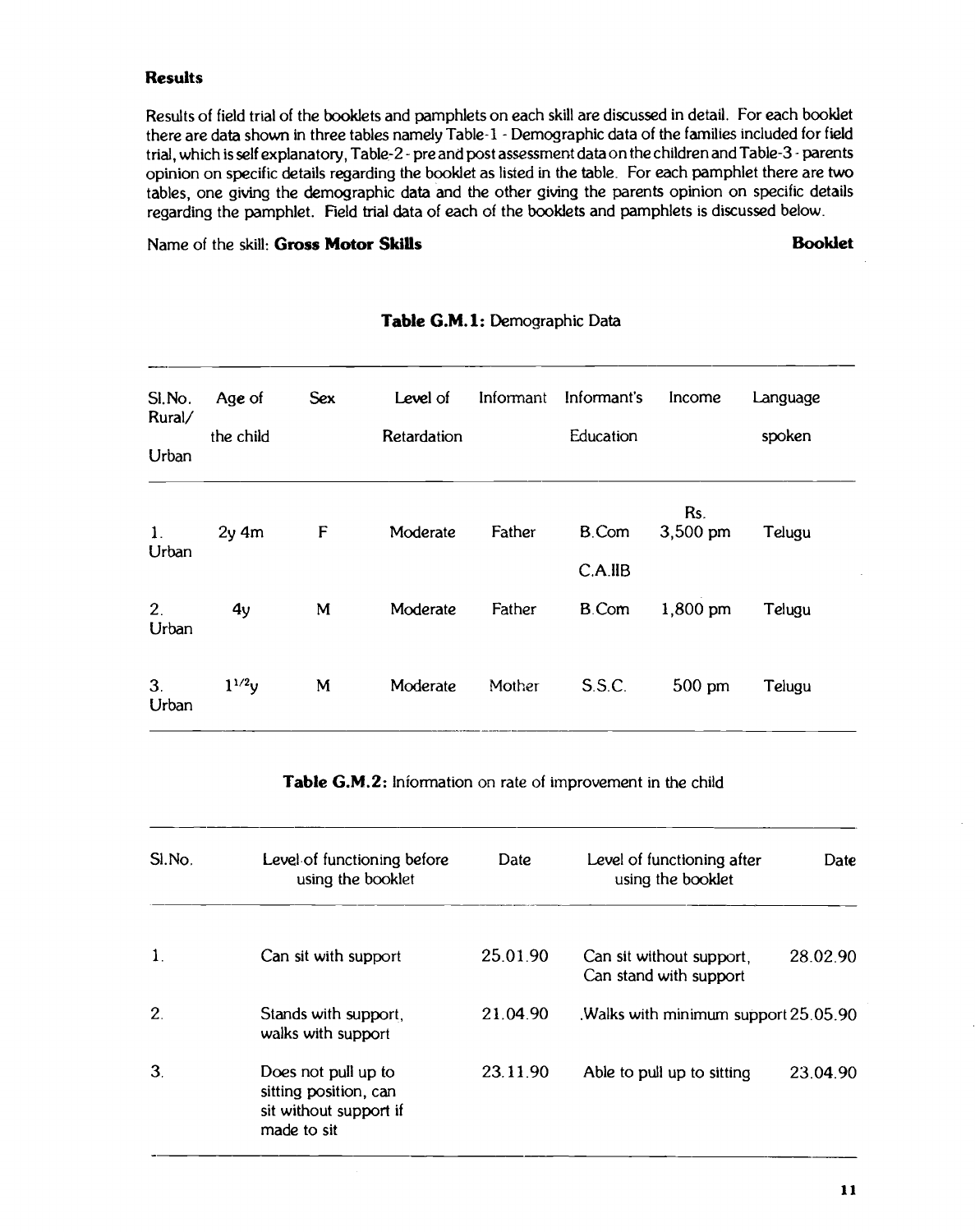|         | Details regarding<br>the package                     | Very much<br>appropriate | Appropriate  | Average      | Not so<br>appropriate | Not at all<br>appropriate |
|---------|------------------------------------------------------|--------------------------|--------------|--------------|-----------------------|---------------------------|
| 1. Size |                                                      | $\boldsymbol{2}$         | $\mathbf{1}$ |              |                       |                           |
|         | 2. Content                                           | $\overline{2}$           | $\mathbf{1}$ |              |                       |                           |
|         | 3. Language                                          | $\boldsymbol{2}$         |              | $\mathbf{1}$ |                       |                           |
|         | 4. Pictures                                          | $\boldsymbol{2}$         | $\mathbf{1}$ |              |                       |                           |
|         | 5. Applicability of the<br>package to:               |                          |              |              |                       |                           |
|         | i) families in any<br>part of the country            | $\mathbf{1}$             | $\mathbf{1}$ | $\mathbf{1}$ |                       |                           |
|         | ii) families of any<br>educational<br>backaground    | $\mathbf{2}$             | $\mathbf{1}$ |              |                       |                           |
|         | iii) families of any<br>socio-economic<br>background | $\mathbf{1}$             | $\mathbf{1}$ | $\mathbf{1}$ |                       |                           |
|         | iv) any level of<br>mentally retarded<br>child       | $\mathbf{1}$             | $\mathbf{1}$ | $\mathbf{1}$ |                       |                           |
|         | 6. Ease in using the<br>package                      | $\mathbf{1}$             | $\mathbf{1}$ |              |                       |                           |

Table G.M. 2 shows that the current level of functioning varied from child to child at entry level. Parents of two children used the booklet for one month while one used for 5 months. All the children have shown improvement in the skills as it can be seen from the table. To a certain degree the improvement in the child at serial number 3 can be attributed to maturation also that would have occurred in 5 months. However, the parents reported that the booklet served as a good guide in helping them to handle the child and train him in the activities.

Table G.M. 3 provides information on the parental rating on the 'arious aspects of the booklet. As it can be seen there have been no adverse opinions by tghe parents the various details regarding the booklet.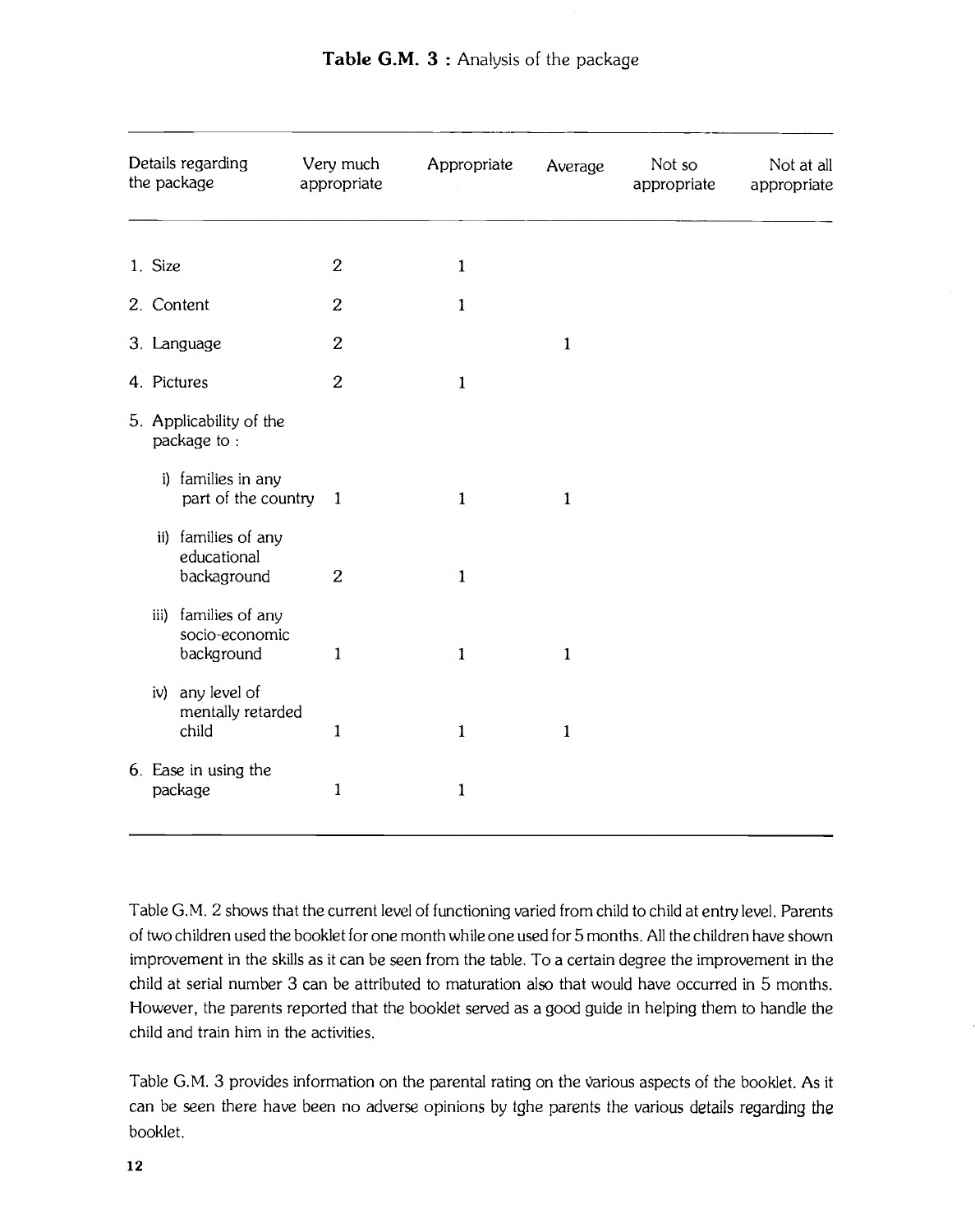| SI.No. | Age of<br>the child | <b>Sex</b> | Level of<br>Retardation | Informant        | Informant's<br>Education | Income                    | Language<br>spoken | Rural/<br>Urban |
|--------|---------------------|------------|-------------------------|------------------|--------------------------|---------------------------|--------------------|-----------------|
| 1.     | 6y                  | M          | Mild                    | Mother           | M.Sc.<br>B.Ed.           | Rs.<br>$3,000 \text{ pm}$ | Tamil              | Urban           |
| 2.     | 4y                  | M          | Moderate Father         |                  | B.Com                    | $2,000$ pm                | Telugu             | Urban           |
| 3.     | $1^{1/2}v$          | F          | Profound                | Matemal<br>Uncle | B.Com.                   | $1,500$ pm                | Telugu             | Urban           |

#### Table G.M.1.1: Demographic Data

| Table G.M.2.1: Analysis of the package |  |
|----------------------------------------|--|
|----------------------------------------|--|

| Details regarding<br>the package<br>appropriate                                            | Very much<br>appropriate | Appropriate    | Average | Not so<br>Not at all<br>appropriate |
|--------------------------------------------------------------------------------------------|--------------------------|----------------|---------|-------------------------------------|
| 1. Size                                                                                    | $\overline{c}$           |                |         |                                     |
| 2. Content                                                                                 | 2                        |                |         |                                     |
| 3. Language                                                                                | 3                        |                |         |                                     |
| 4. Pictures                                                                                | 3                        |                |         |                                     |
| 5. Applicability of the<br>package to:                                                     |                          |                |         |                                     |
| $\mathbf{i}$<br>families in any<br>part of the country<br>families of any<br>$\mathbf{ii}$ | 1                        | $\overline{2}$ |         |                                     |
| educational background<br>families of any<br>iii)                                          | -1                       | $\overline{c}$ |         |                                     |
| socio-economic<br>background<br>any level of mentally<br>iv)                               |                          | $\mathbf{2}$   |         |                                     |
| retarded child                                                                             | 1                        | $\overline{c}$ |         |                                     |
| 6. Ease in using the package                                                               |                          | $\overline{c}$ |         |                                     |
|                                                                                            |                          |                |         |                                     |

The details on the analysis of the pamphlet is seen in table G.M.2.1 which shows that the pictures and language are very much appropriate and all the other aspects are adequately included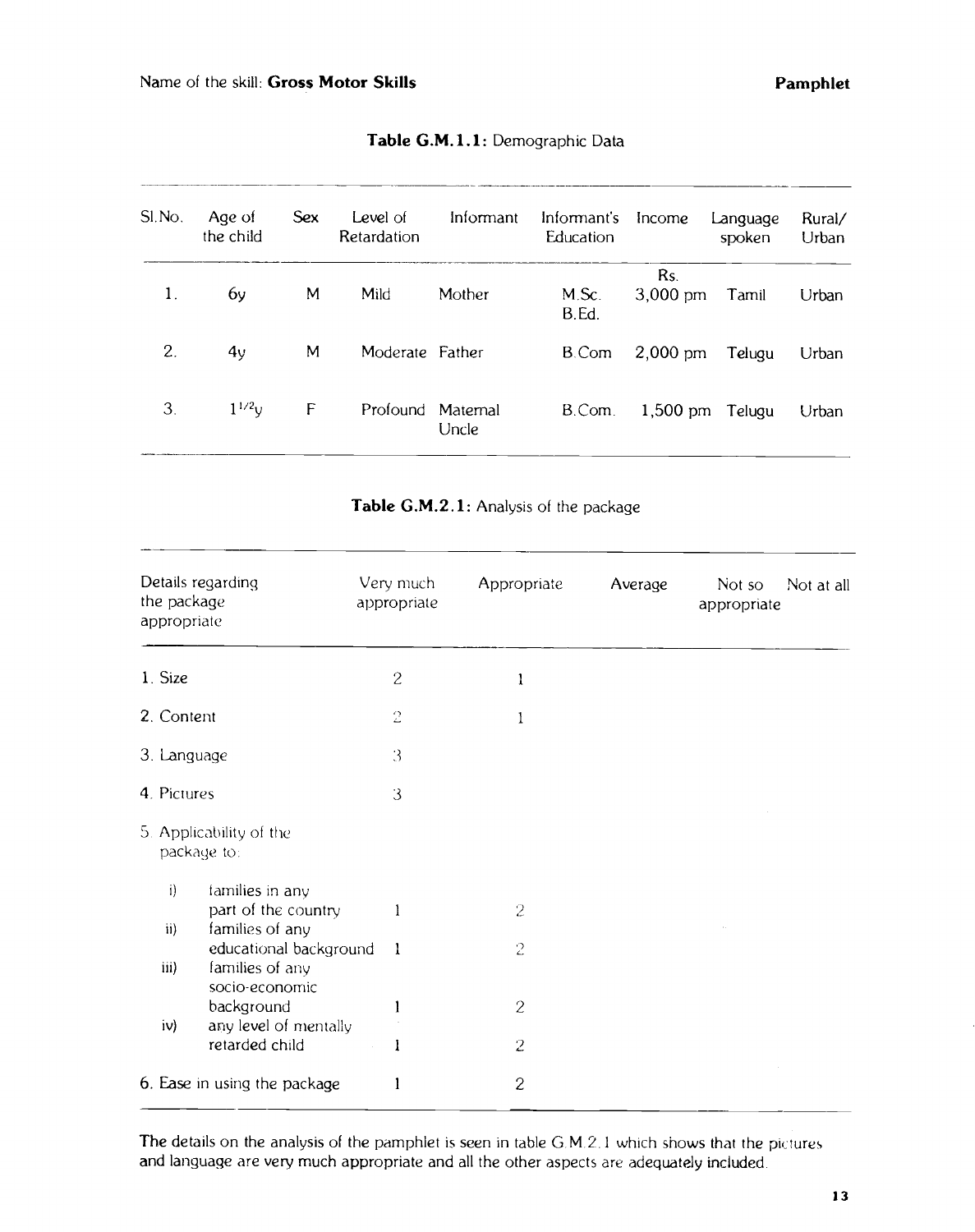| Age of<br>the child | <b>Sex</b> | <b>Level</b> of<br>Retardation | Informant | Informant's<br>Education | Income             | spoken | Rural/<br>Urban |
|---------------------|------------|--------------------------------|-----------|--------------------------|--------------------|--------|-----------------|
| 12y                 | F          | Moderate                       | Father    | Nil                      | Rs.<br>$1,800$ pm  | Telugu | Rural           |
| 6y                  | F          | Severe                         | Mother    | VIII                     | $2,000 \text{ pm}$ | Telugu | Urban           |
| 6y                  | M          | <b>Severe</b>                  | Father    | B.A.                     | $1,900$ pm         | Telugu | Urban           |
|                     |            |                                |           |                          |                    |        | Language        |

### Table F.M.1: Demographic Data

Table F.M.2: Information on rate of improvement in the child

| SI.No.       | Level of functioning before<br>using the booklet                                           | Date     | Level of functioning after<br>using the booklet                             | Date     |
|--------------|--------------------------------------------------------------------------------------------|----------|-----------------------------------------------------------------------------|----------|
| $\mathbf{1}$ | Has coordination of<br>fingers but not introduced to<br>domestic work and working<br>tools | 06.06.90 | Started helping in domestic<br>work using tools like hammer.<br>screwdriver | 01.08.90 |
| $2_{\cdot}$  | Does not have proper<br>coordination. Has<br>difficulty in picking<br>up small things      | 06.06.90 | Improved coordination<br>Can pick up with thumb<br>and fingers              | 25.07.90 |
| 3.           | Can reach and hold<br>objects in sitting position<br>with whole hand                       | 09.04.90 | Can pick up using thumb<br>and fingers                                      | 01.06.90 |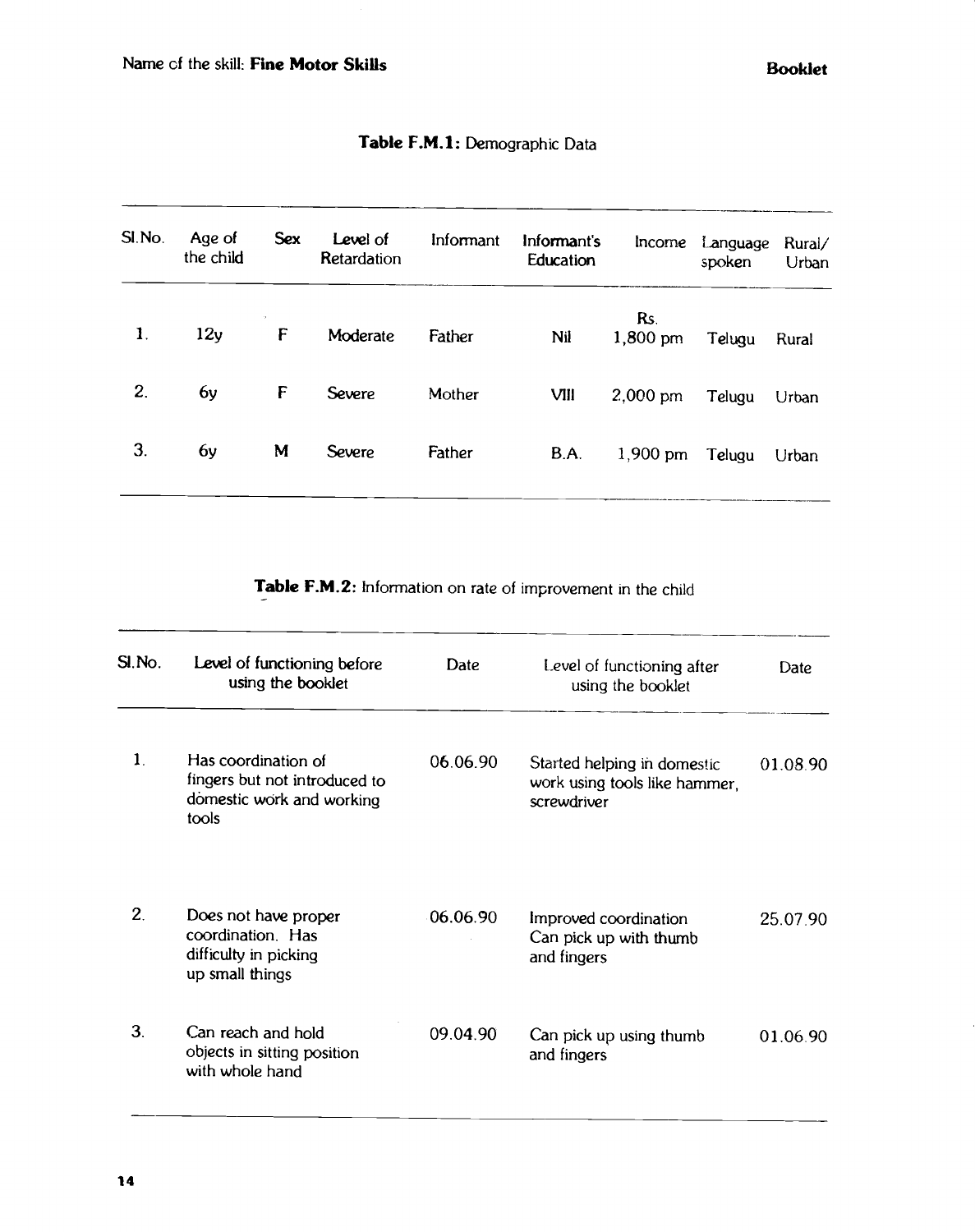| Details regarding<br>the package                     | Very much<br>appropriate | Appropriate    | Average      | Not so<br>appropriate | Not at all<br>appropriate |
|------------------------------------------------------|--------------------------|----------------|--------------|-----------------------|---------------------------|
| 1. Size                                              | 3                        | $\mathbf{1}$   |              |                       |                           |
| 2. Content                                           | 3                        |                |              |                       |                           |
| 3. Language                                          | 1                        | $\overline{c}$ |              |                       |                           |
| 4. Pictures                                          | 1                        | $\overline{2}$ |              |                       |                           |
| 5. Applicability of the<br>package to:               |                          |                |              |                       |                           |
| families in any<br>i)<br>part of the country         | $\boldsymbol{2}$         |                | $\mathbf{1}$ |                       |                           |
| ii) families of any<br>educational<br>background     | $\overline{c}$           |                | $\mathbf{1}$ |                       |                           |
| iii) families of any<br>socio-economic<br>background | $\boldsymbol{2}$         |                | $\mathbf{1}$ |                       |                           |
| iv) any level of<br>mentally retarded<br>child       | $\overline{2}$           |                | $\mathbf{1}$ |                       |                           |
| 6. Ease in using the<br>package                      |                          | $\overline{2}$ |              |                       |                           |

As it can be seen from table F.M.2 all the three children have shown improvement in their fine motor coordination. Table F.M.3 shows that the size and content of the booklet were very much appropriate for training the children. The rural parent has found the appropriateness as average with regard to use in any part of the country, or for people with any educational or socio economic background. This necessitated modifying the booklet to suit the needs of rural parents. The contents of the booklet were further modified on account of this finding to make it suitable for all parents, as far as possible.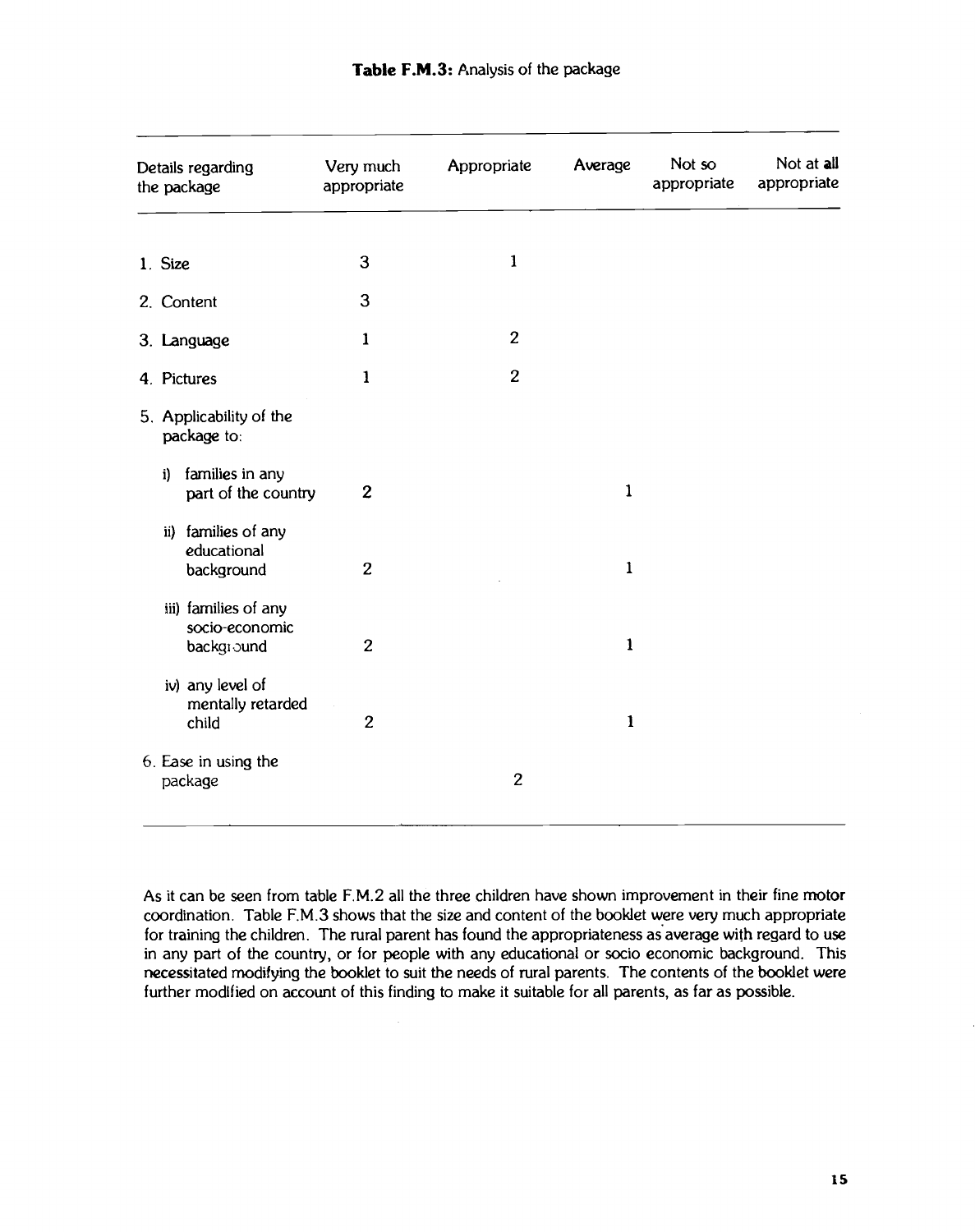| SI.No. | Age of<br>the child | <b>Sex</b> | Level of<br>Retardation | Informant | Informant's<br>Education | Income             | Language<br>spoken | Rural/<br>Urban |
|--------|---------------------|------------|-------------------------|-----------|--------------------------|--------------------|--------------------|-----------------|
| 1.     | 4y                  | F          | Mild                    | Father    | Nil                      | Rs.<br>$1,500$ pm  | Telugu             | Rural           |
| 2.     | $1y \, 3m$          | M          | Severe                  | Mother    | B.A                      | $2,000 \text{ pm}$ | Telugu             | Urban           |
| 3.     | 3y                  | F          | Moderate Mother         |           | B.Com.                   | $1,500 \text{ pm}$ | Telugu             | Urban           |

## Table F.M.1.1: Demographic Data

Table F.M.2.1: Analysis of the package

| Details regarding<br>the package                                    | Very much<br>appropriate | Appropriate    | Average | Not so<br>appropriate | Not at all<br>appropriate |
|---------------------------------------------------------------------|--------------------------|----------------|---------|-----------------------|---------------------------|
| 1. Size                                                             | $\overline{2}$           | 1              |         |                       |                           |
| 2. Content                                                          | $\mathbf{1}$             | $\overline{c}$ |         |                       |                           |
| 3. Language                                                         | 3                        |                |         |                       |                           |
| 4. Pictures                                                         | $\overline{c}$           | $\mathbf 1$    |         |                       |                           |
| 5. Applicability of the<br>package to:                              |                          |                |         |                       |                           |
| families in any<br>i)<br>part of the country<br>ii) families of any | 3                        |                |         |                       |                           |
| educational background 2<br>iii) families of any<br>socio-economic  |                          | 1              |         |                       |                           |
| background<br>iv) any level of mentally                             | 2                        | 1              |         |                       |                           |
| retarded child                                                      | $\overline{2}$           |                | 1       |                       |                           |
| 6. Ease in using the package                                        | $\mathbf{2}$             | 1              |         |                       |                           |

The pamphlets were found to be very much appropriate with regard to language and applicability of the package in any part of the country by all the parents. The content was modified and presented in the final version.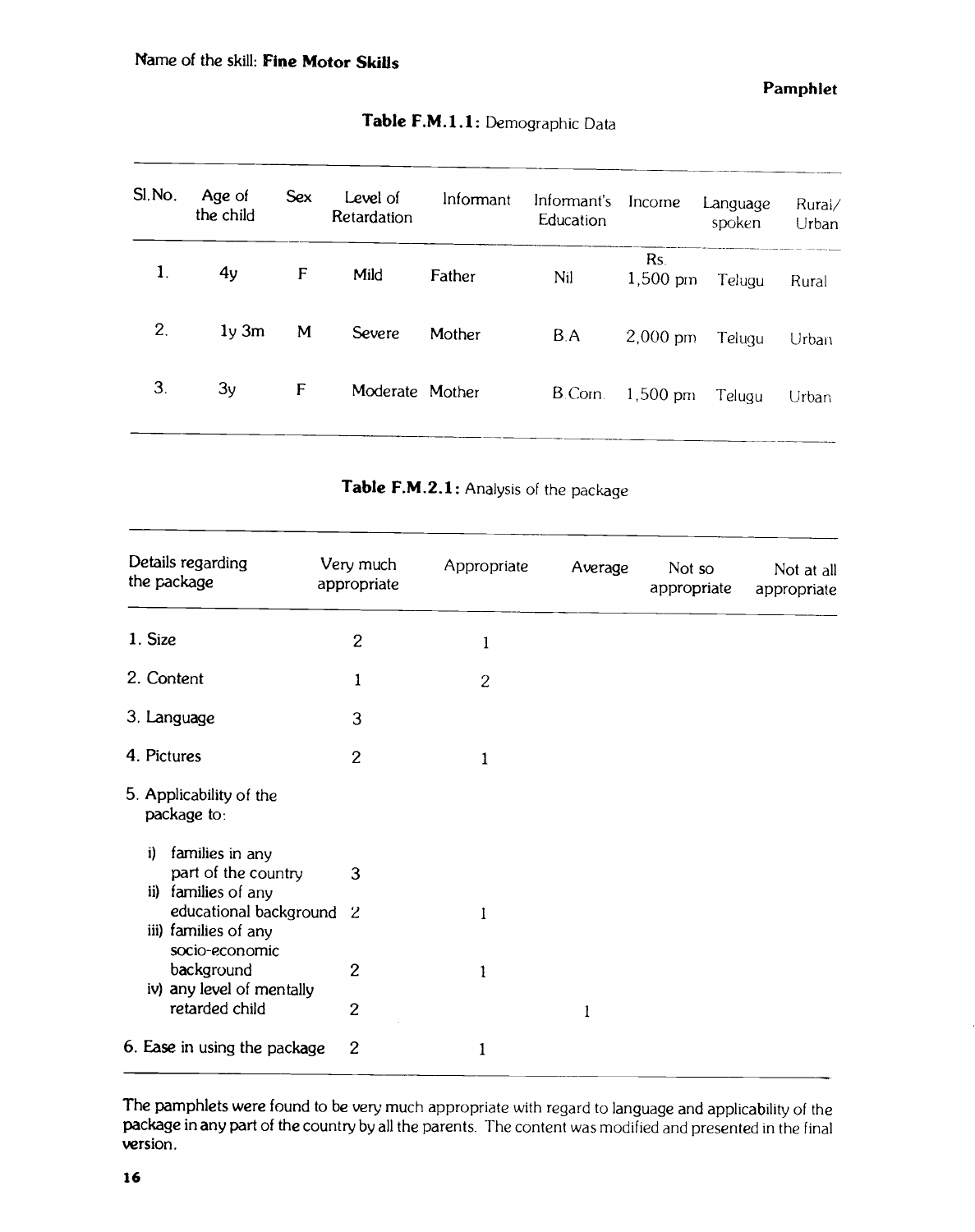| SI.No.       | Age of<br>the child | <b>Sex</b> | Level of<br>Retardation | Informant | Informant's<br>Education | Income     | Language<br>spoken | Rural/<br>Urban |
|--------------|---------------------|------------|-------------------------|-----------|--------------------------|------------|--------------------|-----------------|
|              |                     |            |                         |           |                          | Rs.        |                    |                 |
| $\mathbf{1}$ | $2y \, 4m$          | F          | Moderate Father         |           | B.Com.<br>C.A.IIB        | 3,500 pm   | Telugu             | Urban           |
| 2.           | 7y                  | M          | Mild                    | Father    | 10 <sub>th</sub>         | 750 pm     | Telugu             | Urban           |
| 3.           | 4y                  | M          | Borderline Father       |           | B.A.<br>B.Sc.            | $2,200$ pm | Telugu             | Urban           |

# Table M.S.1: Demographic Data

Table M.S.2: Information on rate of improvement in the child

| SI.No.         | Level of functioning before<br>using the booklet                                                                                                | Date     | Level of functioning after<br>using the booklet                                           | Date     |
|----------------|-------------------------------------------------------------------------------------------------------------------------------------------------|----------|-------------------------------------------------------------------------------------------|----------|
| $\mathbf{1}$ . | Mother feeds the child.<br>She can chew and swallow                                                                                             | 25.01.90 | Picks up food with fingers<br>and puts into the mouth,<br>asks for food and water         | 28.02.90 |
| 2.             | Child does not chew the<br>food, he swallows it.<br>Parents prefer to feed<br>the child rather than<br>allowing the child to feed<br>by himself | 25.04.90 | Child has learnt to indicate<br>food needs Chew food<br>50% of the time                   | 21.05.90 |
| 3.             | Does not mix food.<br>Eats rice when given in<br>the form of balls. Eats<br>pieces of dosa, idli                                                | 24.04.90 | Child tries to mix rice<br>Helps in getting plates<br>and glasses ready. Tries<br>to wash | 23.05.90 |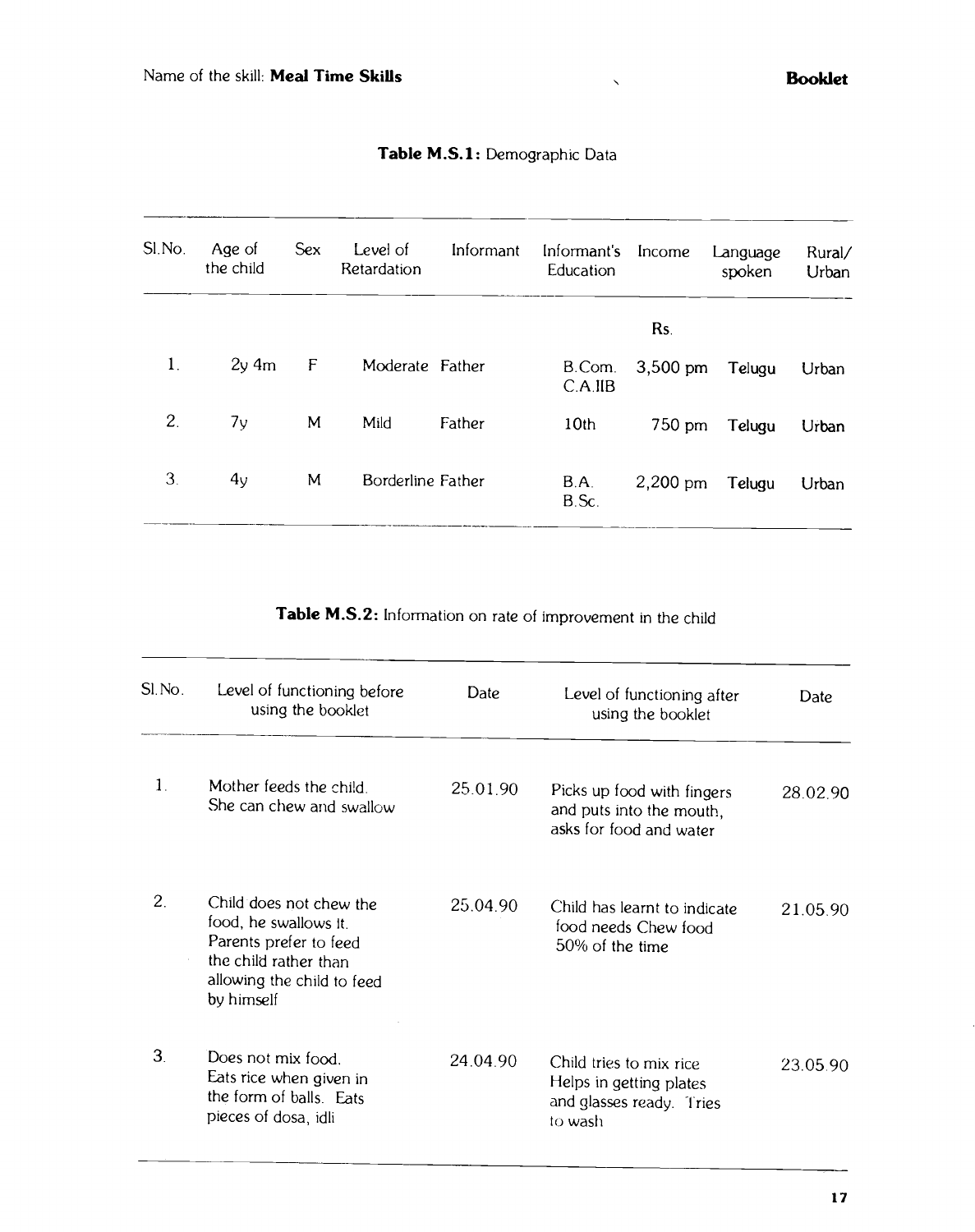| Details regarding<br>the package                     | Very much<br>appropriate | Appropriate    | Average        | Not so<br>appropriate | Not at all<br>appropriate |
|------------------------------------------------------|--------------------------|----------------|----------------|-----------------------|---------------------------|
| 1. Size                                              | $\mathbf{1}$             | $\overline{c}$ |                |                       |                           |
| 2. Content                                           | $\overline{2}$           | $\mathbf{1}$   |                |                       |                           |
| 3. Language                                          | $\boldsymbol{2}$         | $\mathbf{1}$   |                |                       |                           |
| 4. Pictures                                          | $\mathbf{1}$             | $\mathbf{1}$   | $\mathbf{1}$   |                       |                           |
| 5. Applicability of the<br>package to:               |                          |                |                |                       |                           |
| families in any<br>i)<br>part of the country         | $\mathbf{2}$             |                | $\mathbf{1}$   |                       |                           |
| ii) families of any<br>educational<br>background     | $\overline{c}$           |                | $\mathbf{1}$   |                       |                           |
| iii) families of any<br>socio-economic<br>background | $\overline{2}$           |                | $\mathbf{1}$   |                       |                           |
| iv) any level of<br>mentally retarded<br>child       | $\overline{2}$           |                | $\mathbf{1}$   |                       |                           |
| 6. Ease in using<br>the package                      | $\mathbf{1}$             |                | $\overline{2}$ |                       |                           |

The respondents were fathers for this skill. All the three children were trained for one month, using the booklet and all the three have shown remarkable improvement as it can be seen from Table M.S.2. While the efficacy was found to be good the general appearance and applicability of the booklet was found to be average. This mainly included size of the booklet, ease ir. use in.2 instances and applicability, content, pictures and language in one instance. One parent had suggested printing in colour.. To maintain uniformity in the booklet size of the package, the size could not be altered but language, content and pictures were modified before printing. Printing in colour was not possible due to budget restriction.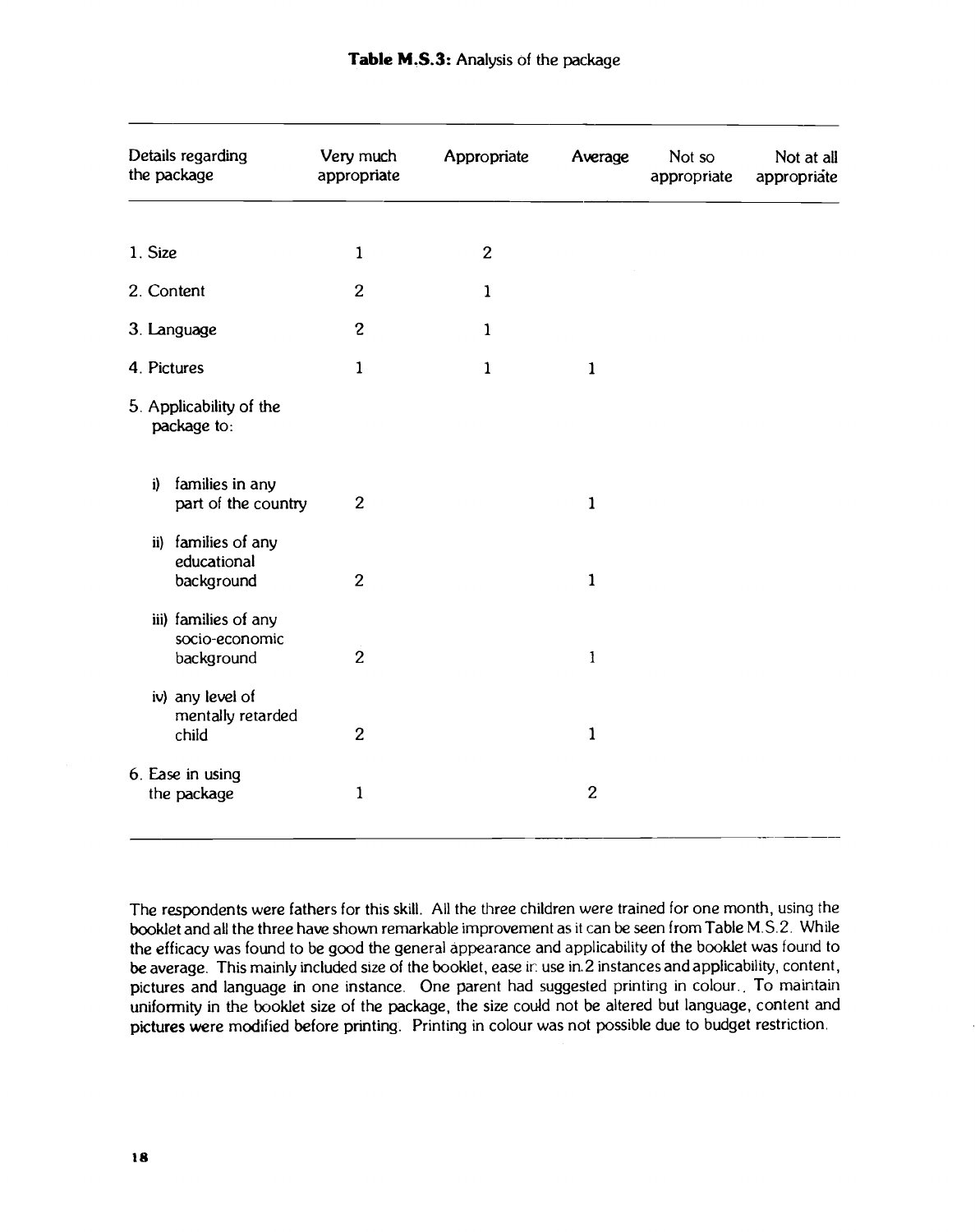| SI.No.         | Age of<br>the child | <b>Sex</b> | Level of<br>Retardation | Intormant<br>$\sim$ $\sim$ | Informant's<br>Education | Income                    | Language<br>spoken | Rural/<br>Urban |
|----------------|---------------------|------------|-------------------------|----------------------------|--------------------------|---------------------------|--------------------|-----------------|
| $\mathbf{1}$ . | 4v                  | M          | <b>Severe</b>           | Mother                     | B.Com.                   | Rs.<br>$2,500 \text{ pm}$ | Punjabi            | Urban           |
| 2.             | 4v                  | M          | Mild                    | Mother                     | Inter                    | $700 \text{ pm}$          | Telugu             | Urban           |
| 3.             | 4 <sub>y</sub>      | F          | Mild                    | Mother                     | B.A.                     | $3,500 \text{ pm}$        | Tamil              | Urban           |
|                |                     |            |                         |                            |                          |                           |                    |                 |

#### Table M.S.1.1: Demographic Data

Table M.S.2.1: Analysis of the package

| Details regarding<br>the package                                                       | Very much<br>appropriate | Appropriate | Average | Not so<br>appropriate | Not at all<br>appropriate |
|----------------------------------------------------------------------------------------|--------------------------|-------------|---------|-----------------------|---------------------------|
| 1. Size                                                                                |                          | 3           |         |                       |                           |
| 2. Content                                                                             | 3                        |             |         |                       |                           |
| 3. Language                                                                            | $\overline{c}$           |             | 1       |                       |                           |
| 4. Pictures                                                                            | $\overline{2}$           |             | 1       |                       |                           |
| 5. Applicability of the<br>package to:<br>families in any<br>j)<br>part of the country | $\mathbf{2}$             | 1           |         |                       |                           |
| families of any<br>ii)<br>educational background 2<br>iii) families of any             |                          | 1           |         |                       |                           |
| socio-economic<br>background<br>iv) any level of mentally                              | $\overline{c}$           | 1           |         |                       |                           |
| retarded child                                                                         | $\overline{2}$           | 1           |         |                       |                           |
| 6. Ease in using the package                                                           | $\overline{c}$           |             | 1       |                       |                           |

As it can be seen in table M .S. 2.1 the pamphlets had no adverse comments. Here again the parents asked for colour pictures which could not be made possible due to budget restrictions.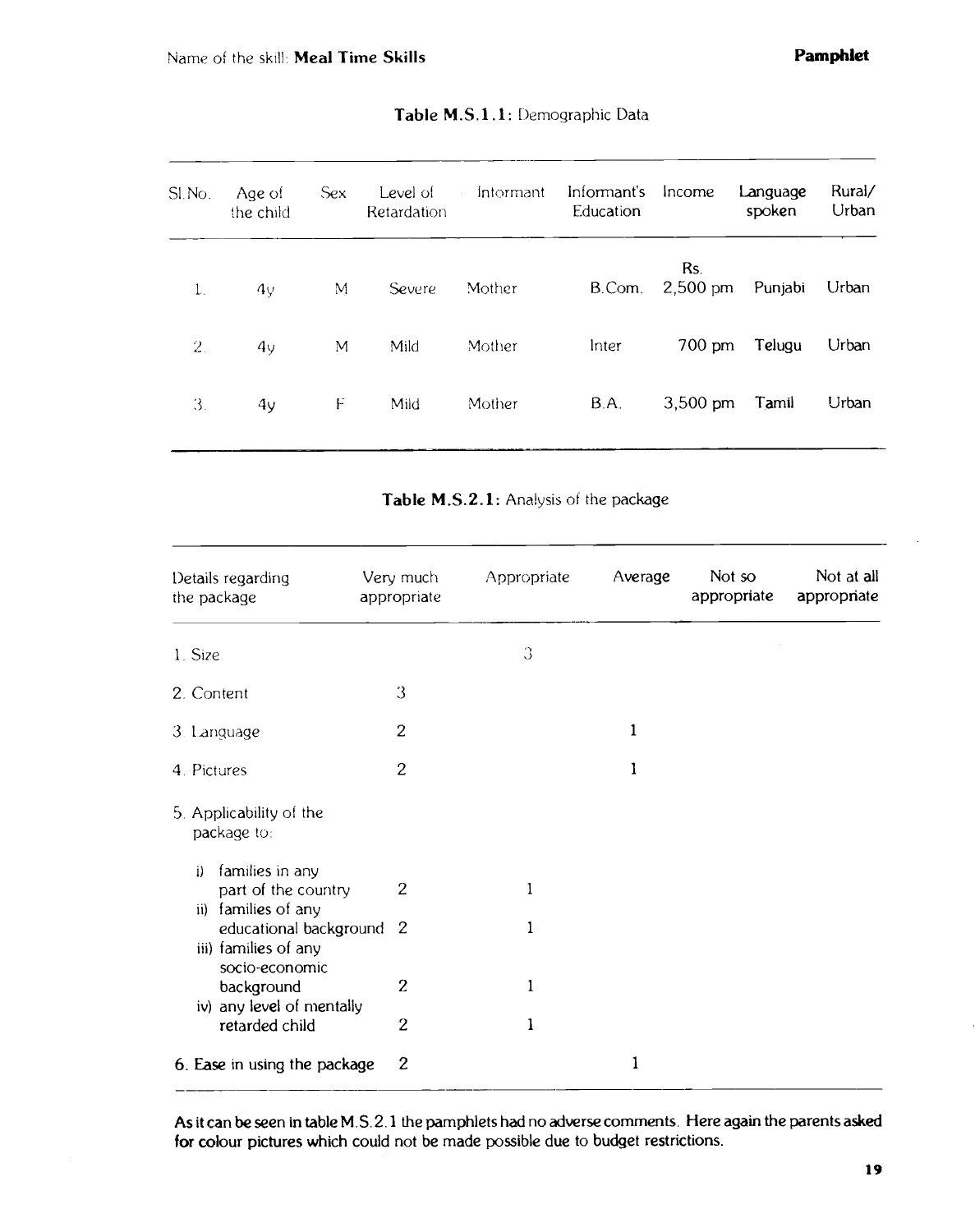| SI.No.         | Age of<br>the child | <b>Sex</b>  | Level of<br>Retardation | Informant | Informant's<br>Education | Income             | Language<br>spoken | Rural/<br>Urban |
|----------------|---------------------|-------------|-------------------------|-----------|--------------------------|--------------------|--------------------|-----------------|
| $\mathbf{1}$ . | 15y                 | M           | Moderate                | Father    | B.Com                    | Rs.<br>$3,000$ pm  | Telugu             | Urban           |
| 2.             | 3y                  | $\mathsf F$ | Moderate                | Father    | B.Com                    | $3,800 \text{ pm}$ | Telugu             | Urban           |
| 3.             | 6y                  | M           | Mild                    | Mother    | M.Sc.<br>B.Ed.           | $3,000$ pm         | Tamil              | Urban           |
| 4.             | 4y                  | F           | Mild                    | Father    | B.Sc.                    | 1,500 pm           | Tamil              | Urban           |

### Table T.T.1 : Demographic Data

Table M.S. 2 : Information on rate of improvement in the child

| SI.No.         | Level of functioning before<br>using the booklet                                | Date     | Level of functioning after<br>using the booklet                                                                                         | Date           |
|----------------|---------------------------------------------------------------------------------|----------|-----------------------------------------------------------------------------------------------------------------------------------------|----------------|
| $\mathbf{1}$ . | Can not wash after<br>toiletting, cannot<br>identify toilet in<br>public places | 10-05-90 | Washes after toiletting.<br>identifies toilet in public<br>places (70% of the time)                                                     | $27 - 11 - 89$ |
| 2.             | Does not indicate the<br>need                                                   | 24-01-90 | Has learnt to indicate                                                                                                                  | 28-02-90       |
| 3.             | Indicates toilet needs<br>but cannot go by himself                              | 06-04-89 | Goes to the toilet when<br>needed, opens the door,<br>closes the door, flushes<br>after toiletting                                      | 10-07-89       |
| 4.             | Totally unaware, plays<br>with faeces if unattended                             | 29-03-89 | Goes to toilet on her own<br>needs help in removing<br>panties. Very rarely wets<br>pants. Bowel movement<br>needs help in washing only | 10-08-89       |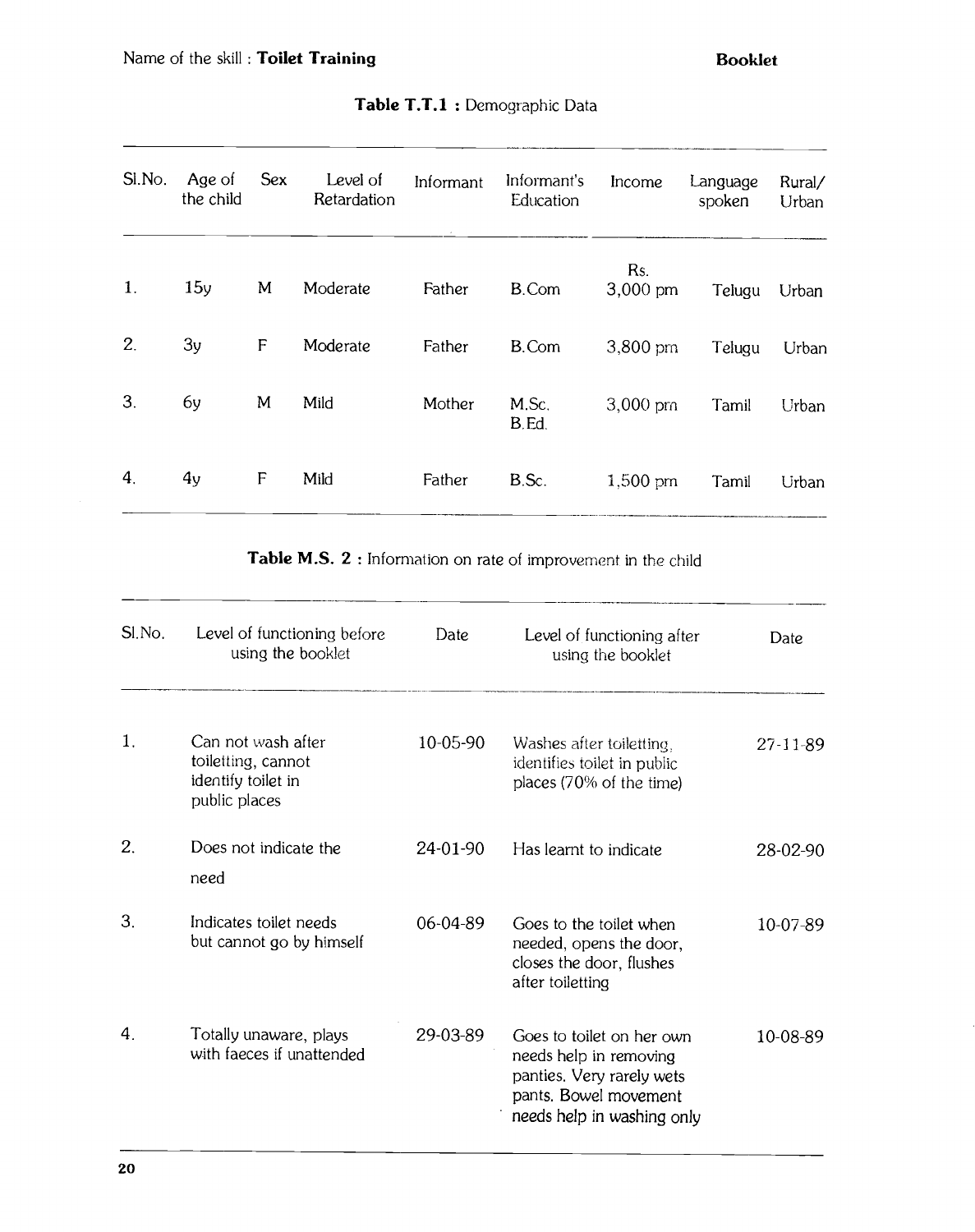| Details regarding<br>the package                     | Very much<br>appropriate                  | Appropriate             | Average | Not so<br>appropriate | Not at all<br>appropriate |
|------------------------------------------------------|-------------------------------------------|-------------------------|---------|-----------------------|---------------------------|
| 1. Size                                              | $\overline{c}$                            | $\overline{c}$          |         |                       |                           |
| 2. Content                                           | 3                                         | $\mathbf{1}$            |         |                       |                           |
| 3. Language                                          | $\overline{c}$                            | $\overline{2}$          |         |                       |                           |
| 4. Pictures                                          | $\mathbf{1}$                              | 3                       |         |                       |                           |
| 5. Applicability of the<br>package to:               |                                           |                         |         |                       |                           |
| families in any<br>i)<br>part of the country         | 1                                         | 3                       |         |                       |                           |
| families of any<br>ii)<br>educational<br>background  | $\mathcal{P}_{\mathcal{R}}^{\mathcal{P}}$ | $\overline{\mathbf{4}}$ |         |                       |                           |
| iii) families of any<br>socio-economic<br>background | 豁<br>$\mathbf{1}$                         | 3                       |         |                       |                           |
| iv) any level of<br>mentally retarded<br>child       | $\mathbf{1}$                              | 3                       |         |                       |                           |
| 6. Ease in using the<br>package                      | $\mathbf{1}$                              | 3                       |         |                       |                           |

Table T.T. 1 shows that four families had used this package, ages of the children ranging from 3 to 15 years. It is noteworthy from table T.T.2 that a moderately retarded child who could not wash after toiletting, could be trained to do so by using the booklet for about 5 months. Similarly a 4 year old child who was totally unaware and was playing with the faeces when not attended after training for almost 5 months had become independent in toiletting except for washing after bowel movement.

The analysis in Table T.T. 3 also shows that the booklet was found appropriate with no adverse comments.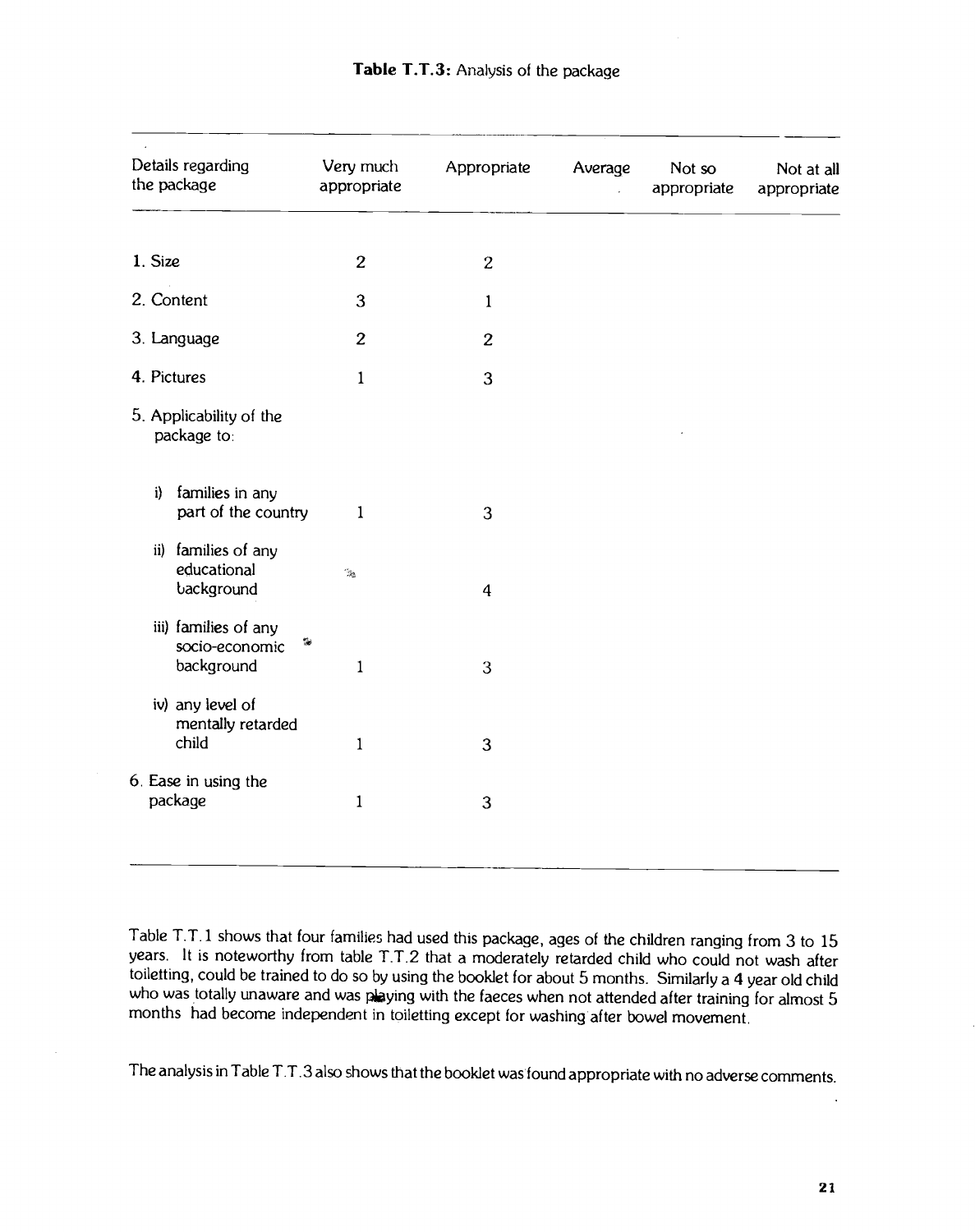| SI.No. | Age of<br>the child | <b>Sex</b> | Level of<br>Retardation | Informant | Informant's<br>Education | Income             | Language<br>spoken | Rural/<br>Urban |
|--------|---------------------|------------|-------------------------|-----------|--------------------------|--------------------|--------------------|-----------------|
| 1.     | 9y                  | M          | Moderate Father         |           | S.S.C.                   | Rs.<br>$1,000$ pm  | Telugu             | Rural           |
| 2.     | 15y                 | M          | Moderate Father         |           | S.S.C.                   | 1,730pm            | Telugu             | Semi-<br>Urban  |
| 3.     | 5y                  | F          | Mild                    | Father    | B.Sc.                    | $1,000 \text{ pm}$ | Punjabi            | Urban           |

### Table T.T.1.1: Demographic Data

Table T.T.2.1: Analysis of the package

| Details regarding<br>the package                                       | Very much<br>appropriate | Appropriate  | Average | Not so<br>appropriate | Not at all<br>appropriate |
|------------------------------------------------------------------------|--------------------------|--------------|---------|-----------------------|---------------------------|
| 1. Size                                                                |                          | 3            |         |                       |                           |
| 2. Content                                                             | $\boldsymbol{2}$         | 1            |         |                       |                           |
| 3. Language                                                            | 1                        | $\mathbf{2}$ |         |                       |                           |
| 4. Pictures                                                            | 1                        | $\mathbf{2}$ |         |                       |                           |
| 5. Applicability of the<br>package to:                                 |                          |              |         |                       |                           |
| families in any<br>i)<br>part of the country<br>families of any<br>ii) | $\mathbf{2}$             |              |         |                       |                           |
| educational background<br>iii) families of any<br>socio-economic       | -2                       |              |         |                       |                           |
| background<br>iv) any level of mentally                                | $\overline{c}$           | 1            |         |                       |                           |
| retarded child                                                         | $\overline{c}$           | 1            |         |                       |                           |
| 6. Ease in using the package                                           |                          | 3            |         |                       |                           |

The families who gave their opinions on the pamphlet belonged to rural, semi urban and urban area and all the families found the pamphlet suitable for training. They had recommended printing in colour and in various languages. Hindi translation of the pamphlets are ready and are to be printed.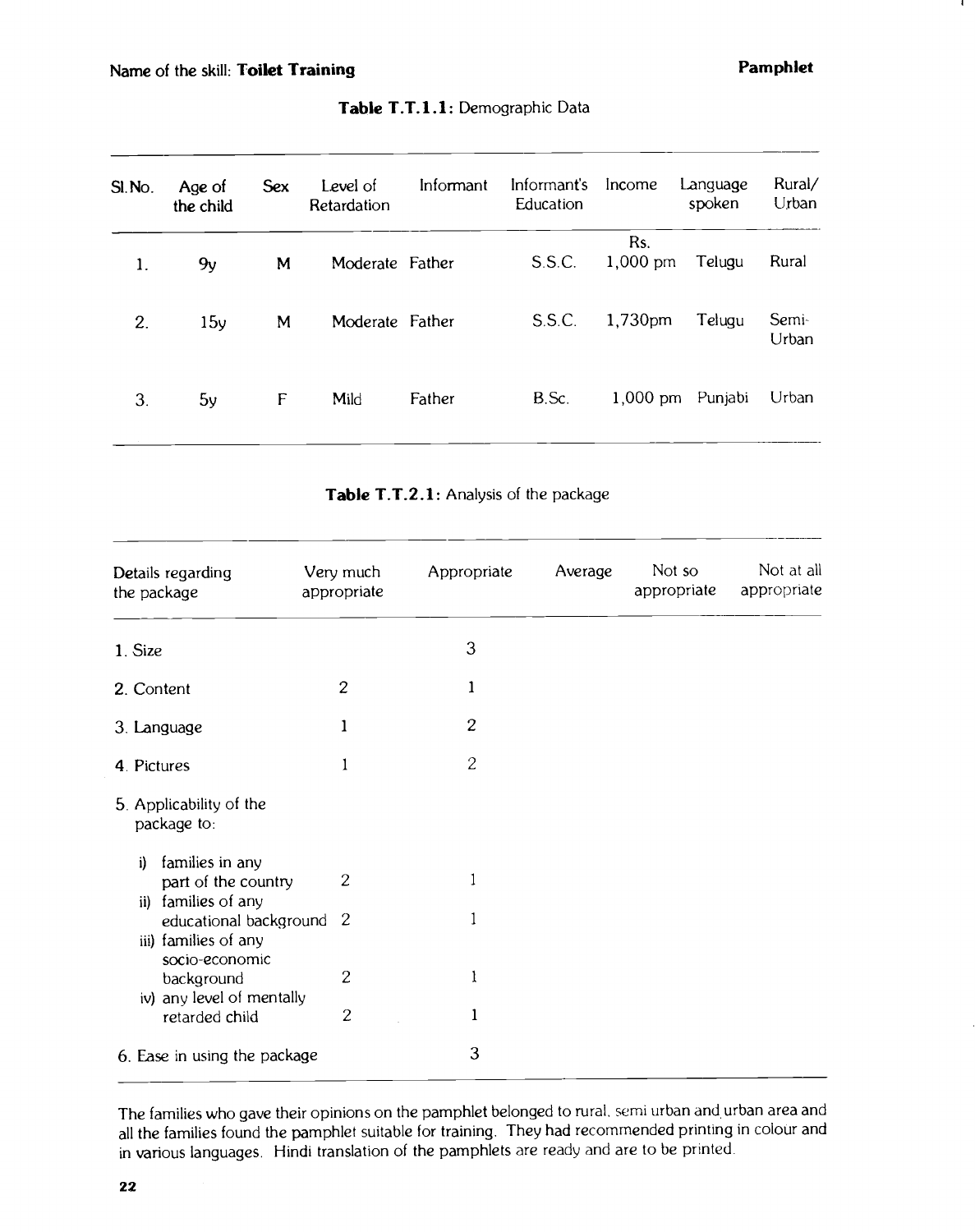| SI.No. | Age of<br>the child | <b>Sex</b> | Level of<br>Retardation | Informant | Informant's<br>Education | Income             | Language<br>spoken | Rural/<br>Urban |
|--------|---------------------|------------|-------------------------|-----------|--------------------------|--------------------|--------------------|-----------------|
| 1.     | 9y                  | M          | Moderate Father         |           | <b>B.A</b>               | Rs.<br>$1,500$ pm  | Telugu             | Urban           |
| 2.     | 5y                  | F          | Moderate Father         |           | B.Sc.                    | $1,000$ pm         | Punjabi            | Urban           |
| 3.     | 9y                  | F          | Moderate Father         |           | B.A.                     | 2,800 pm           | Telugu             | Urban           |
| 4.     | 12y                 | M          | <b>Severe</b>           | Father    | Dip.in                   | 1,385 pm           | Telugu             | Urban           |
| 5.     | 6y                  | M          | Mild                    | Mother    | M.Sc.<br>B.Ed.           | $3,000 \text{ pm}$ | Tamil              | Urban           |

Table Br.1: Demographic Data

Table Br.2: Information on rate of improvement in the child

| SI.No. | Level of functioning before<br>using the booklet                       | Date     | Level of functioning after<br>using the booklet                                                         | Date     |
|--------|------------------------------------------------------------------------|----------|---------------------------------------------------------------------------------------------------------|----------|
| 1.     | Can brush only with<br>assistance, swallows paste                      | 29.05.89 | Can brush on his own,<br>can spit                                                                       | 01.12.89 |
| 2.     | Can not brush on her own                                               | 13.06.89 | Can brush, spit, wash                                                                                   | 29.11.89 |
| 3.     | Can not brush on her own                                               | 19.04.89 | Brushes front teeth,<br>spits Can identify her<br>brush, can press the tube.<br>Has established routine | 01.12.89 |
| 4.     | Can brush, not given<br>opportunity to open the<br>cap and apply paste | 15.11.89 | Opens the cap, applies<br>paste                                                                         | 27.12.89 |
| 5.     | When paste is applied<br>and given, he brushes<br>with physical help   | 06.04.89 | Opens the cap, presses<br>the tube, brushes front<br>teeth                                              | 10.07.89 |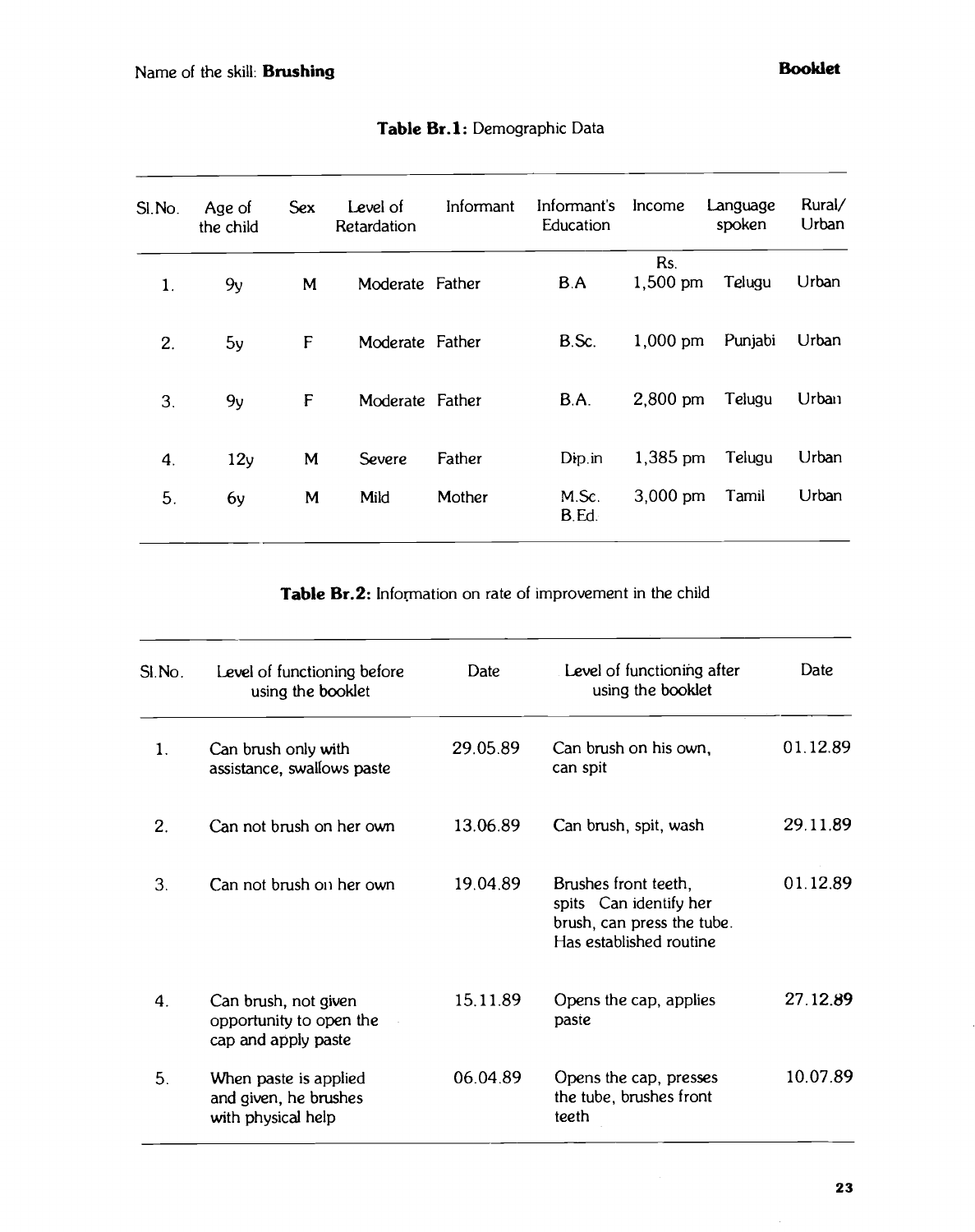| Details regarding<br>the package                     | Very much<br>appropriate | Appropriate      | Average      | Not so<br>appropriate | Not at all<br>appropriate. |
|------------------------------------------------------|--------------------------|------------------|--------------|-----------------------|----------------------------|
| 1. Size                                              | $\overline{c}$           | 3                |              |                       |                            |
| 2. Content                                           | 3                        | $\overline{c}$   |              |                       |                            |
| 3. Language                                          | 3                        | $\overline{c}$   |              |                       |                            |
| 4. Pictures                                          | $\overline{c}$           | 3                |              |                       |                            |
| 5. Applicability of the<br>package to:               |                          |                  |              |                       |                            |
| families in any<br>i)<br>part of the country         | 3                        | $\overline{c}$   |              |                       |                            |
| ii) families of any<br>educational<br>background     | $\mathbf{1}$             | 3                |              | $\mathbf{1}$          |                            |
| iii) families of any<br>socio-economic<br>background |                          | 5                |              |                       |                            |
| iv) any level of<br>mentally retarded<br>child       | $\overline{c}$           | 3                |              |                       |                            |
| 6. Ease in using the<br>packa <sub>se</sub>          |                          | $\boldsymbol{4}$ | $\mathbf{1}$ |                       |                            |

Five tamilies who used the booklet to train their mentally retarded children have found the booklet useful. All the five children have shown improvement in their level of functioning with regard to brushing, as it can be seen from table Br.2. The functional analysis of the charateristics of the booklet is seen at table Br.3 which clearly shows that it has been well accepted for all the details. The one parent who found it not suitable for all educational background implied that those who do not know English cannot use the booklet. He was informed that translation in various languages, is in process.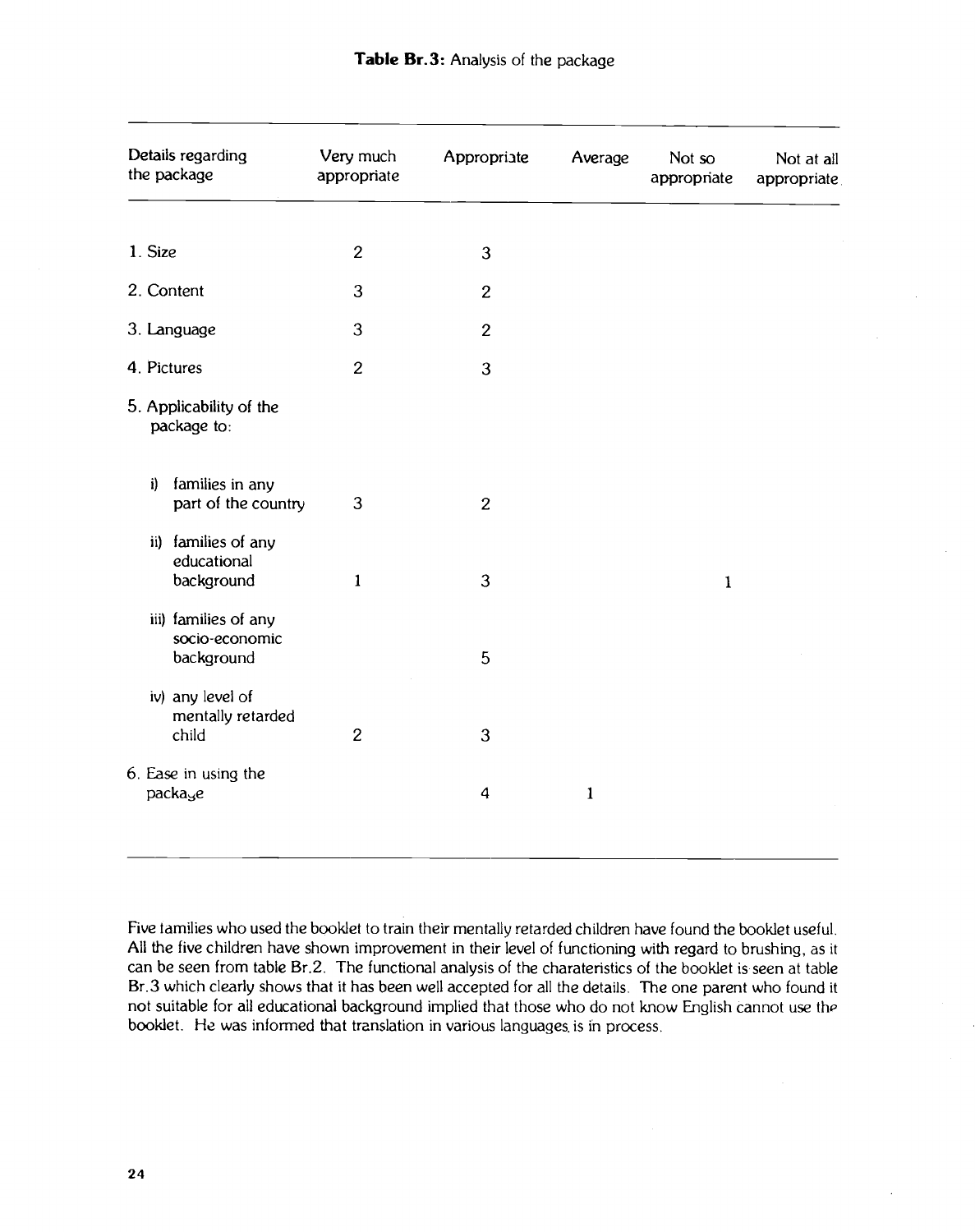$\ddot{\phantom{0}}$ 

| SI.No.                                     | Age of<br>the child | <b>Sex</b> | Level of<br>Retardation  | Informant                             | Informant's Income<br>Education |                       | Language<br>spoken | Rural/<br>Urban           |
|--------------------------------------------|---------------------|------------|--------------------------|---------------------------------------|---------------------------------|-----------------------|--------------------|---------------------------|
| л.                                         | 6y                  | M          | Mild                     | Father                                | Inter                           | Rs.<br>700 pm         | Telugu             | ______<br>Rural           |
| 2.                                         | 7y                  | M          | Moderate Mother          |                                       | Inter                           | 1,000 pm              | Telugu             | Urban                     |
| 3.                                         | 6v                  | F          | Mild                     | Mother                                | B.A                             | $3,000 \text{ pm}$    | Tamil              | Urban                     |
|                                            |                     |            |                          | Table Br.2.1: Analysis of the package |                                 |                       |                    |                           |
| <b>Symphonic Contractor</b><br>the package | Details regarding   |            | Very much<br>appropriate | Appropriate                           | Average                         | Not so<br>appropriate |                    | Not at all<br>appropriate |

Table Br.1.1: Demographic Data

| Table Br.2.1: Analysis of the package |  |  |
|---------------------------------------|--|--|
|---------------------------------------|--|--|

| Details regarding<br>the package                                    | Very much<br>appropriate | Appropriate  | Average | Not so<br>appropriate | Not at all<br>appropriate |
|---------------------------------------------------------------------|--------------------------|--------------|---------|-----------------------|---------------------------|
| 1. Size                                                             | 1                        | $\mathbf{2}$ |         |                       |                           |
| 2. Content                                                          | 3                        |              |         |                       |                           |
| 3. Language                                                         | 3                        |              |         |                       |                           |
| 4. Pictures                                                         | $\overline{2}$           |              |         |                       |                           |
| 5. Applicability of the<br>package to:                              |                          |              |         |                       |                           |
| i)<br>families in any<br>part of the country<br>ii) families of any | $\overline{c}$           |              | 1       |                       |                           |
| educational background 2<br>iii) families of any<br>socio-economic  |                          |              | 1       |                       |                           |
| background<br>iv) any level of mentally                             | 2                        |              | 1       |                       |                           |
| retarded child                                                      | $\overline{2}$           |              | 1       |                       |                           |
| 6. Ease in using the package                                        | 3                        |              |         |                       |                           |

As shown in table Br. 1.1 families belonging to various socioeconomic status, gave their opinion on the pamphlet. Content, language and ease in using the pamphlet were found to be very much appropriate by all the parents.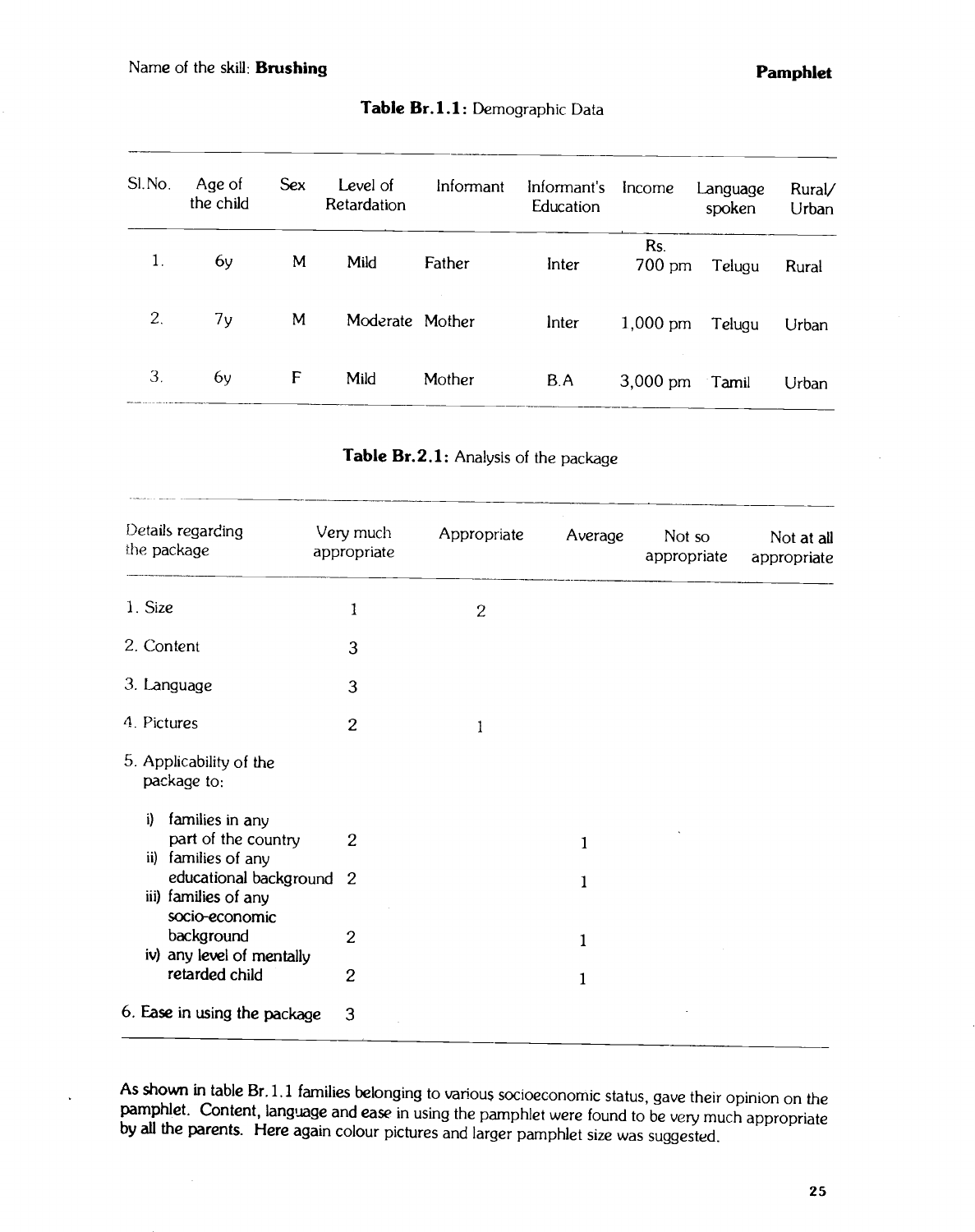| SI.No. | Age of<br>the child | <b>Sex</b> | Level of<br>Retardation | Informant | Informant's<br>Education | Income          | Language<br>spoken      | Rural/<br>Urban |
|--------|---------------------|------------|-------------------------|-----------|--------------------------|-----------------|-------------------------|-----------------|
| 1.     | 8y                  | F          | Moderate Mother         |           | S.S.C.                   | Rs.             | 600 pm Malayalam Urban. |                 |
| 2.     | 15y                 | F          | Moderate Father         |           | Inter                    |                 | 600 pm Telugu           | Urban           |
| 3.     | 7y                  | M          | Moderate Father         |           | Ph.D                     | 7,000 pm Telugu |                         | Urban           |
|        |                     |            |                         |           |                          |                 |                         |                 |

Table B.2: Information on rate of improvement in the child

| Level of functioning before<br>using the booklet                          | Date     | Level of functioning after<br>using the booklet          | Date     |
|---------------------------------------------------------------------------|----------|----------------------------------------------------------|----------|
| Can pour water. Does<br>not apply soap properly,<br>does not know to wipe | 06.02.90 | Applies soap and wipes<br>with towel, with<br>assistance | 04.06.90 |
| Pours water, needs help<br>to apply soap on all<br>parts of the body      | 18.03.90 | Applies soap with only<br>25% help, rubs, pours<br>water | 15.06.90 |
| Can pour water,<br>cooperates                                             | 08.04.90 | Started applying soap<br>and rubbing                     | 07.06.90 |
|                                                                           |          |                                                          |          |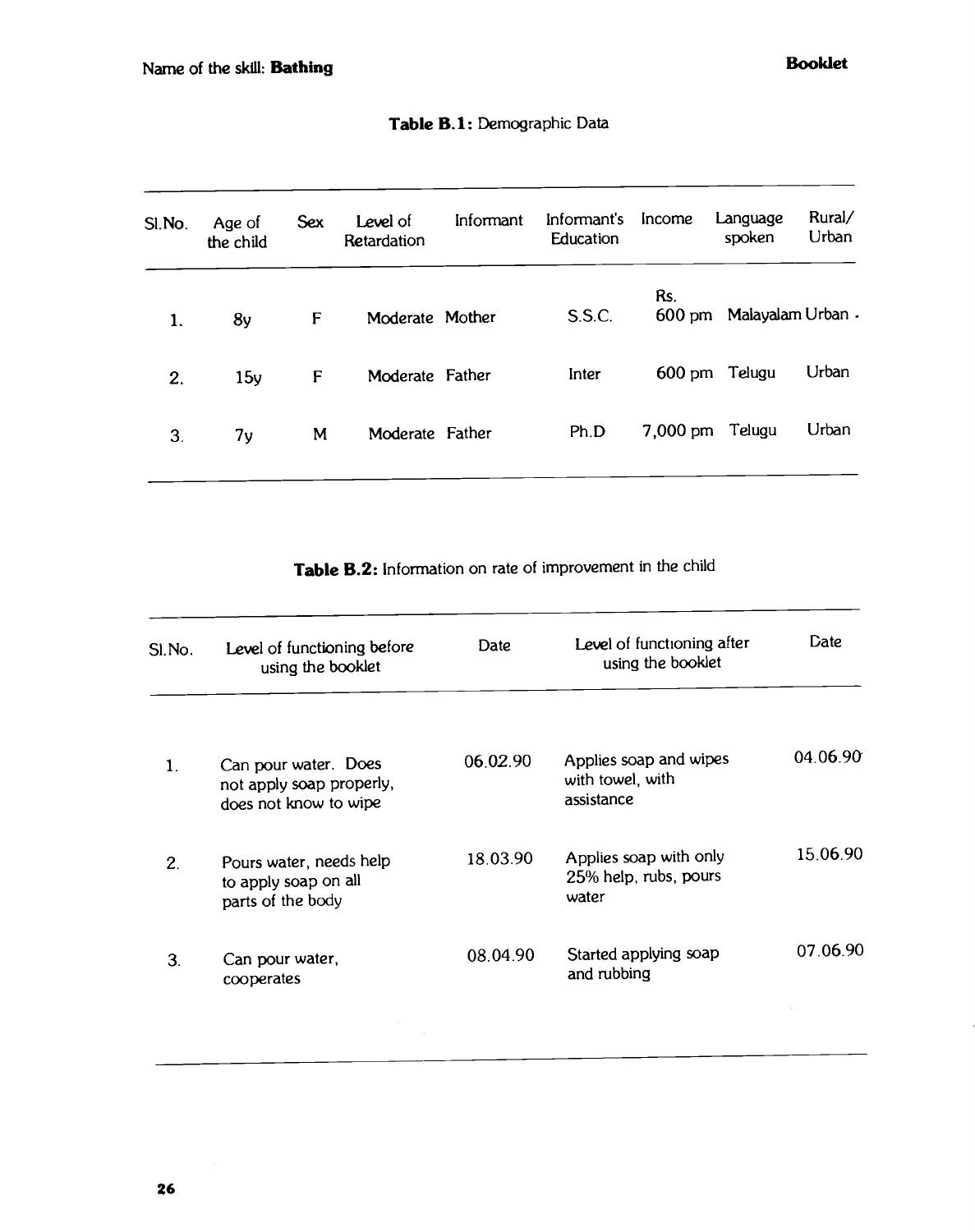|               | Details regarding<br>the package                     | Very much<br>appropriate | Appropriate      | Average | Not so<br>appropriate | Not at all<br>appropriate |
|---------------|------------------------------------------------------|--------------------------|------------------|---------|-----------------------|---------------------------|
| 1. Size       |                                                      | $\mathbf{1}$             | $\boldsymbol{2}$ |         |                       |                           |
|               | 2. Content                                           | 3                        |                  |         |                       |                           |
|               | 3. Language                                          | $\overline{c}$           | $\mathbf{1}$     |         |                       |                           |
|               | 4. Pictures                                          | $\overline{c}$           | $\mathbf{1}$     |         |                       |                           |
|               | 5. Applicability of the<br>package to:               |                          |                  |         |                       |                           |
| i)            | families in any<br>part of the country               | $\overline{c}$           | $\mathbf{1}$     |         |                       |                           |
| $\mathbf{ii}$ | families of any<br>educational<br>background         | $\boldsymbol{2}$         | $\mathbf{1}$     |         |                       |                           |
|               | iii) families of any<br>socio-economic<br>background | $\overline{c}$           | $\mathbf{1}$     |         |                       |                           |
|               | iv) any level of<br>mentally retarded<br>child       | $\mathbf{1}$             | $\overline{c}$   |         |                       |                           |
|               | 6. Ease in using the<br>package                      | 3                        |                  |         |                       |                           |

Using the pamphlet, all the three families could show improvement in their moderately retarded child, as it can be seen from table B.2. As far as their comments on the various aspects of the pamphlet are concerned there have been no adverse comments (Table B.3) and are well appreciated.

 $\ddot{\phantom{a}}$ 

 $\bar{z}$ 

 $\hat{\mathcal{A}}$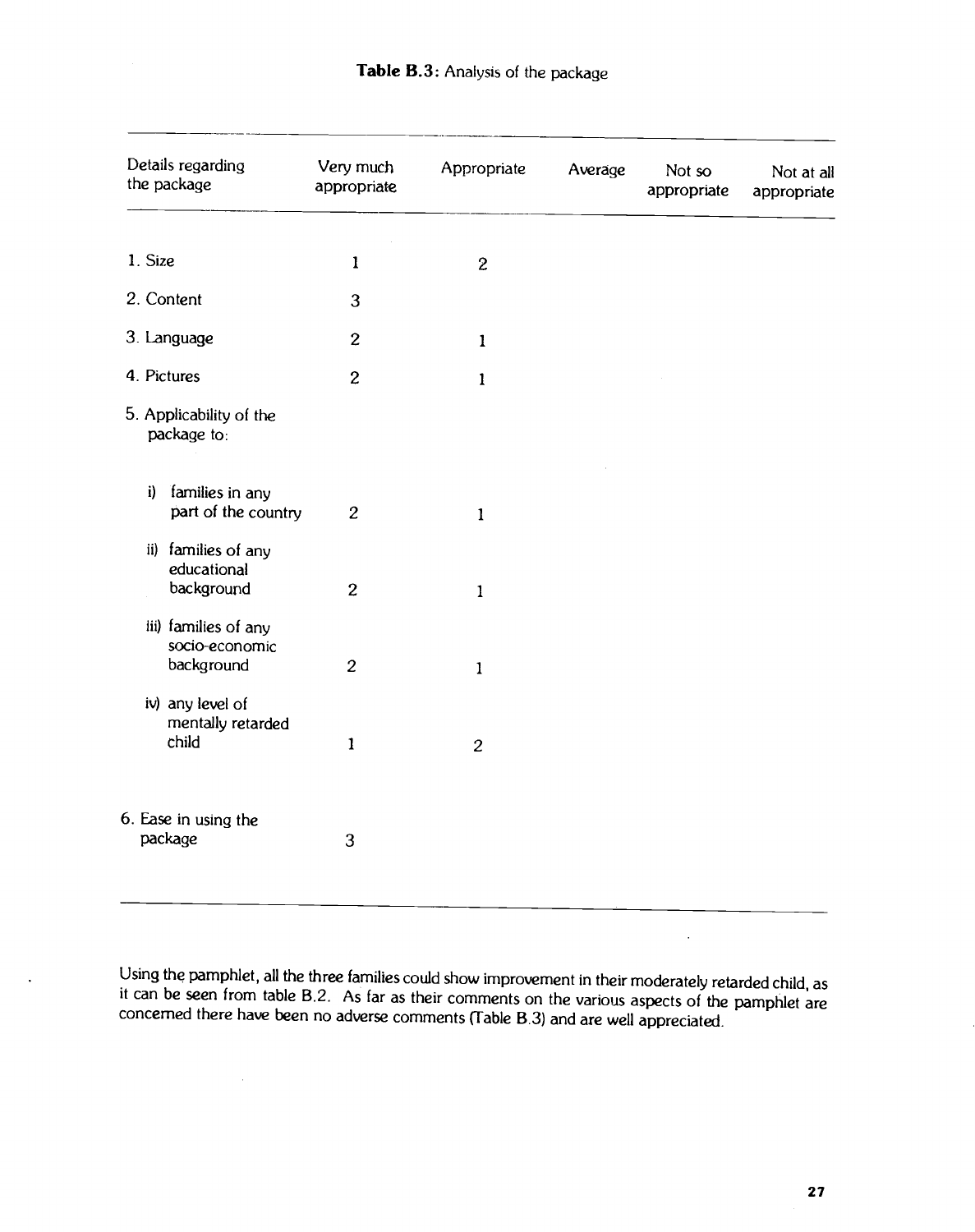| SI.No. | Age of<br>the child | <b>Sex</b> | Level of<br>Retardation | Informant | Informant's<br>Education | Income            | Language<br>spoken | Rural/<br>Urban |
|--------|---------------------|------------|-------------------------|-----------|--------------------------|-------------------|--------------------|-----------------|
| 1.     | 8y                  | M          | Moderate Father         |           | H.S.C.                   | Rs.<br>$1,800$ pm | Telugu             | Urban           |
| 2.     | 7 <sub>y</sub>      | M          | Moderate Brother        |           | B.Sc.                    | Student           | Telugu             | Urban           |
| 3.     | 10 <sub>y</sub>     | M          | Mild                    | Father    | D.B.K.                   | $2,000$ pm        | Tamil              | Urban           |

Table B.1.1: Demographic Data

|  |  | Table B.2.1: Analysis of the package |  |
|--|--|--------------------------------------|--|
|--|--|--------------------------------------|--|

| Details regarding<br>the package                                                                                                                                                                                                                    | Very much<br>appropriate                           | Appropriate    | Average                    | Not so<br>appropriate | Not at all<br>appropriate |
|-----------------------------------------------------------------------------------------------------------------------------------------------------------------------------------------------------------------------------------------------------|----------------------------------------------------|----------------|----------------------------|-----------------------|---------------------------|
| 1. Size                                                                                                                                                                                                                                             | $\mathbf{1}$                                       | 1              | $\mathbf{1}$               |                       |                           |
| 2. Content                                                                                                                                                                                                                                          |                                                    | $\overline{c}$ | 1                          |                       |                           |
| 3. Language                                                                                                                                                                                                                                         | 1                                                  | $\overline{c}$ |                            |                       |                           |
| 4. Pictures                                                                                                                                                                                                                                         |                                                    | $\overline{c}$ | 1                          |                       |                           |
| 5. Applicability of the<br>package to:<br>families in any<br>i)<br>part of the country<br>families of any<br>ii)<br>educational background 2<br>iii) families of any<br>socio-economic<br>background<br>iv) any level of mentally<br>retarded child | $\overline{c}$<br>$\overline{2}$<br>$\overline{c}$ |                | 1<br>1<br>1<br>$\mathbf 1$ |                       |                           |
| 6. Ease in using the package                                                                                                                                                                                                                        | $\mathbf 1$                                        | $\overline{c}$ |                            |                       |                           |

This pamphlet was also found to be appropriate in its various aspects (Table B. 1. 1) and translation in various languages was requested by the parents.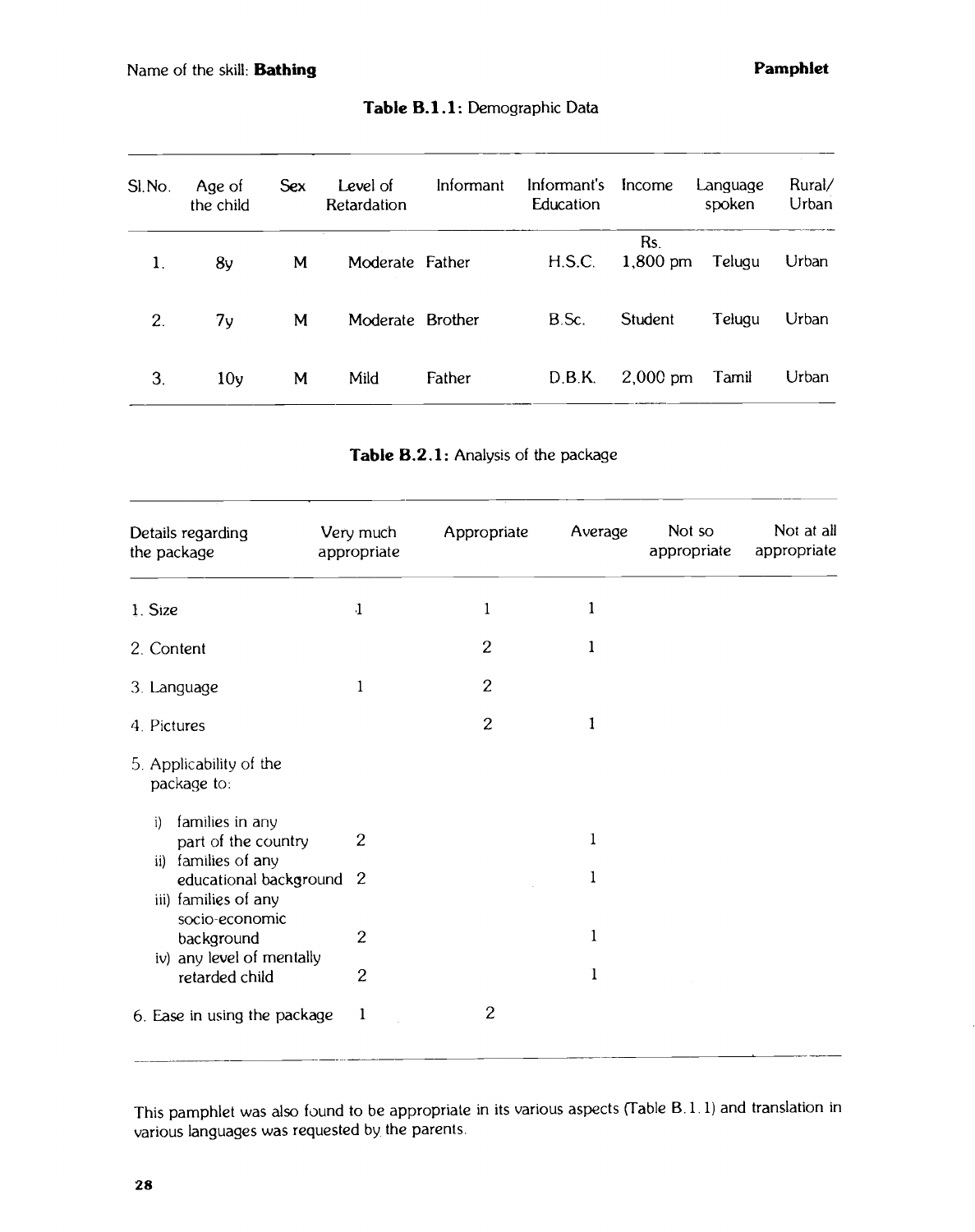— —

 $\ddot{\phantom{0}}$ 

| Sl.No. | Age of<br>the child | <b>Sex</b> | Level of<br>Retardation<br>. <del>. .</del> | Informant | Informant's<br>Education | Income            | Language<br>spoken | Rural/<br>Urban |
|--------|---------------------|------------|---------------------------------------------|-----------|--------------------------|-------------------|--------------------|-----------------|
| 1.     | 12v                 | F          | <b>Severe</b>                               | Mother    | S.S.C.                   | Rs.<br>$1,500$ pm | Telugu             | Urban           |
| 2.     | $9y$ 8 $m$          | F          | Moderate Mother                             |           | S.S.C.                   | $1,500$ pm        | Telugu             | Urban           |
| 3.     | $8y \, 3m$          | M          | Moderate Father                             |           | B.Com                    | $500 \text{ pm}$  | Telugu             | Rural           |
|        |                     |            |                                             |           |                          |                   |                    |                 |

# Table D.1: Demographic Data

Table D.2: Information on rate of improvement in the child

| SI.No.         | Level of functioning before<br>using the bookle: | Date     | Level of functioning after<br>using the booklet                                                                        | <b>Date</b> |
|----------------|--------------------------------------------------|----------|------------------------------------------------------------------------------------------------------------------------|-------------|
| 1.             | Remove and wears<br>with help                    | 06.06.90 | Planning to use press<br>buttons and modified<br>fasteners and patterns<br>to reduce help and to<br>become independent | 01.08.90    |
| 2.             | Cannot button,<br>cannot tie a knot              | 15.04.90 | Can button (front buttons<br>70%) can make first knot,<br>can keep tape cross-wise<br>and insert                       | 24.07.90    |
| 3 <sub>1</sub> | Can remove shirt,<br>but cannot wear             | 10.04.90 | Started wearing shirt<br>can insert sleeves                                                                            | 14.07.90    |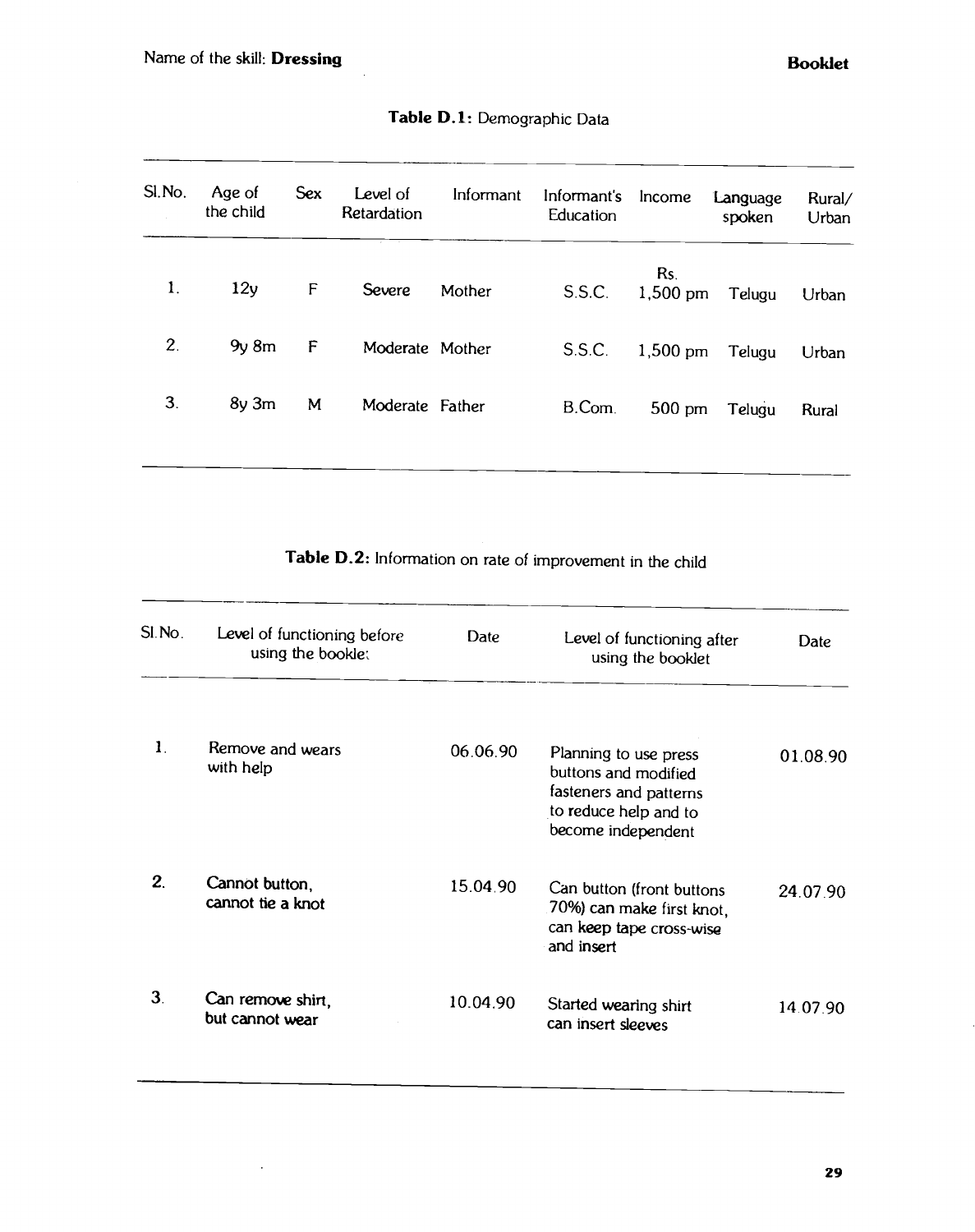| Details regarding<br>the package                     | Very much<br>appropriate | Appropriate    | Average | Not so<br>appropriate | Not at all<br>appropriate |
|------------------------------------------------------|--------------------------|----------------|---------|-----------------------|---------------------------|
|                                                      |                          |                |         |                       |                           |
| 1. Size                                              | 3                        |                |         |                       |                           |
| 2. Content                                           | $\overline{c}$           | $\mathbf{1}$   |         |                       |                           |
| 3. Language                                          | 3                        |                |         |                       |                           |
| 4. Pictures                                          |                          | 3              |         |                       |                           |
| 5. Applicability of the<br>package to:               |                          |                |         |                       |                           |
| families in any<br>i)<br>part of the country         | $\mathbf{1}$             | $\overline{c}$ |         |                       |                           |
| ii) families of any<br>educational<br>background     | $\mathbf{1}$             |                |         |                       |                           |
|                                                      |                          | $\overline{2}$ |         |                       |                           |
| iii) families of any<br>socio-economic<br>background | $\mathbf{1}$             | $\overline{c}$ |         |                       |                           |
| iv) any level of<br>mentally retarded<br>child       |                          |                |         |                       |                           |
|                                                      | $\mathbf{1}$             | $\overline{c}$ |         |                       |                           |
| 6. Ease in using the                                 |                          |                |         |                       |                           |
| package                                              | $\mathbf{1}$             | $\overline{c}$ |         |                       |                           |

Two urban children and one rural child were trained by the caretakers using the booklet (Table D.1) and all the three children have shown progress from their current level (Table D.2). The comments on the various aspects (

 $\ddot{\phantom{0}}$ 

 $\sim$  .

l,

 $\bar{z}$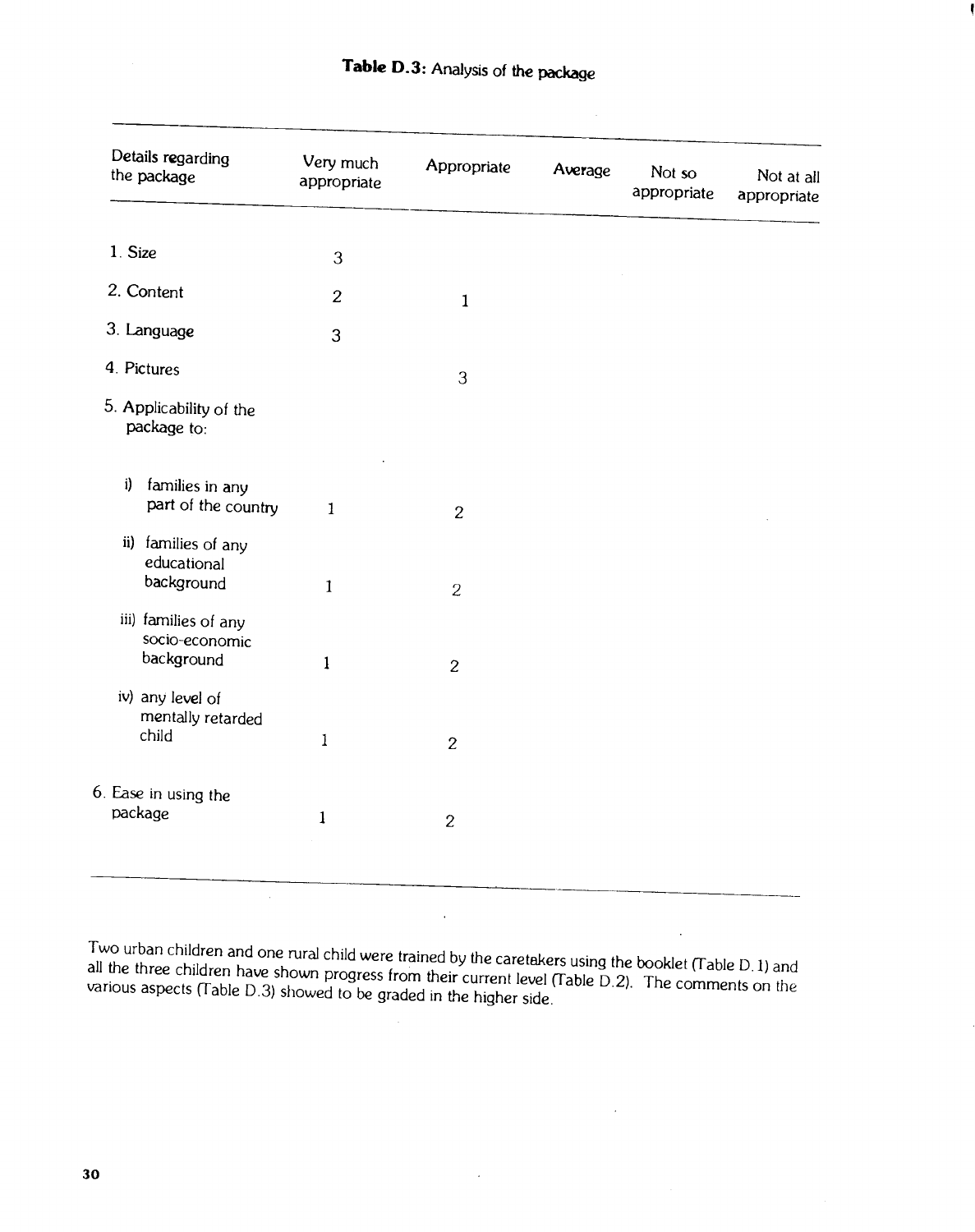| Sl.No.         | Age of<br>the child | <b>Sex</b> | Level of<br>Retardation | Informant      | Informant's<br>Education | Income             | Language<br>spoken | Rural/<br>Urban |
|----------------|---------------------|------------|-------------------------|----------------|--------------------------|--------------------|--------------------|-----------------|
| $\mathbf{1}$ . | 6y                  | F          | Mild                    | Mother         | B.A.                     | Rs.<br>$3,000$ pm  | Tamil              | Urban           |
| 2.             | 4y                  | F          | Moderate Mother         |                | B.Sc.                    | 1,200 pm           | Telugu             | Urban           |
| 3.             | 13y                 | M          | Mild                    | <b>Brother</b> | B.Sc.                    | Student            | Telugu             | Urban           |
| 4.             | $3y \, 5m$          | F          | <b>Severe</b>           | Father         | B.A.<br>LL.B.            | $6,000 \text{ pm}$ | Marathi            | Urban           |
| 5.             | $12y$ 3m            | F          | Mild                    | Father         | Inter                    | 1,000 pm           | Telugu             | Urban           |
| 6.             | $5y$ 6 $m$          | F          | Profound Father         |                | IX                       | 450 pm             | Urdu               | Rural           |

# Table D.1.1: Demographic Data

|  |  | Table D.2.1: Analysis of the package |  |
|--|--|--------------------------------------|--|
|--|--|--------------------------------------|--|

| Details regarding<br>the package                                                                                                           | Very much<br>appropriate | Appropriate | Average                        | Not so<br>appropriate | Not at all<br>appropriate |
|--------------------------------------------------------------------------------------------------------------------------------------------|--------------------------|-------------|--------------------------------|-----------------------|---------------------------|
| 1. Size                                                                                                                                    | 5                        | 1           |                                |                       |                           |
| 2. Content                                                                                                                                 | 1                        | 4           | 1                              |                       |                           |
| 3. Language                                                                                                                                | $\mathbf{2}$             | 4           |                                |                       |                           |
| 4. Pictures                                                                                                                                | $\overline{c}$           | 1           | 3                              |                       |                           |
| 5. Applicability of the<br>package to:<br>families in any<br>i)<br>part of the country<br>families of any<br>ii)<br>educational background |                          | 4           | $\overline{c}$                 |                       |                           |
| iii) families of any<br>socio-economic<br>background                                                                                       |                          | 4<br>4      | $\mathbf{2}$<br>$\overline{c}$ |                       |                           |
| iv) any level of mentally<br>retarded child                                                                                                |                          | 4           | $\overline{2}$                 |                       |                           |
| 6. Ease in using the package                                                                                                               | 2                        | 4           |                                |                       |                           |

Six families commented on the usefulness of the booklets from varying educational, socio economic status (Table D. 1.1). Majority have found the booklet appropriate in its variousaspects.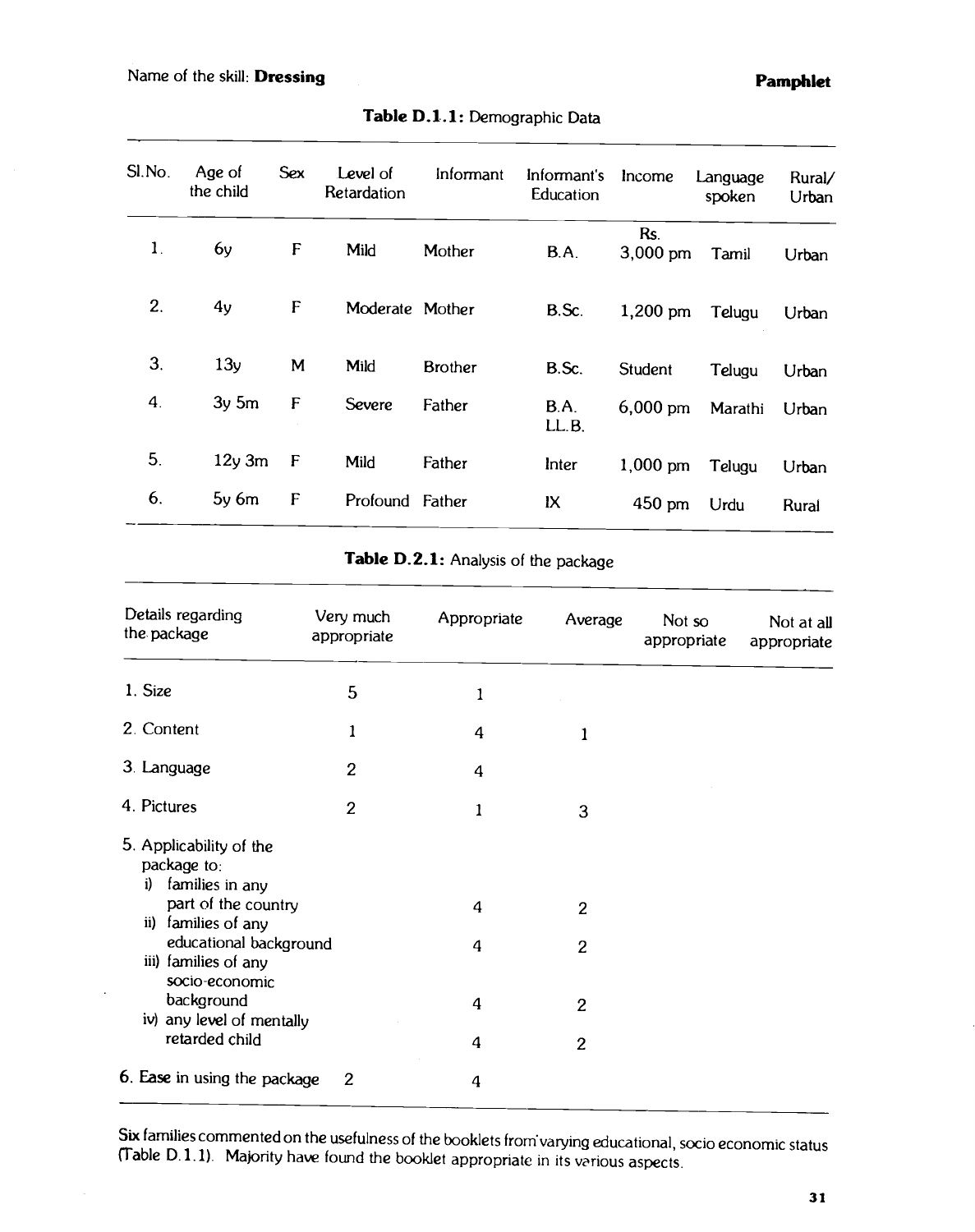\_\_\_\_\_\_\_\_

| SI.No. | Age of<br>the child | <b>Sex</b> | Level of<br>Retardation | Informant | Informant's<br>Education | Income                 | Language<br>spoken                | Rural/<br>Urban |
|--------|---------------------|------------|-------------------------|-----------|--------------------------|------------------------|-----------------------------------|-----------------|
| 1.     | 15y                 | F          | <b>Severe</b>           | Mother    | Matric                   | Rs.<br>1,500 pm Telugu |                                   | Urban           |
| 2.     | $9y$ 4 $m$          | F          | Moderate Father         |           | B.Com.                   |                        | 400 pm Telugu                     | Urban           |
| 3.     | 13y                 | F          | Moderate Mother         |           |                          |                        | S.S.L.C. 1,000 pm Malayalam Urban |                 |

|  |  | Table G.1: Demographic Data |  |
|--|--|-----------------------------|--|
|--|--|-----------------------------|--|

 $\hat{\mathbf{z}}$ 

Table G.2: Information on rate of improvement in the child

| SI.No.       | Level of functioning before<br>using the booklet                                                     | Date     | Level of functioning after<br>using the booklet                                | Date     |
|--------------|------------------------------------------------------------------------------------------------------|----------|--------------------------------------------------------------------------------|----------|
| $\mathbf{1}$ | Wears the pantie,<br>not aware of menstrual<br>hygiene                                               | 01.06.90 | Recognizes when menstrual<br>flow starts, uses pads<br>with physical prompting | 01.08.90 |
| 2.           | Does not comb properly<br>can make parting, does<br>not plait the hair,<br>needs help to place bindi | 08.05.90 | Does 70% of plaiting and<br>combing, puts bindi,<br>applies nail polish        | 14.07.90 |
| 3.           | Combs hair when physical<br>assistance is given                                                      |          | Combs hair independently                                                       |          |
|              |                                                                                                      |          |                                                                                |          |

 $\bar{z}$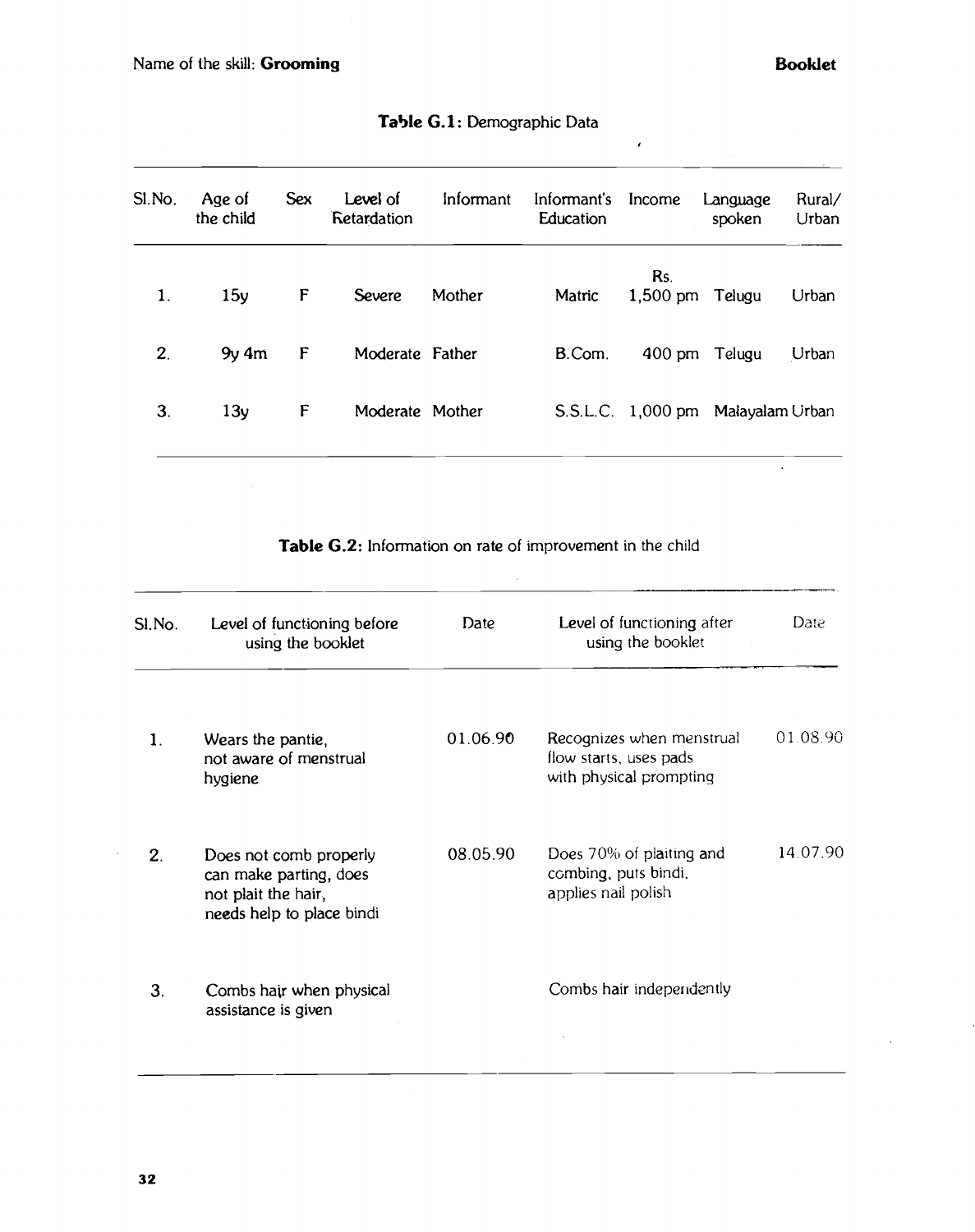| Details regarding<br>the package                     | Very much<br>appropriate | Appropriate  | Average      | Not so<br>appropriate | Not at all<br>appropriate |
|------------------------------------------------------|--------------------------|--------------|--------------|-----------------------|---------------------------|
|                                                      |                          |              |              |                       |                           |
| 1. Size                                              | $\boldsymbol{2}$         | $\mathbf{1}$ |              |                       | Ť,                        |
| 2. Content                                           | $\mathbf{2}$             | $\mathbf{1}$ |              |                       |                           |
| 3. Language                                          | 3                        |              |              |                       |                           |
| 4. Pictures                                          | $\mathbf{1}$             | $\mathbf{1}$ | $\mathbf{1}$ |                       |                           |
| 5. Applicability of the<br>package to:               |                          |              |              |                       |                           |
| i) families in any<br>part of the country 3          |                          |              |              |                       |                           |
| ii) families of any<br>educational<br>backaground    | $\overline{2}$           |              | $\mathbf{1}$ |                       |                           |
| iii) families of any<br>socio-economic<br>background | $\overline{2}$           | $\mathbf{1}$ |              |                       |                           |
| iv) any level of<br>mentally retarded<br>child       | $\mathbf{2}$             | $\mathbf{1}$ |              |                       |                           |
| 6. Ease in using the<br>package                      | $\mathbf{2}$             | $\mathbf{1}$ |              |                       |                           |

Table G. 3 : Analysis of the package

All the three children belonging to families of various socio economic status (Table G. 1) were reported to have improved in the child's level of functioning as seen in Table G. 2. Language andapplicability in any part of the country were graded as most appropriate by all the parents. As pictures were not graded as very appropriate by all, they were improved.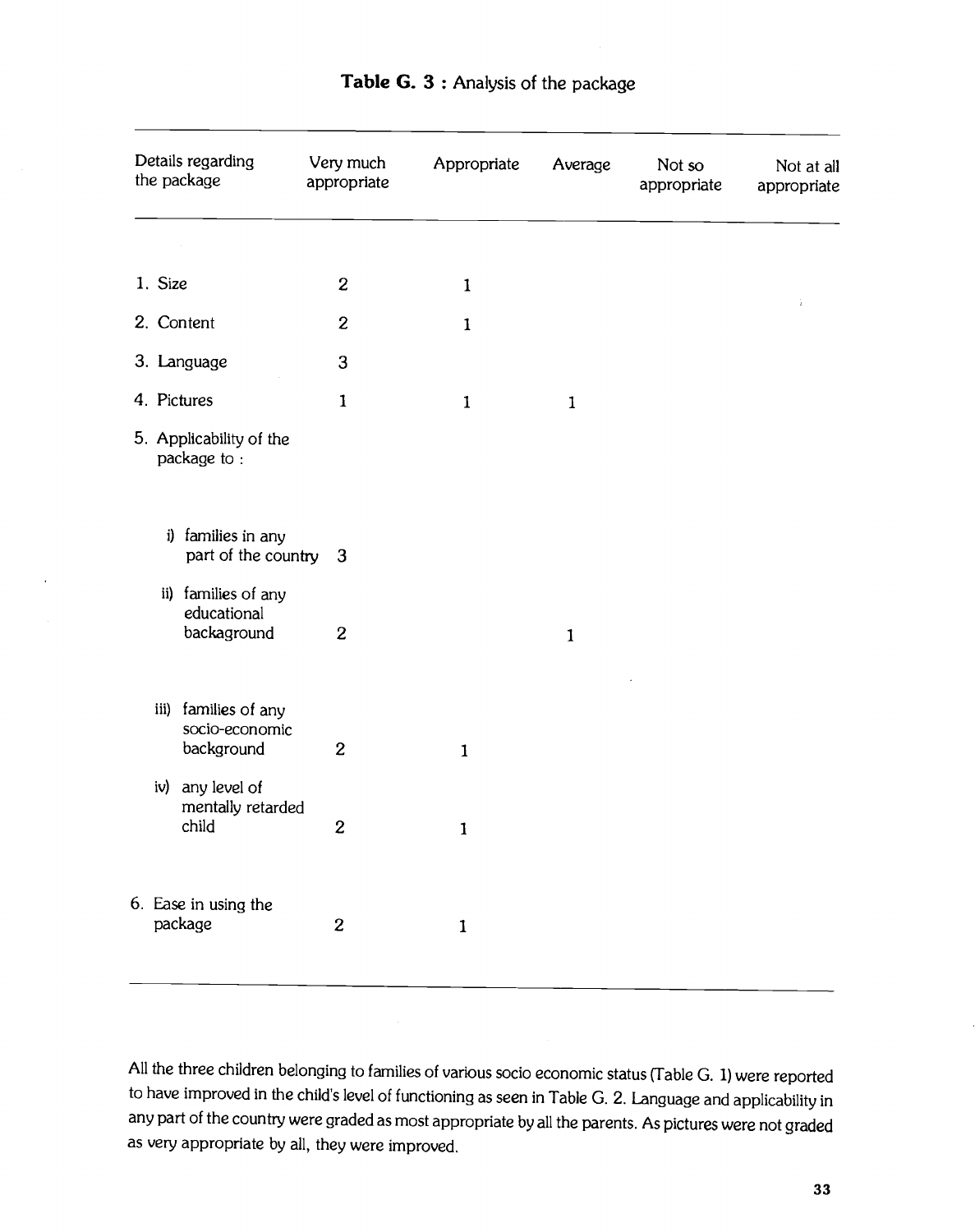| SI.No.         | Age of<br>the child | <b>Sex</b>   | Level of<br>Retardation | Informant   | Informant's<br>Education | Income             | Language<br>spoken | Rural/<br>Urban |
|----------------|---------------------|--------------|-------------------------|-------------|--------------------------|--------------------|--------------------|-----------------|
| $\mathbf{1}$ . | 7 <sub>y</sub>      | M            | Mild                    | ۰<br>Father | M.D.                     | Rs.<br>$1,500$ pm  | Telugu             | Urban           |
| 2.             | $10y$ 3m            | $\mathsf{F}$ | Mild                    | Mother      | S.S.C.                   | $3,000 \text{ pm}$ | Telugu             | Urban           |
| 3.             | 34y                 | M            | Moderate Sister         |             | B.Sc.                    | 800 pm             | Marathi            | Urban           |
|                |                     |              |                         |             |                          |                    |                    |                 |

### Table G.2.1: Analysis of the package

| Details regarding<br>the package                                                                              | Very much<br>appropriate | Appropriate    | Average      | Not so<br>appropriate | Not at all<br>appropriate |
|---------------------------------------------------------------------------------------------------------------|--------------------------|----------------|--------------|-----------------------|---------------------------|
| 1. Size                                                                                                       | $\boldsymbol{2}$         | 1              |              |                       |                           |
| 2. Content                                                                                                    |                          | 3              |              |                       |                           |
| 3. Language                                                                                                   | $\overline{c}$           | 1              |              |                       |                           |
| 4. Pictures                                                                                                   | $\overline{c}$           | 1              |              |                       |                           |
| 5. Applicability of the<br>package to:<br>families in any<br>i)<br>part of the country<br>ii) families of any |                          | 3              |              |                       |                           |
| educational background<br>iii) families of any<br>socio-economic                                              |                          | $\overline{c}$ | $\mathbf{1}$ |                       |                           |
| background<br>iv) any level of mentally                                                                       |                          | $\overline{c}$ | 1            |                       |                           |
| retarded child                                                                                                |                          | $\overline{c}$ | 1            |                       |                           |
| 6. Ease in using the package                                                                                  | 1                        | $\overline{c}$ |              |                       |                           |

The pamphlet was graded as appropriate by the users (Table G.2.2) in majority of the aspects and was emphasized that it should be made available to parents.

34

 $\dot{\mathbf{N}}$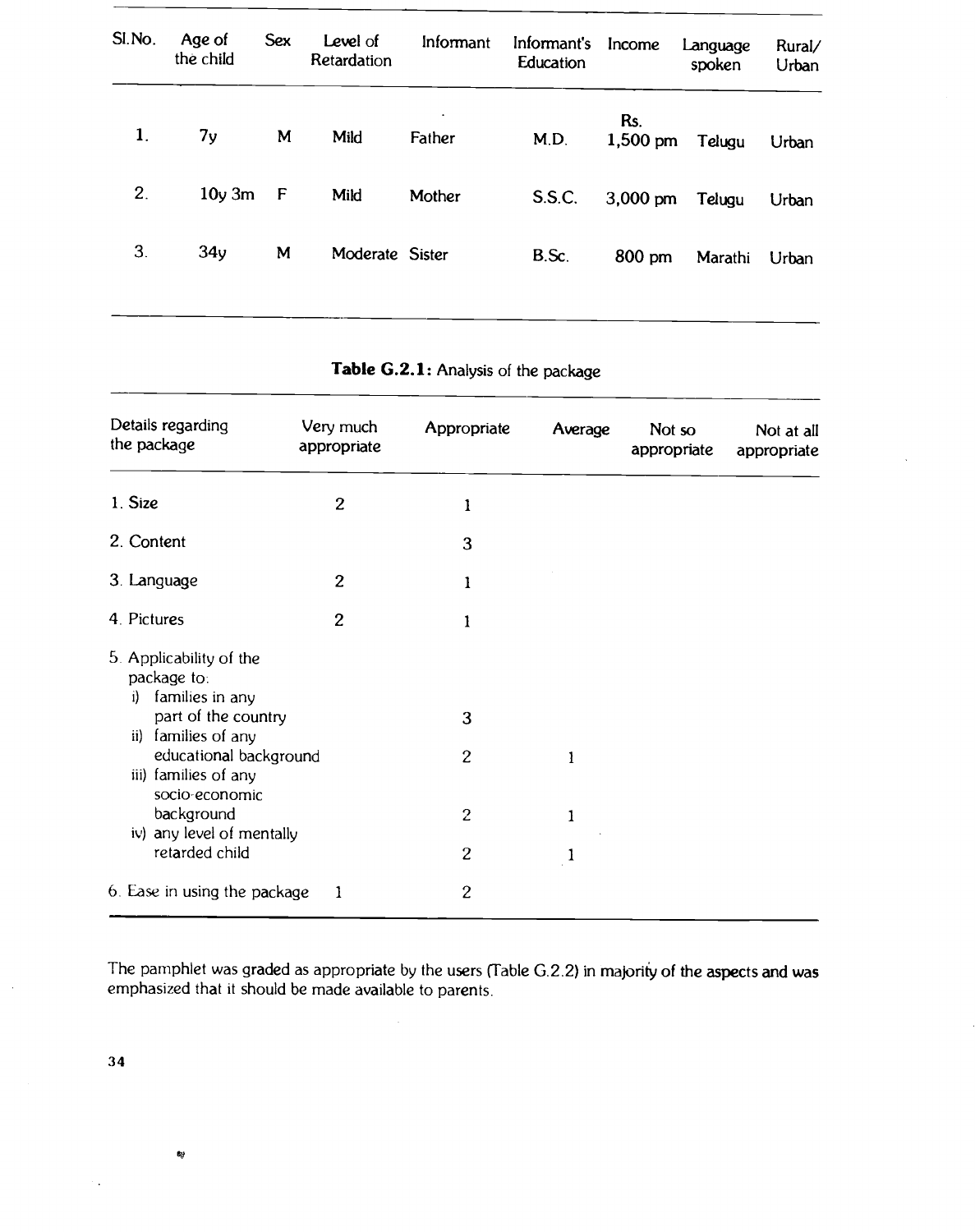| SI.No.         | Age of<br>the child | <b>Sex</b> | Level of<br>Retardation | Informant | Informant's<br>Education | Income            | Language<br>spoken | Rural/<br>Urban |
|----------------|---------------------|------------|-------------------------|-----------|--------------------------|-------------------|--------------------|-----------------|
| $\mathbf{1}$ . | 6y                  | F          | Mild                    | Mother    | S.S.C.                   | Rs.<br>$2,000$ pm | Telugu             | Urban           |
| 2.             | 12y                 | F          | Moderate Mother         |           | S.S.C.                   | $1,000$ pm        | English            | Urban           |
| 3.             | 11m                 | F          | Moderate Father         |           | B.Com.                   | 400 pm            | Telugu             | Semi-<br>Urban  |
| 4.             | 7y                  | M          | Moderate Father         |           | Ph.D.                    | $7,000$ pm        | Telugu             | Urban           |

Table S.S.1: Demographic Data

Table S.S.2: Information on rate of improvement in the child

| SI.No.         | Level of functioning before<br>using the booklet                                                   | Date     | Level of functioning after<br>using the booklet                      | <b>Date</b> |
|----------------|----------------------------------------------------------------------------------------------------|----------|----------------------------------------------------------------------|-------------|
| $\mathbf{1}$ . | Greets peers cooperates<br>in play activity                                                        | 01.07.90 | Waits for turns, asks<br>permission                                  | 01.08.90    |
| 2.             | Cooperates and plays<br>with other children,<br>does not wait for her needs<br>to be fulfilled     | 15.05.90 | Waits for her needs,<br>says 'please' and 'thank you'                | 26.07.90    |
| 3.             | Does not obey, does not<br>wait for her needs, does<br>not ask before taking<br>others' belongings | 15.05.90 | Helps parents in domestic<br>work, says 'please', waits<br>for needs | 26.07.90    |
| 4.             | Responds to name, says<br>bye when guests leave,<br>sits and plays with one<br>child               | 20 05 90 | Waits for needs, cooperates<br>and helps parents, greets<br>others   | 26.07.90    |

 $\tilde{\phantom{a}}$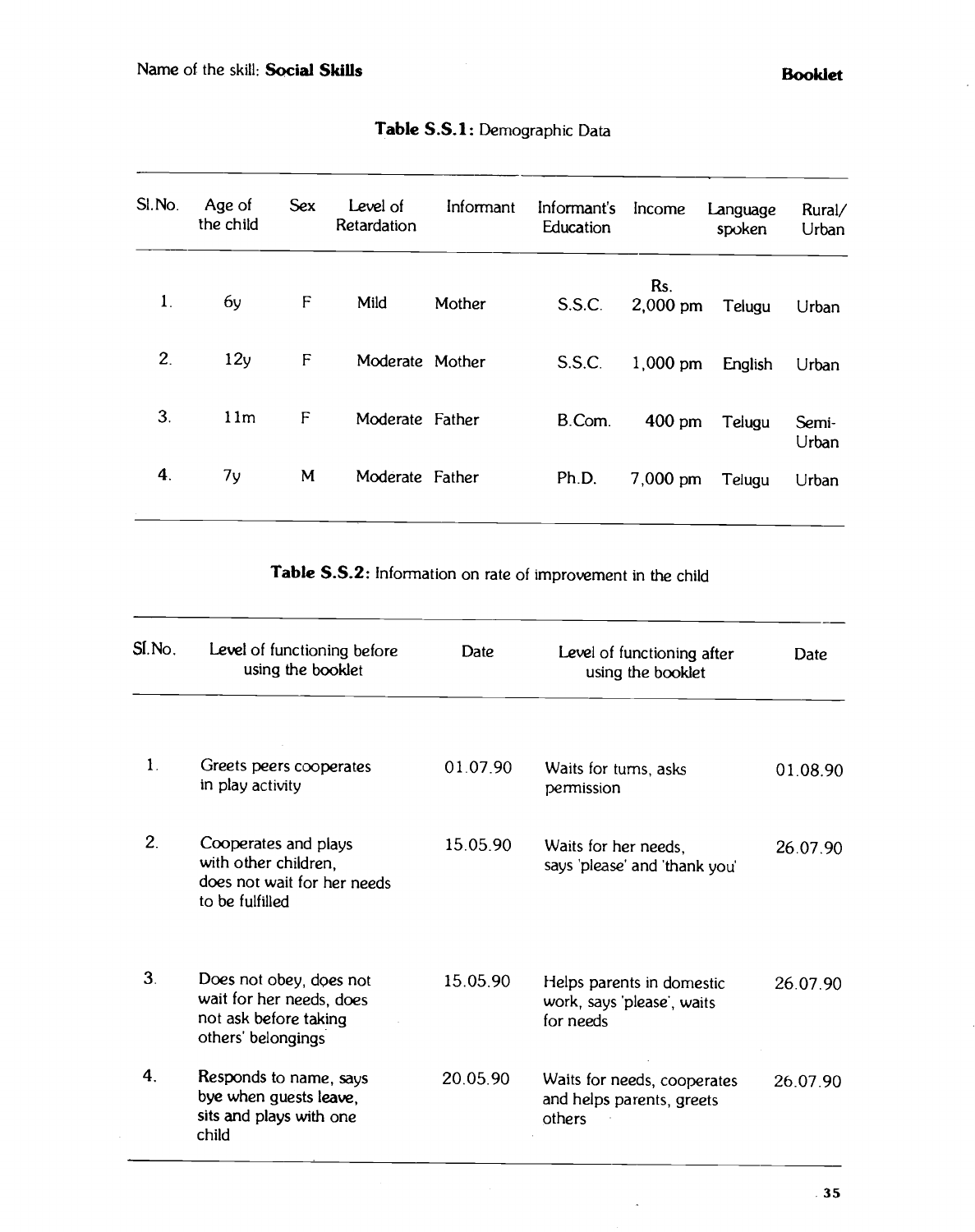| Details regarding<br>the package                     | Very much<br>appropriate | Appropriate    | Average      | Not so<br>appropriate | Not at all<br>appropriate |
|------------------------------------------------------|--------------------------|----------------|--------------|-----------------------|---------------------------|
| 1. Size                                              | $\boldsymbol{4}$         |                |              |                       |                           |
| 2. Content                                           | $\boldsymbol{4}$         |                |              |                       |                           |
| 3. Language                                          | $\overline{c}$           | $\mathbf{1}$   | $\mathbf{1}$ |                       |                           |
| 4. Pictures                                          | 3                        | $\mathbf{1}$   |              |                       |                           |
| 5. Applicability of the<br>package to:               |                          |                |              |                       |                           |
| families in any<br>i)<br>part of the country         | $\overline{c}$           | $\mathbf{1}$   | $\mathbf{1}$ |                       |                           |
| ii) families of any<br>educational<br>background     | $\mathbf{1}$             | $\overline{c}$ | $\mathbf{l}$ |                       |                           |
| iii) families of any<br>socio-economic<br>background | $\mathbf{1}$             | $\overline{2}$ | $\mathbf{1}$ |                       |                           |
| iv) any level of<br>mentally retarded<br>child       | 3                        |                | $\mathbf{1}$ |                       |                           |
| 6. Ease in using the<br>package                      | $\mathbf{1}$             | $\overline{c}$ |              |                       |                           |

Four parents had use.1 the pamphlet and have reported improvement when compared to the earlier level of functioning (Table S.S.2). Though the parents belonged to various areas arid various educational and socio economic status (Table S.S. 1) all of them could use the booklet and gave positive comments on the various aspects (fable S.S.3)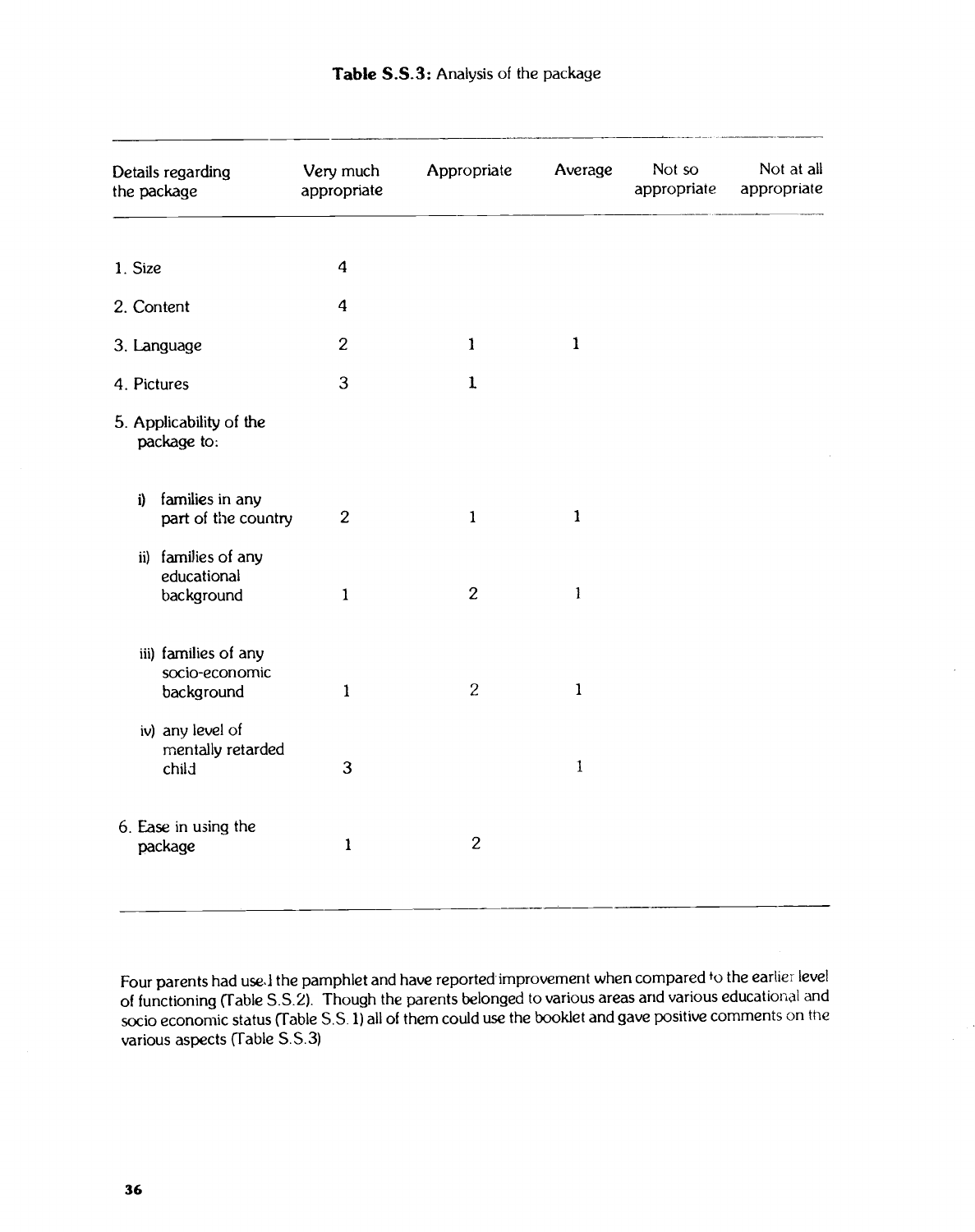| Age of<br>the child | <b>Sex</b> | Level of<br>Retardation | Informant | Informant's<br>Education | Income            |         | Rural/<br>Urban                       |
|---------------------|------------|-------------------------|-----------|--------------------------|-------------------|---------|---------------------------------------|
| 13 <sub>y</sub>     | M          | Mild                    | Father    | B.E.                     | Rs.<br>$2,800$ pm | Telugu  | Urban                                 |
| 6y                  | M          |                         |           | B.Com.                   | $1,600$ pm        | Telugu  | Urban                                 |
| 14 <sub>y</sub>     | F          | Severe                  | Pat.aunt  | B.Sc.                    |                   |         | Urban                                 |
| $2y$ 6m             | M          | Mild                    | Father    | S.S.C.                   | $1,200$ pm        | Marathi | Semi-<br>Urban                        |
|                     |            |                         |           | Moderate Father          |                   |         | Language<br>spoken<br>5,000 pm Telugu |

|  | Table S.S.1.1: Demographic Data |  |
|--|---------------------------------|--|
|--|---------------------------------|--|

Table S.S.2.1: Analysis of the package

| Details regarding<br>the package                                   | Very much<br>appropriate | Appropriate      | Average        | Not so<br>appropriate | Not at all<br>appropriate |
|--------------------------------------------------------------------|--------------------------|------------------|----------------|-----------------------|---------------------------|
| 1. Size                                                            | 1                        | 3                |                |                       |                           |
| 2. Content                                                         | $\overline{2}$           |                  | $\overline{c}$ |                       |                           |
| 3. Language                                                        | 4                        |                  |                |                       |                           |
| 4. Pictures                                                        | 3                        | 1                |                |                       |                           |
| 5. Applicability of the<br>package to:<br>families in any<br>i)    |                          |                  |                |                       |                           |
| part of the country<br>families of any<br>ii)                      | $\boldsymbol{2}$         | $\boldsymbol{2}$ |                |                       |                           |
| educational background 3<br>iii) families of any<br>socio-economic |                          | 1                |                |                       |                           |
| background<br>iv) any level of mentally                            |                          | $\mathbf{2}$     |                |                       |                           |
| retarded child                                                     | 2                        |                  |                |                       |                           |
| 6. Ease in using the package                                       | $\overline{2}$           | $\mathbf{2}$     |                |                       |                           |

This also was used by 4 parents and well approciated for its various aspects.

The hterature on social skills was difficult to develop due to the varied social system and culture in India but the comments on efficacy are encouraging.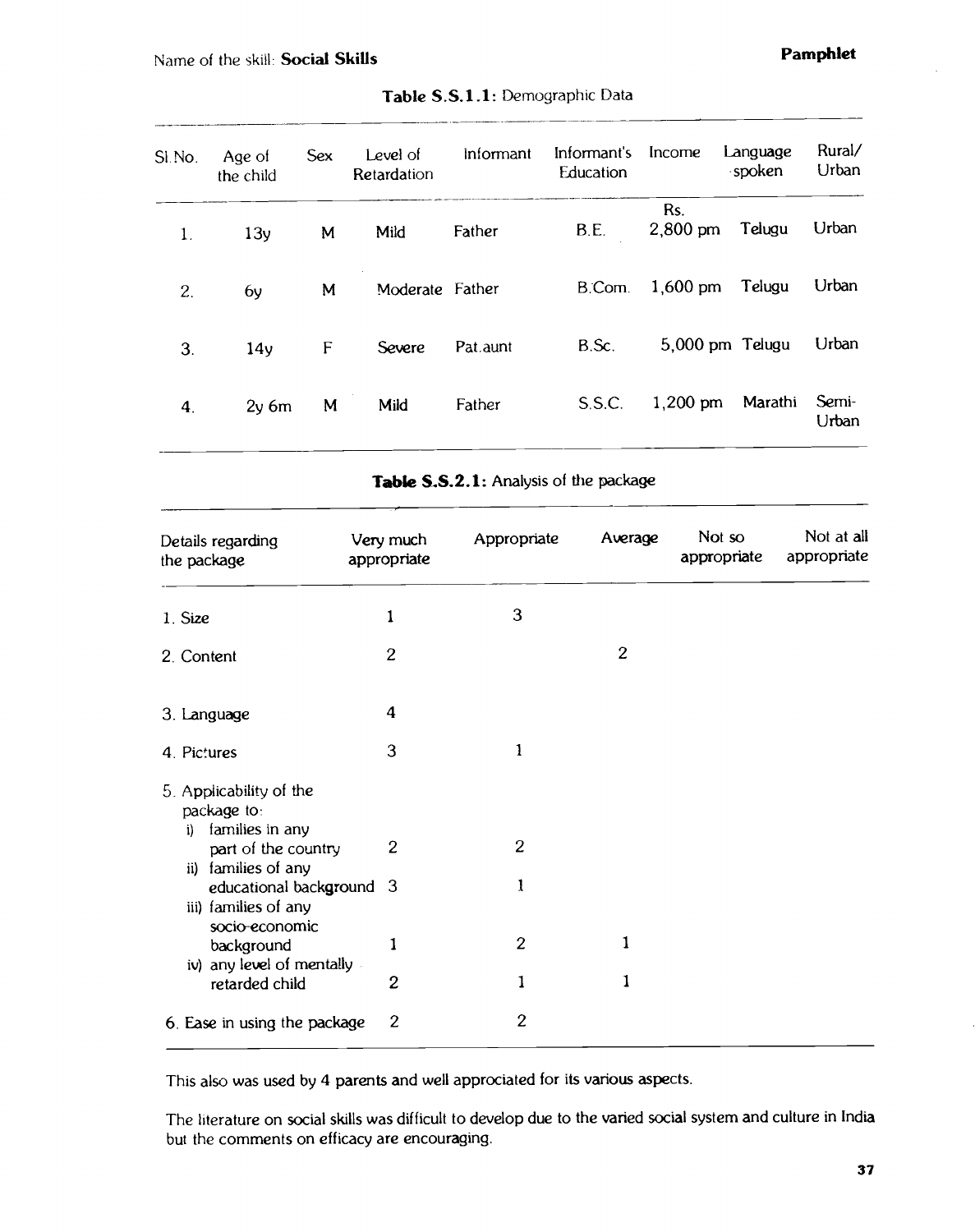#### General Discussion

It is seen from the field trial of the booklets and pamphlets that all the materials were welcomed by the parents and have been found useful in training the mentally retarded children at home without additional professional assistance. The following were the general comments from most of the trainers.

- 1. The literature should have coloured illustrations.
- 2. The materials should be made available in all Indian languages.
- 3. Such materials must be freely available to the needy parents.

Efforts are being taken to have the materials in other Indian languages. Colour pictures were not possible due to lack of funds. However, efforts have been taken to introduce variety in the pictures, such as different kinds of drawing and shading different size and shape of the literature and so on. The comments from the parents and the members of the Project Advisory Committee are duly incorporated in the booklets and pamphlets.

When we compare the field trial reports across the skills, it is evident that children have shown improvement in all the skill areas (Tables 2s of booklets). Remarkable improvement is seen in activities such as feeding, toiletting, brushing, bathing and dressing. In the other areas such as gross and fine motor and socialization, though there is improvement. it is not so marked. This may be because motor and social skills are not specific activities such as bathing or feeding but, are required skills in a number of activities under varied circumstances. Therefore, there is no clear cut beginning and end in these areas but they involve a number of activities. Any efforts from the parents to introduce various opportunities and activities to improve social and motor skills will benefit the child.

It is well known that almost every activity involves a certain amount of social and motor skill. For example, bathing is an activity that requires the motor movements for pouring water, applying soap and so on. Similarly, undressing, maintaining privacy while bathing. dressing and so on require socialawareness and sociai skills in the child. Therefore, in addition to the specific motor and social skills parents need to be sensitized regarding the role of motor and social skills in every activity the child is trained in. Another important skill area that overlaps all activities is communication skills which is separately taken up as a project by NIMH and therefore not included in this package.

 $...$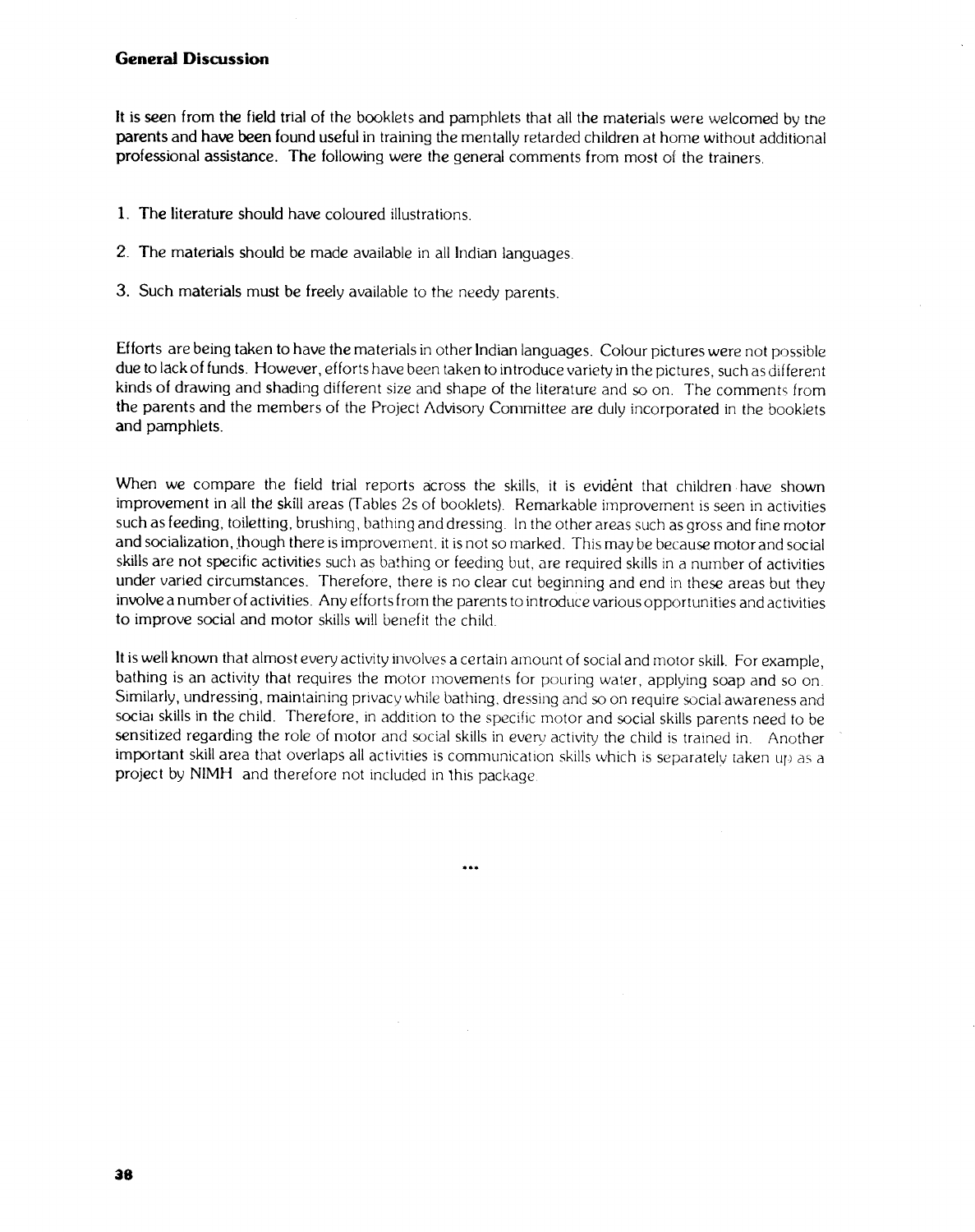## <span id="page-45-0"></span>CHAPTER -IV

### BASIC PRINCIPLES IN TRAINING CHILDREN WITH MENTAL RETARDATION

If one reviews the package developed under this project for training the mentally retarded child in various skills, it can be seen that there are certain common steps followed for all the skills. To quote some for instance, teaching the easier step first, rewarding or appreciating the child for his attempts and providing him opportunities to perform the skill in various circumstances. To train a person in any skill, there are certain common basic principles to be followed. If one is aware of these principles, it is easy to train the child, not only in the 9 skills included in the package but in any suitable activity or task, he needs to be trained. Behavioural methods of teaching are based on these principles. All the behaviour management methods and techniques are based on the assumption that behaviours are learned. Therefore such techniques are used for increasing desirable behaviour, learning new behaviour and decreasing undesirable behaviour. By these methods new behaviour can be so learned to substitute an undesirable behaviour. The latest trend in training is such behaviourally based teaching methods, which are suitable for training normal as well as disabled individuals. The brief guidelines given here are restricted to increasing desirable<br>behaviours in children.

#### Teaching step by step

Teaching in a step by step manner is emphasised in all the skill training packages. What doe it mean and why is it so? Every activity or every task involves a number of smaller steps or 'subtasks'. V /hen all these subtasks are performed in a sequential order, the task is performed. For instance let us take the simple task: wearing slippers. The major subtasks are a) identifying one's own slippers, b) identifying right and left slipper, c) inserting the correct foot in one slipper, and d) inserting the other foot in its slipper.<br>Thus one has to perform all of these subtasks to complete the act of wearing slipper. It is so routinely done by us everyday that we do not stop to think through the subtasks we perform. When we have to train a mentally retarded child, for every task we have to analyse the subtasks. This is called 'task analysis'. This would let us know the sequence of subtasks and the easier and difficult subtasks. Based on the task analysis the child should be trained.

For training, there are certain basic methods to be followed. Theycan be any one or combination of the following: a) chaining, b) prompting, c) shaping, d) modelling and e) fading.

#### **Chaining**

Chaining is simply the linking of all the subtasks of a given task. Therefore, when the child is taught the various subtasks, they are all joined together to form a chain. This chaining can be of two types. 1. forward chai starting from the first step, it is forward chaining. If the last step is taught first and proceeded from last to first step, it is backward chaining. Choice of which of the two touse would largely depend on the task itself and the ability and cooperation of the learner.

To quote an experience, one of the boys with mental retardation refused tocooperate for learning to bathe self. He enjoyed being bathed by others and would run away if he were to learn to do it by himself. To train him, the parents were suggested to get him to the bathroom, pour water, apply soap, scrub and ask him to pour water on self to wash the soap. As he could not run out with soap all over his body he had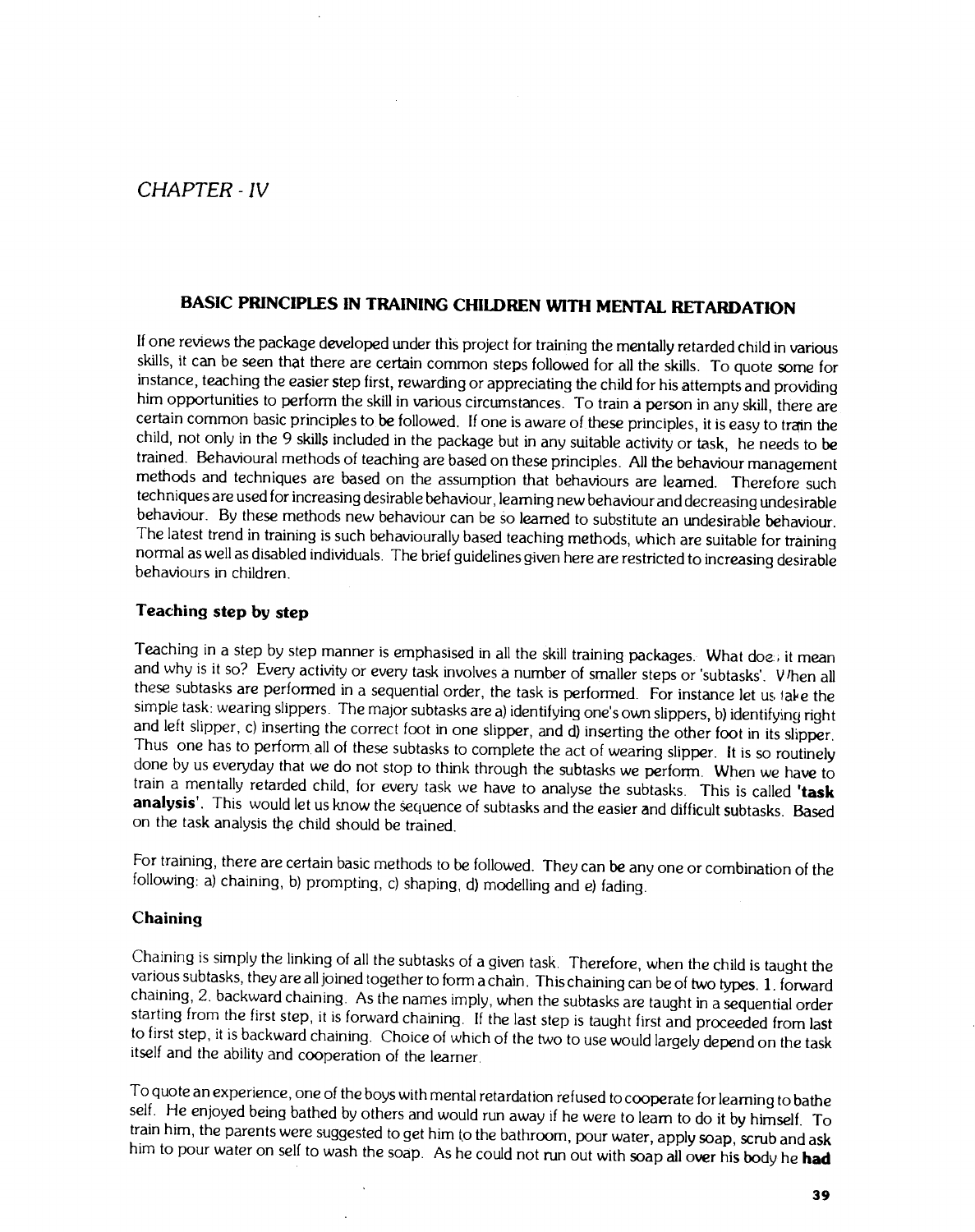to pour water on self by himself. When he did so, the parents were instructed to appreciate him. Any behaviour that is followed by a consequence that the person enjoys will tend to be repeated by the person. Therefore he cooperated for self bathing - for pouring water the next day. Training him in scrubbing, applying soap, and other steps could gradually be trained successfully.

Here, the method followed is 'backward chaining', as we started with the last step and proceeded to the earlier steps in the task of bathing. The appreciation given to him initially is called 'reinforcement' This is gradually reduced systematically as the child masters a given task. The concept of reinforcement is discussed in detail later.

#### Prompting

As the word implies, prompting is providing appropriate assistance to the child in performing a task. In most of the skill training booklets one frequently finds instructions such as:initially assist the child by physically holding his hand, gradually give only verbal guidance...... This is nothing but prompting the child at various levels. When a child is assisted physically to perform a task, it is called physical prompting. This is reduced to verbal prompting or gestural prompting as the child learns the task. Finally occasional cues may be required when he performs the series of subtasks, until he becomes totally independent. Such gradual reduction of assistance is called 'fading' Prompting and fading are methods used while training in each link of the chain of subtasks, depending on the task.

#### **Modelling**

This is a procedure where a model's act or behaviour acts as prompt for the learner. In the skill training package, in various occasions it is suggested to have the child's brother or sister, carrying out the activity with the child, so that the child can observe and imitate - for instance brushing. Modelling is a very effective technique for teaching. All of us at some occasion or the other, consciously or unconsciously follow a model and learn to perform activities. There are a number of research findings to support modelling as a very effective method of teaching skills. It is also documented that models of same age group tend to have more impact on the learner in learning a skill. This is why in this package, on skill training it is suggested to use the child's brother or sister as a model. By this, in the home situation the model also would tend to develop a sense of responsibility towards his brother or sister who is retarded.

#### Shaping

Shaping is a method which helps one to learn a new task, through a series of steps, and having the known aspect of the task as the take off point. While doing so the child is rewarded in a systematic manner for the success. Let us look at an example for easier understanding of shaping procedure. In the package on skill training in many occasions, it is suggested to start the training at the point where he is successful in the given task. While proceeding further, initially the near success attempts will be rewarded, gradually working towards the total perfection in performing the task, by offering reinforcement at the next successful effort. Let us assume that a child is being taught to comb hair. He could not hold the comb properly when the training started. On the first day when he holds the comb properly he would be appreciated. The next day, in addition to holding, if he directs the comb to the head he is appreciated and not for just ho ding it. Here, we can see that the response which received reinforcement at one time is no longer suffick nt and the child had to show the next step towards the completion of the task to receive reinforcement. T 's is called shaping. For successful implementation of shaping procedure one has to be very careful regarding reinforcing (rewarding) the child's successive approximations ie., continuing change in the complexity of the subtasks to receive an appreciation.

#### Fading

Fading is withdrawing all the training procedures in a systematic manner. In other words, it isthe gradual removal of prompts.and modelling procedures. While teaching the child to pick up food and direct to mouth, it is suggested to initially assist him to pick up food by placing the trainer's hand on the child's hand, gradually reduce the assistance from hand to elbow, then to shoulder and finally allow him to pick up and eat by himself. This is an example of fading physical prompts. This is a final effort in leading the child towards total independence in a given task and needs to be exercised carefully and systematically.